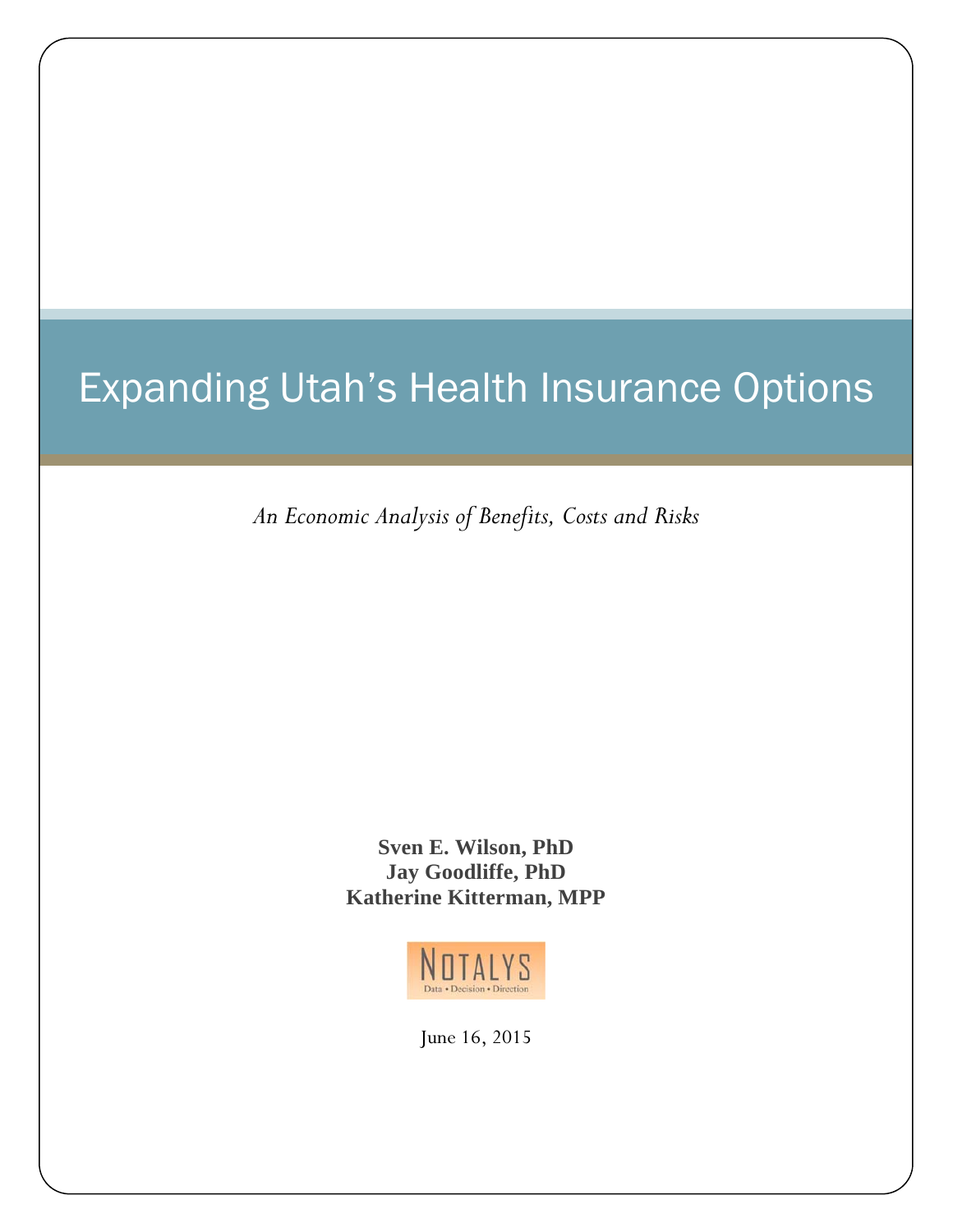# Expanding Utah's Health Insurance Options

An Economic Analysis of Benefits, Costs and Risks

# EXECUTIVE SUMMARY

Tens of thousands of low‐income Utahns currently fall into a health insurance coverage gap, and tens of thousands more people risk falling into that gap should their economic situation worsen. This coverage gap places lives in jeopardy, puts families in economic peril, imposes costs on the health care industry and the economy, and strains state and county budgets.

Two primary options are currently being considered by the state: 1) The *Healthy Utah* plan, which significantly expands private insurance for low-income individuals using almost entirely federal funds during its pilot period, and 2), the *Utah Cares* plan, which partially expands Medicaid and offers primary care, but not specialty care or hospitalization, to those in poverty using a mix of federal and state funds.

Using forecasts of program enrollments, the predicted costs and benefits with the *Healthy Utah* and *Utah Cares* plans are summarized in the following table:

| <b>Benefits &amp; Costs</b>                                                   | <b>Healthy Utah</b> | Utah Cares         |  |
|-------------------------------------------------------------------------------|---------------------|--------------------|--|
| Economic Benefit                                                              | 911,634,885         | \$<br>344,832,332  |  |
| Cost to State                                                                 | 37,438,154<br>Š.    | -S<br>84,202,079   |  |
| Net Benefit                                                                   | 874,196,731         | \$.<br>260,630,253 |  |
| Return on Investment                                                          | 24.4                | 4.1                |  |
| $>$ Roth projects are evaluated on the two-vear period $7/1/2015 - 6/30/2017$ |                     |                    |  |

cts are evaluated on the two-year period 7/1/2015-6/30/2017 > Healthy Utah costs and benefits are only for those in 0‐100% FPL group

Both programs bring in significant new federal funds into the state and extend valuable benefits to low‐income residents. However, the *Healthy Utah* plan not only brings in three times the benefits to the state, it does so at significantly lower costs. *Put another way, Healthy Utah provides approximately 6 times more value per dollar than Utah Cares.*

Opponents of *Healthy Utah* have criticized the plan as tying the state to a risky federal program for which costs would spiral out of control and imperil the state budget. A careful analysis of these risks suggests the opposite: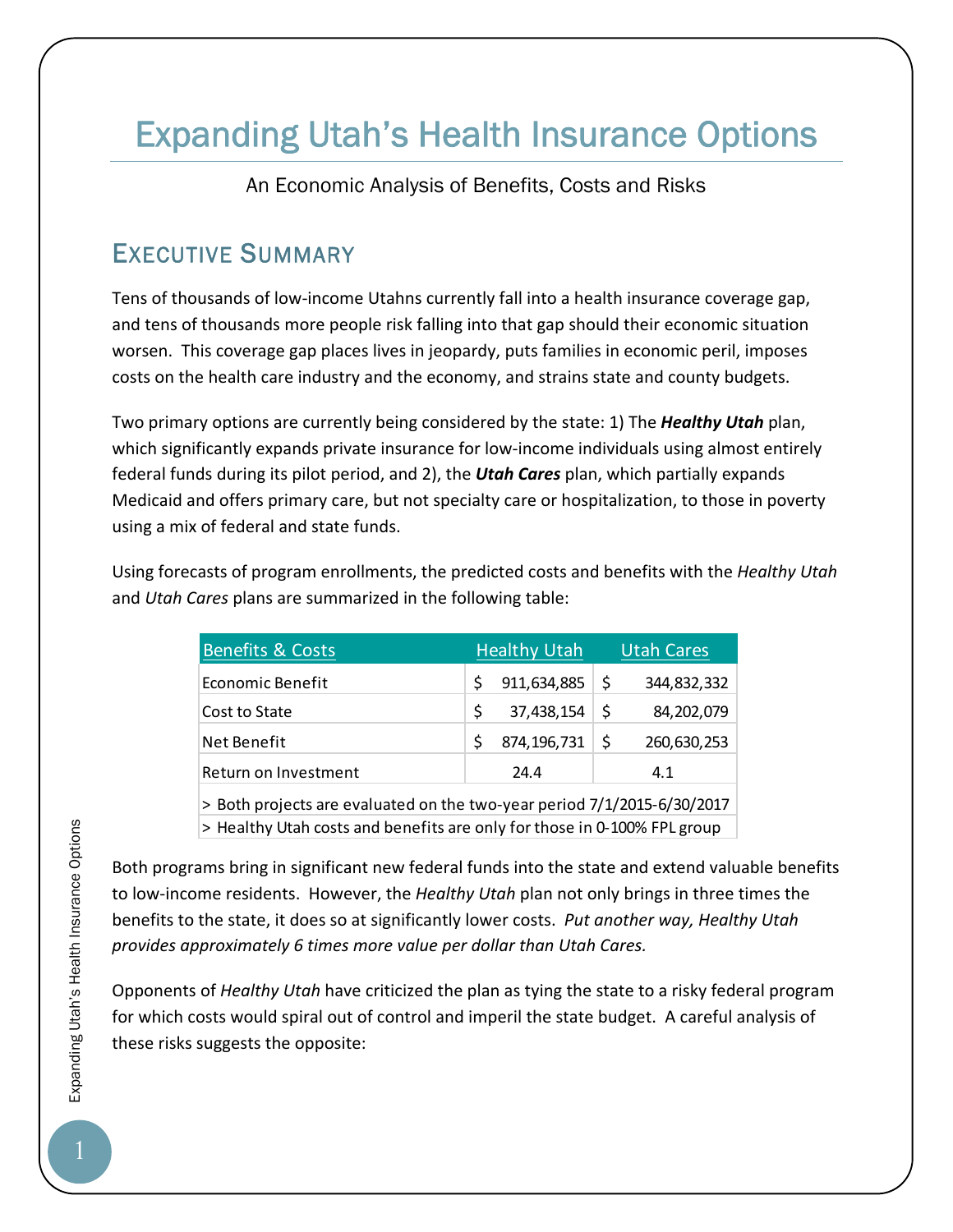- *Healthy Utah* effectively closes the insurance coverage gap. *Utah Cares* does not close the gap, and leaves tens of thousands of individuals with no more than basic primary care services, which is only a small fraction of their health care needs.
- As a pilot program, *Healthy Utah* is funded 100% by the federal government through the end of 2016 and at 95% in 2017. In contrast, 30% of *Utah Cares* (an estimated \$32 million annually) must be paid from state funds.
- $\triangleright$  Downside risks such as economic downturns, increasing insurance and health care costs, and errors in government forecasting are borne by the federal government under *Healthy Utah*. Under *Utah Cares*, these risks are shared by the state and may result in drastic cutbacks in enrollment, putting many Utahns back in the coverage gap.
- After the pilot program ends, *Healthy Utah* can be continued with the state paying only 5‐10% of the costs. The state's bill for *Utah Cares* continues at 30%.
- *Both* programs are associated with "woodwork" effects, which will cause traditional Medicaid costs to rise. Woodwork costs come about when people previously eligible for Medicaid "come out of the woodwork" as they apply for a new program. Thes eare somewhat higher under *Healthy Utah*, but less than \$30 million annually.
- A long‐term commitment to *Healthy Utah* would necessitate a dedicated revenue source, but the inflow of federal money into the state's economy increases state revenues and reduces costs in a variety of other areas.
- The long‐term cost of continuing *Healthy Utah* beyond the pilot phase would be a tiny portion of state outlays, even under pessimistic risk scenarios. The benefits are many multiples of those outlays.

Even in the most pessimistic scenarios, in which the estimated benefits are far lower than expected and the expected costs are far higher, the *Healthy Utah* plan is significantly better than *Utah Cares* in terms of economic and social benefits and in terms of risk management.

*Utah Cares* handles risk by allowing the program to contract (or expand) the population covered according to program cost and the state budget. Once the increased demand (or limited budget) is known, the program can be reduced. Thus, cost overruns should be only temporary before adjustment. Such an adjustment would reduce the benefit of the program by pulling back coverage and returning Utahns to the gap.

*Healthy Utah* mitigates risk by shifting the funding burden to the federal government. If enrollment or costs increase, then the federal government pays for most of it. The state pays 5% of costs starting in 2017, and increases annually to 10% in 2020, where it will stay. By paying for additional enrollment, the state provides for more low-income citizens' health care.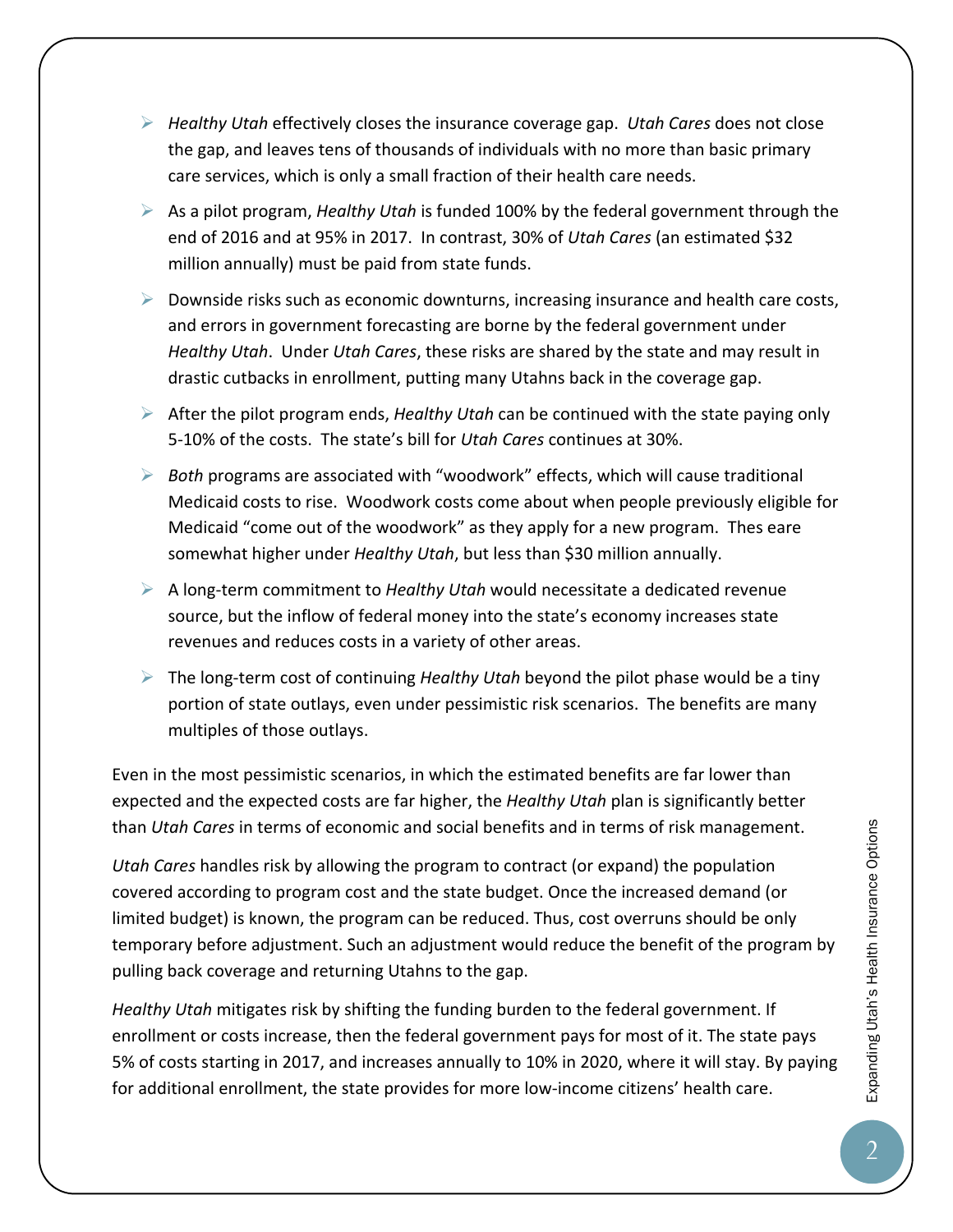In the pilot phase, the state will gain close to one billion dollars in benefits by laying claim to the federal funds already being sent to Washington by Utah taxpayers. In aggregate, there is essentially no meaningful downside risk to the state from implementing the *Healthy Utah* plan.

Over the next several months, the state can continue to monitor costs and benefits and learn from the experience of other states. It can also continue to have discussions with the federal government about modifications to the program. And starting in 2017, all states have the opportunity, under the ACA, to significantly restructure their entire Medicaid program.

If we face a different set of options in the next few years that makes *Healthy Utah* obsolete or undesirable in some way, then the state can change direction, just as it has changed its Medicaid policies many times in the past.

Finally, in no way does the *Utah Cares* option constitute a safer or more conservative approach for the state to take in this uncertain period. Simply put, both plans significantly improve the lot of low‐income people, but the *Utah Cares* plan provides fewer services to fewer people at greater cost than *Healthy Utah*.

*Research sponsored by AARP Utah, Voices for Utah's Children and the Utah Health Policy Project by Notalys, LLC. Project leader is Sven E. Wilson, PhD, Chief Economist for Notalys.*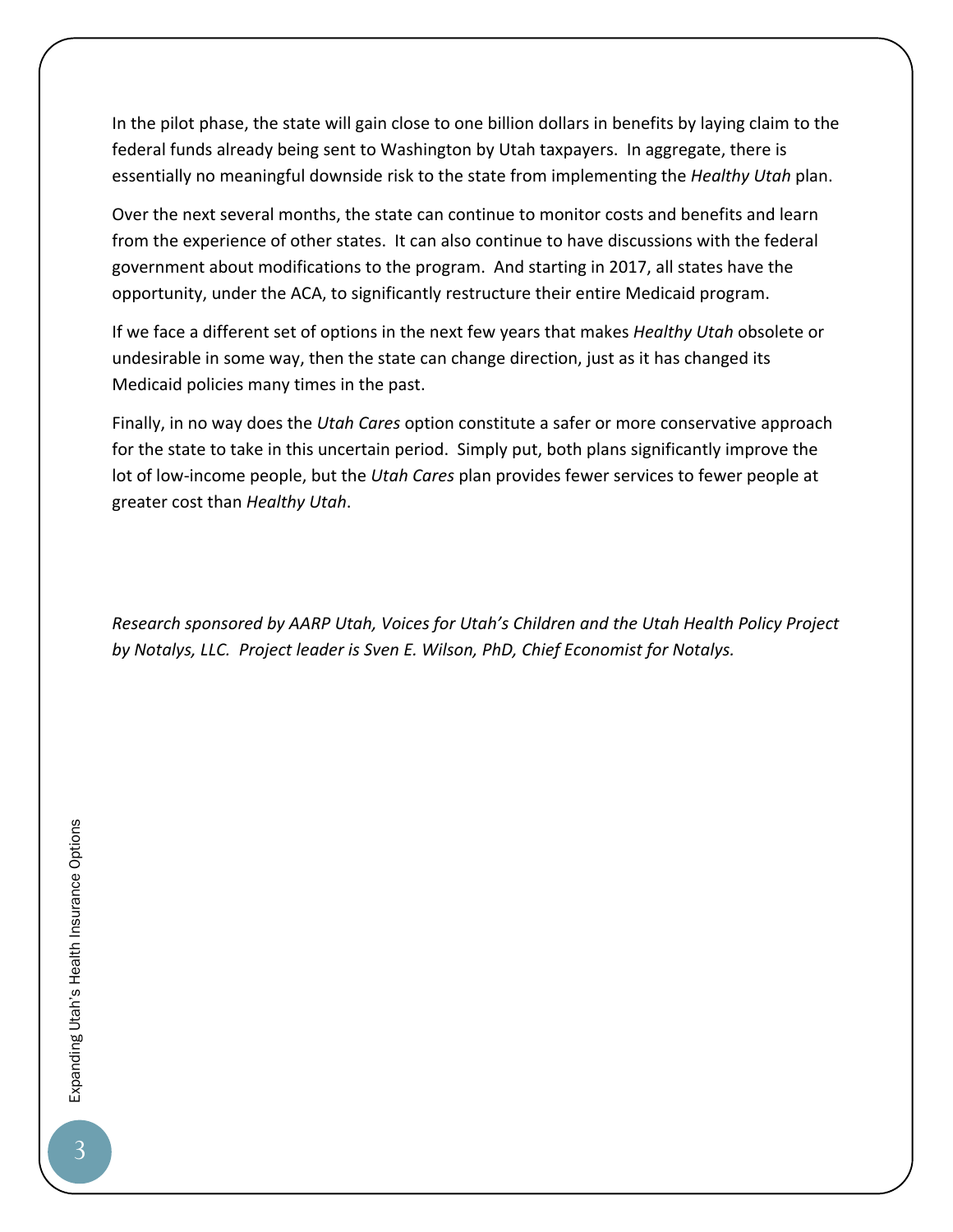# **Contents**

|                                                                                    | $\overline{4}$ |
|------------------------------------------------------------------------------------|----------------|
|                                                                                    | 5              |
|                                                                                    |                |
|                                                                                    |                |
|                                                                                    |                |
|                                                                                    |                |
|                                                                                    |                |
|                                                                                    |                |
|                                                                                    |                |
|                                                                                    |                |
|                                                                                    |                |
| The Fiscal Benefit: Returning Tax Dollars to the State _________________________11 |                |
|                                                                                    |                |
|                                                                                    |                |
|                                                                                    |                |
| Program Cost Overruns Due to Mandated Federal Benefits ________________________20  |                |
|                                                                                    |                |
|                                                                                    | 23             |
|                                                                                    |                |
|                                                                                    | 26             |
|                                                                                    | 28             |
|                                                                                    | 30             |
|                                                                                    | 30             |
|                                                                                    | 32             |
|                                                                                    | 34             |
| <b>6. CONCLUSIONS</b>                                                              | 36             |
|                                                                                    | 37             |

Expanding Utah's Health Insurance Options **Expanding Utah's Health Insurance Options**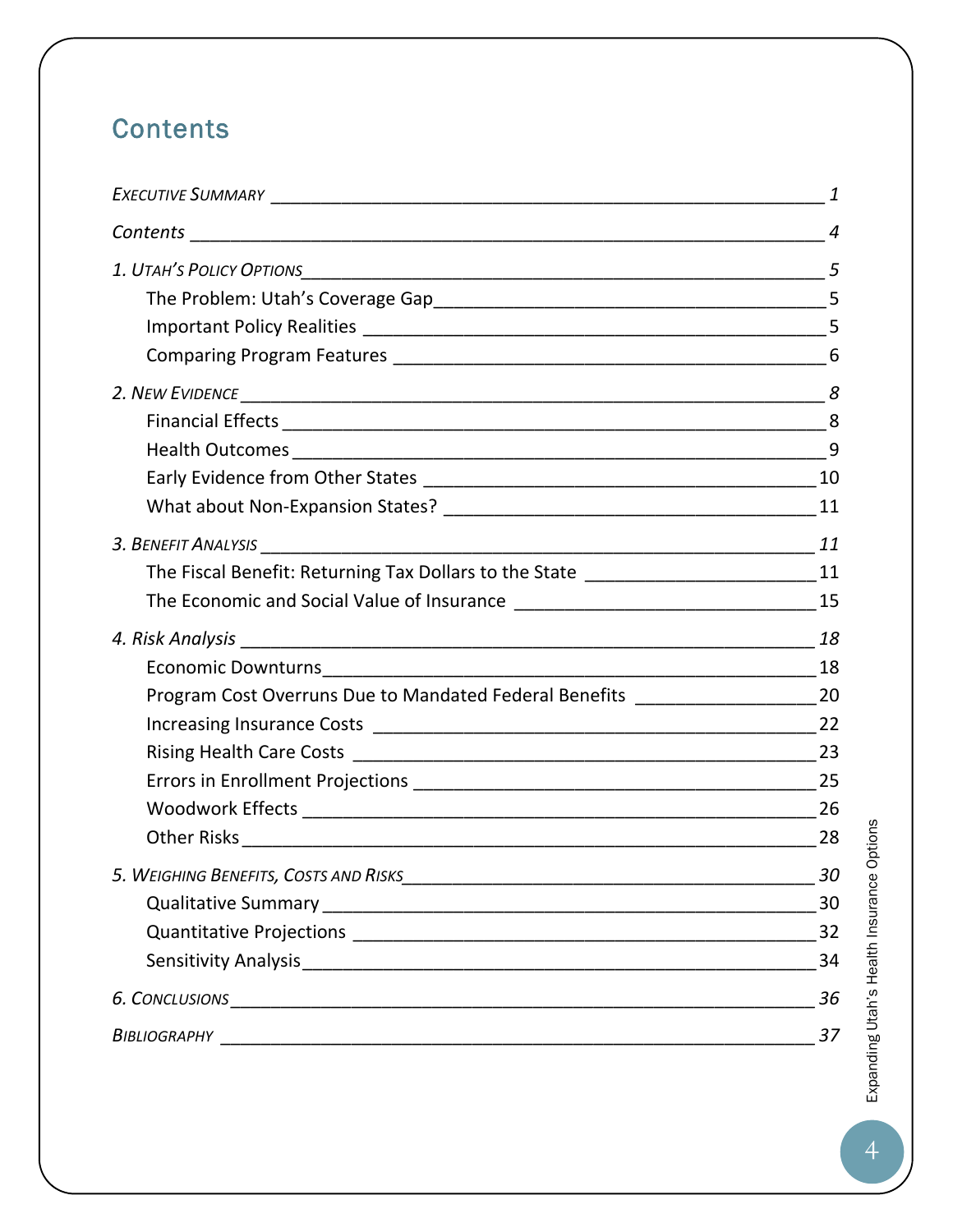# 1. UTAH'S POLICY OPTIONS

### The Problem: Utah's Coverage Gap

The Patient Protection and Affordable Care Act (ACA, also known as Obamacare) has increased insurance coverage across the country through two mechanisms: access to subsidies for insurance in the new insurance exchanges, and Medicaid expansion. Utah chose not to expand Medicaid, and the subsidies under the ACA are available only to those making 100% of Federal Poverty Level (FPL) or more.

This outcome is a combination of the way the ACA was written, the Supreme Court ruling on expansion, Utah's indecision on Medicaid expansion, and the state's minimal coverage rules, which all work together to leave a significant number of Utahns in a coverage gap. These include two groups of people:

- Childless adults earning less than 100% of FPL
- Adults with children earning between 45% and 100% of FPL

Estimates of the number of uninsured in the coverage gap vary somewhat, but all indicate well over 50,000 persons. In a previous analysis reported in 2014, our consulting group estimated that the number of persons in the gap who lacked insurance was approximately 66,000. $<sup>1</sup>$ </sup>

There are also tens of thousands of Utahns who are at risk of falling into the gap. Those who make more than the poverty level can now qualify for subsidies that pay for all or most of the cost of health insurance. But if their income should slip below the poverty line, they would lose their subsidies and in most cases could not afford health insurance. And adults with children who are very poor would lose their Medicaid benefits if their income rose above 45% of the poverty line.

In sum, the current policy environment provides new access to the near‐poor and the middle class, but leaves many of those who are in truly desperate need without options. Finding a way to cover those people is the challenge facing Utah policy makers at this point.

### Important Policy Realities

Under federal law and regulation, states such as Utah have limited options for health insurance expansion. A full Medicaid expansion is not on the table politically, though recent research (see below) indicates that states who have expanded Medicaid are experiencing significant economic savings.

<sup>1</sup> Notalys, 2014a, *Utah Medicaid Gap Analysis,* Consulting Report.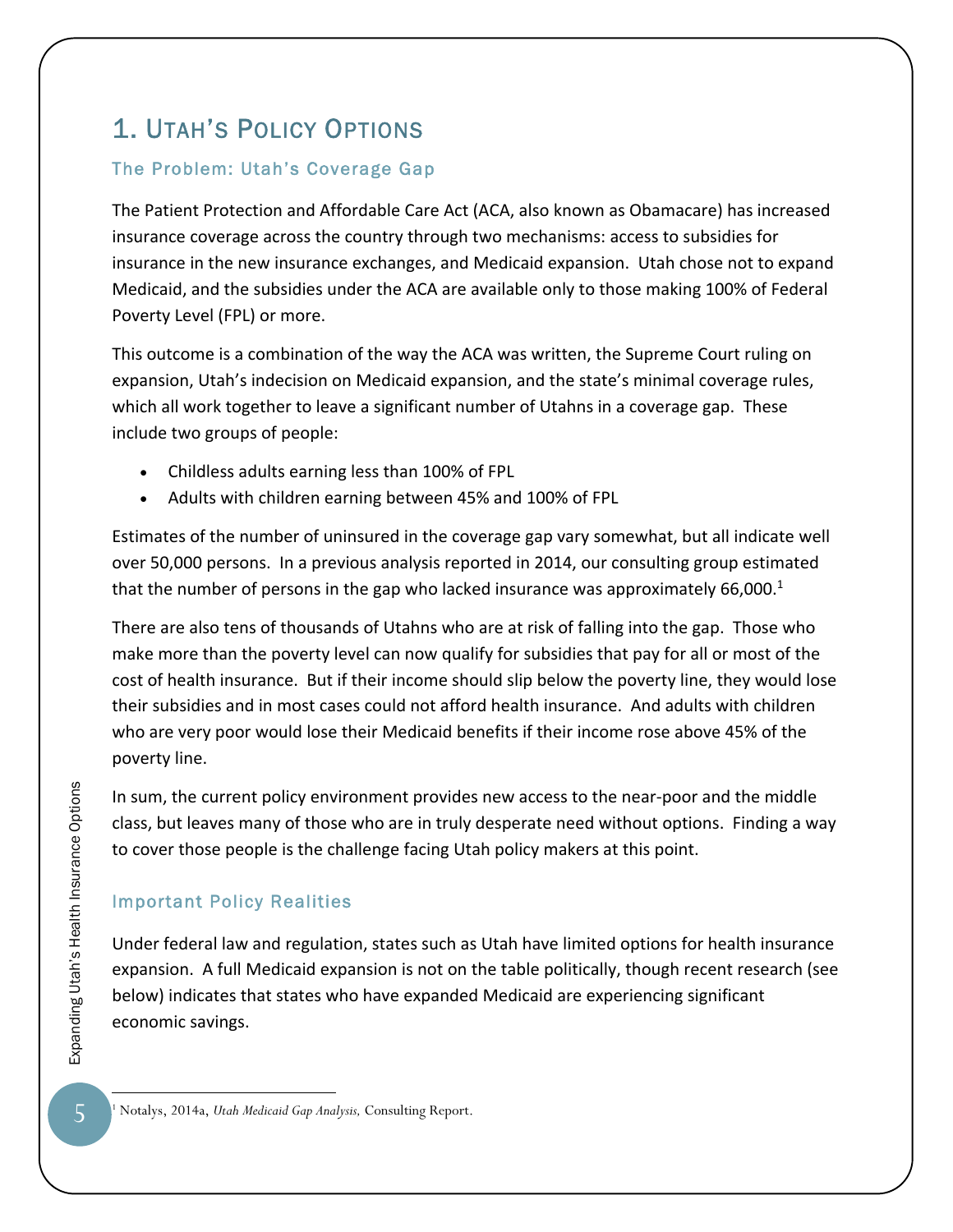Governor Herbert's team has negotiated with Centers for Medicare & Medicaid Services (CMS) on the options available to the state to use federal funds to cover low income people in the gap. The *Healthy Utah* plan is the result of those discussions. Before addressing the plan's features, we note four important policy realities:

 *Taxes being levied on Utah to fund the ACA can only be recovered through a program that gains approval from CMS.*

Medicaid expansion began nationally at the beginning of 2014. Since that time, Utah has been paying taxes to fund the ACA. To date, Utah has taken no actions to recover the maximum amount of funding available to the state (though Utahns above the poverty line are collecting hundreds of millions of dollars in the federally‐subsidized exchange).

 *To achieve a full match of 100% federal funding for new enrollees, program benefits must approximate the benefits offered under traditional Medicaid.*

A reasonable argument could be made that Utah should be allowed to use the federal funds to create an insurance program with a different benefit structure and different premiums and co‐ pays. But such an option does not currently exist.

*Medicaid expansion to a level lower than 138% of FPL is not allowed.*

Another reasonable approach to policy would be to expand Medicaid for those under the poverty level and let those above the line buy subsidized insurance on the exchange. CMS has indicated they do not believe they have the authority to lower that threshold for Medicaid expansion. Thus a fully-funded "partial expansion," whether based on income or eligibility category, is not an option at the moment.

*The state can withdraw from its health insurance expansion at any time.*

Unfortunately there is a lot of political rhetoric that new plans to expand health insurance, either through *Healthy Utah* or the *Utah Cares* option, cannot be ended as the state faces long term risk from expanding insurance. *These claims have no basis in fact*. The state can withdraw at any time and, indeed, the legislature can essentially limit the length of the insurance expansion as a time‐limited pilot project.

#### Comparing Program Features

In this section we compare the basics of the two primary alternatives that were the result of the 2015 legislative session and form the starting point for ongoing discussions by the Governor and legislative leadership. The first, the *Healthy Utah* plan, is a comprehensive insurance approach funded 100% by federal ACA dollars through 2016 and at 95% in 2017. The second is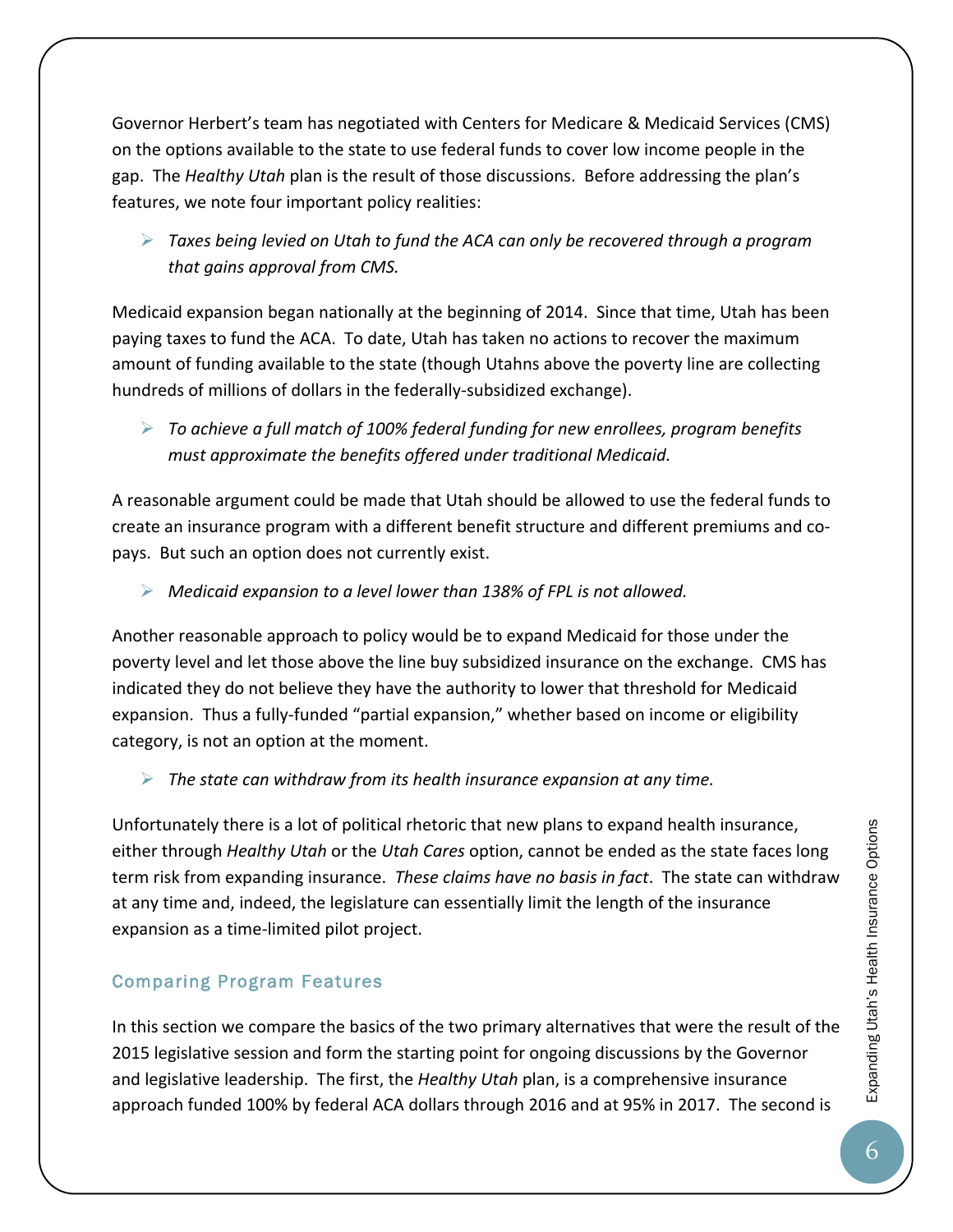the *Utah Cares* program, which expands existing Medicaid‐funded programs using federal Medicaid and state dollars.

#### *Key Features of the Healthy Utah plan:*

- Uses federal funds to purchase *private insurance* for those under 138% of FPL who are not currently eligible for Medicaid.
- Benefits are commensurate with Medicaid benefits.
- **•** Purchases qualified employer plans, where available.
- Keeps families together in same plans.
- Encourages work through work-search benefits.
- People over the poverty level pay premiums and higher co-pays.
- "Medically frail" individuals have the option of participating in Medicaid.
- Estimated enrollment during 2016: 130,000 Utahns.
- Enrollment and cost overruns are absorbed by the federal government because of the 100% match.
- Proposed as a 2-year pilot program that is 100% funded by the federal government.
- Federal contributions drop to 95% in 2017 and decline gradually to remain at 90% in 2020 and beyond.

#### *Key Features of the Utah Cares plan:*

- Uses federal (70%) and state (30%) funds to expand two Medicaid programs.
	- Expansion of Medicaid for childless adults from 0‐33% FPL.
	- Expansion of Medicaid for adults with children from 45‐65% FPL.
	- $\circ$  Expansion of the cap on the number of people allowed to enroll in the Primary Care Network (PCN, the Medicaid waiver program), which covers people up to 100% FPL.
- Estimated enrollment during first year: 18,000 in Medicaid and 35,000 in PCN.
- Enrollment and cost overruns result either in higher expenses to the state or to a reduction in enrollment and benefits to program participants.
- PCN covers only primary care and some prescription drugs.
- No protection from catastrophic costs.
- Those in the PCN receive only a small fraction of the benefits available to those with insurance.
- Individuals who are in the 100-138% FPL continue to receive federal subsidies to use on healthcare.gov (this occurs whether or not *Utah Cares* is passed).

*Healthy Utah* provides full private insurance for low‐income adults to purchase health care in the same way that other individuals use their health insurance. The insurance is purchased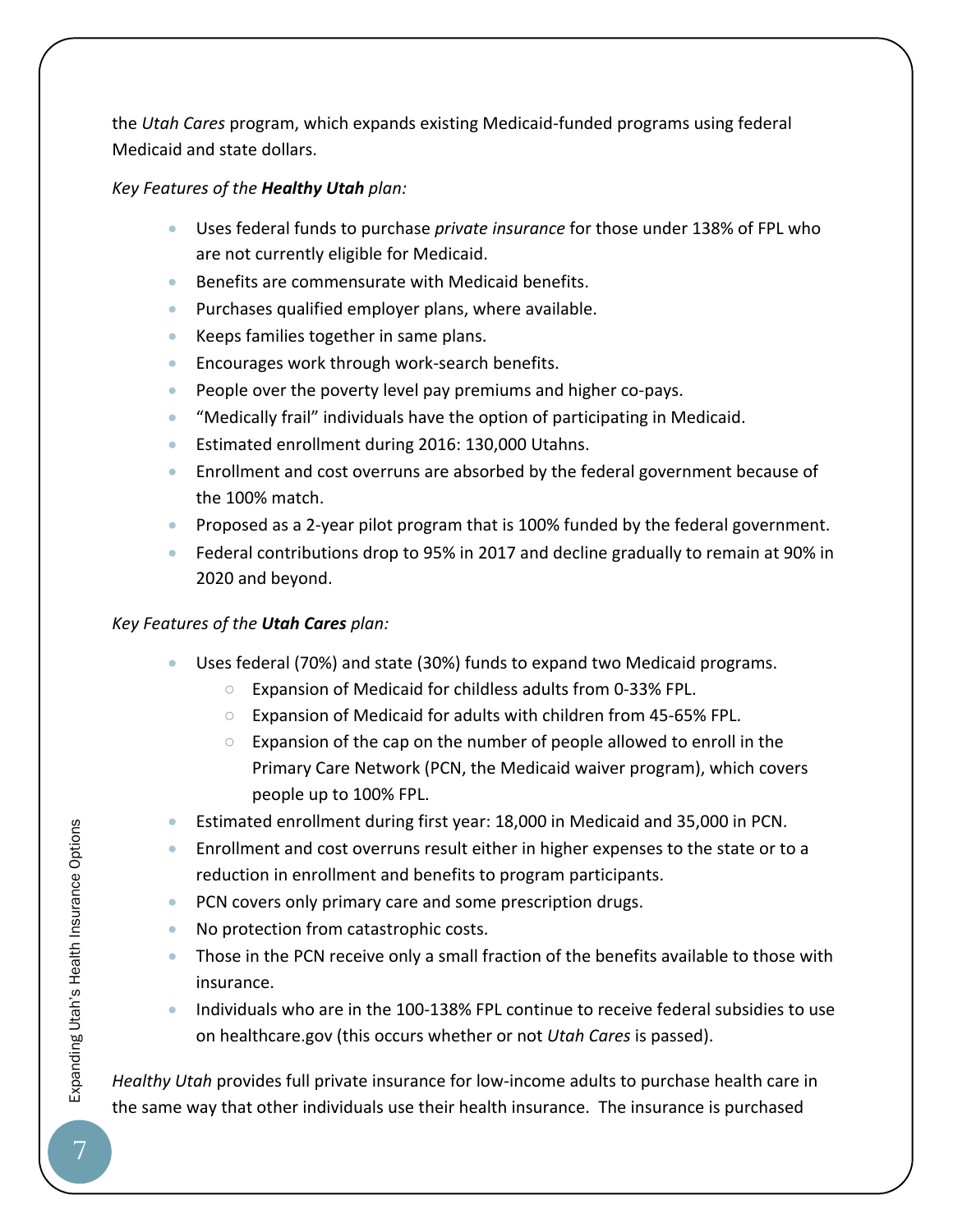from companies offering other policies in the state. Thus, from the enrollee and provider perspective, *Healthy Utah* is predominantly thought of as a *private insurance expansion.* 

Conversely, *Utah Cares* works through partially expanding the state's Medicaid programs. People at the lowest income levels will have access to traditional Medicaid that was not available to them before. Additionally, the expansion of the Primary Care Network (which is funded through a waiver using a mix of federal and state Medicaid funds) is a valuable service to those without other options, but this program in no way approximates an insurance expansion, since the primary value of insurance to people, whether rich or poor, is through protection against serious events—the sort of critical events that require high cost specialty care and, especially, in‐patient hospital care and are not covered for those in the Primary Care Network.

# 2. NEW EVIDENCE

Debates about Medicaid expansion alternatives focus on several questions about the effects of increasing health care in Utah. Proponents of *Healthy Utah* and *Utah Cares* are making conflicting claims about the likely impacts of the proposed programs, but these impacts can be difficult to predict in advance.Still, scholarly research and the experiences of states that have enacted similar expansions can both provide some picture of what might happen in Utah.

#### Financial Effects

 $\overline{a}$ 

The Oregon Health Insurance Experiment (OHIE) highlights some of the possible health and financial effects for individuals under Utah's proposed expansion plans. In 2008, Oregon extended Medicaid coverage to adults under the FPL, but the state allocated spots through a lottery system since the program budget was not large enough to cover everyone who wanted to join. This randomization allowed researchers to compare new enrollees to their less-lucky counterparts to determine the effect of Medicaid coverage on their health and employment outcomes. The Oregon enrollees were uninsured, low‐income adults – similar to most of the Utahns who could gain insurance in an expansion.

One of the primary purposes of health insurance is economic security, and key findings from the OHIE indicate that expanding insurance coverage may improve the well‐being of many households by reducing the financial burden of health care costs. The OHIE "nearly eliminated catastrophic out‐of‐pocket medical expenditures" among enrollees and reduced medical debt and out-of-pocket spending.<sup>2</sup> Based on Oregon's experience and other findings, researchers

<sup>2</sup> K Baicker, et al., 2013, Effects of Medicaid on Clinical Outcomes, 1713.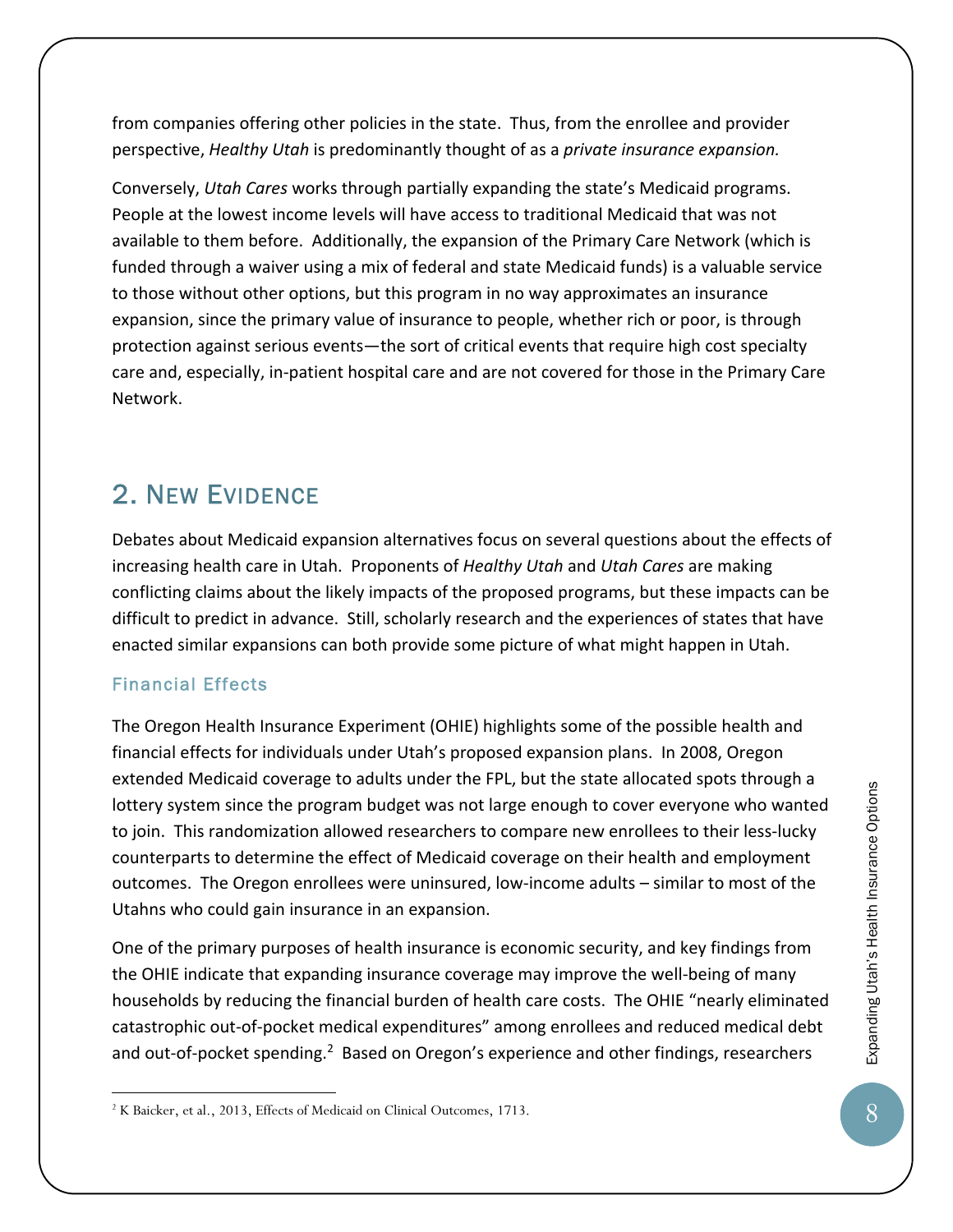estimate that extending health care coverage would shield 4.4% of the newly‐insured from catastrophic out‐of‐pocket medical costs (30% or more of income) in a typical year. Expanding coverage would also protect 16% of the newly‐insured who would otherwise have to borrow money or skip other payments in order to pay their medical bills.<sup>3</sup>

Additionally, expanding Medicaid coverage did not cause a decline in enrollees' employment or earnings.<sup>4</sup> Although some other research links public health insurance coverage to decreased employment for childless adults, it suggests that this was likely caused by new enrollees quitting their jobs when they no longer relied on their employer for insurance.<sup>5</sup> Unlike the subjects of those studies, the Oregon enrollees were unlikely to have the option of private insurance through their employers. In sum, because Utahns in the coverage gap are more like Oregonians in the OHIE than the wealthier or previously‐insured subjects of the other studies, the results in Utah would likely be more similar to Oregon's.

#### Health Outcomes

Research from across the nation shows that expanding health care coverage increases access to health care. In the OHIE, the newly‐insured were more likely to have a usual source of health care and receive important preventive care, raising the rates of detection and management for prevalent diseases such as diabetes.<sup>6</sup> Findings from other states link increased health care access to reduced mortality, especially among non‐white and lower‐income groups. Researchers who evaluated Medicaid expansions in New York, Maine, and Arizona in the mid‐ 2000s found that these programs "were significantly associated with reduced mortality [a 6.1% decrease] as well as improved coverage, access to care, and self‐reported health."7

Substantial health gains were also associated with other programs that expanded health insurance. The Massachusetts health reform instituted under Governor Mitt Romney in 2006 was associated with a 2.9% decline in the overall mortality rate compared to similar counties outside the state.<sup>8</sup> While there was no significant change in deaths from homicides, car crashes, etc., deaths caused by cancer, infections, and disease were down. This means that the improvement was likely due to health services associated with expanded insurance coverage, rather than to some unrelated factor. Similar to the other expansions previously discussed, Massachusetts' program has improved health across the board.

 $\overline{Q}$ 

<sup>3</sup> White House Council of Economic Advisers, 2015, 28.

<sup>&</sup>lt;sup>4</sup> K Baicker, et al., 2013, Impact of Medicaid on Labor Force Activity and Program Participation.<br><sup>5</sup> C Garthwaite, T Gross & MI Notowidigdo, 2013: I Dague, T DeLeire & L Leininger, 2014.

<sup>&</sup>lt;sup>5</sup> C Garthwaite, T Gross & MJ Notowidigdo, 2013; L Dague, T DeLeire & L Leininger, 2014.

<sup>&</sup>lt;sup>6</sup> K Baicker, et al., 2013, Effects of Medicaid on Clinical Outcomes.

BD Sommers, K Baicker, & AM Epstein, 2012, 1025.

<sup>8</sup> BD Sommers, SK Long & K Baicker, 2014.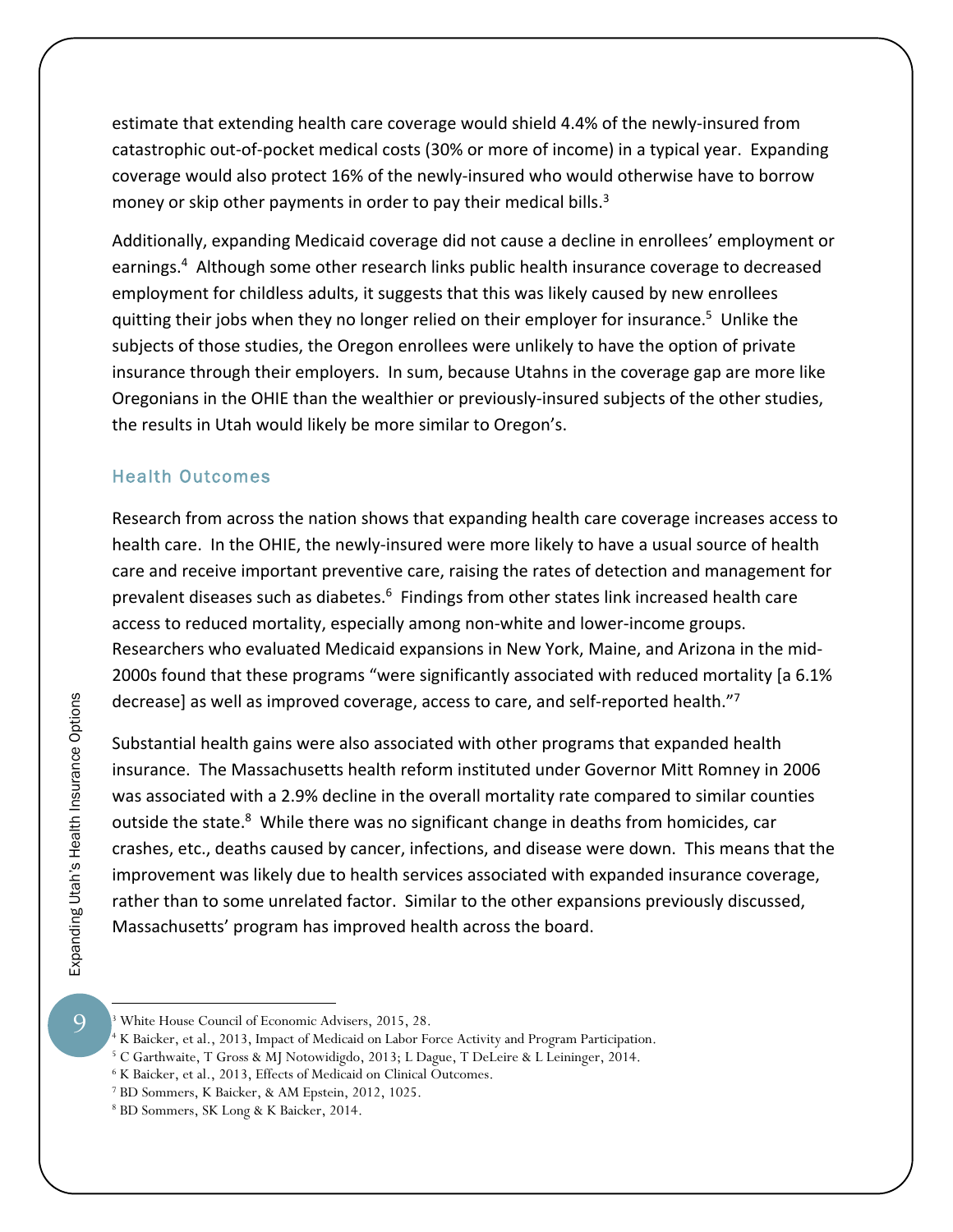#### Early Evidence from Other States

To date, 30 states (including the District of Columbia) have already opted for Medicaid expansions or robust alternatives. Their results can give us some idea of the possible effects of an expansion in Utah; major benefits fall into three categories:

- Access to federal matching funds to provide Medicaid benefits for several groups.
- Replacing general funds with Medicaid funds for state programs for the uninsured.
- Additional state revenues from increasing health plan revenues.  $9$

Recent reports show that several of the states that expanded Medicaid in 2014 have seen many more new enrollees than they anticipated, but it is not yet clear how these higher enrollment rates will affect overall budgets. Enrollment surges may increase program expenditures but also yield greater health outcomes and economic activity.<sup>10</sup> An analysis of Kentucky's expansion reported that higher-than-anticipated enrollments actually corresponded with large financial gains for the state budget and local economies. Just over twice as many Kentuckians enrolled in Medicaid as the state had projected (approximately 300,000 instead of 150,000), but in addition to the health improvements from increased screenings and preventive care, the state health care system and overall economy also gained about \$1.16 billion, largely driven by federal payments.<sup>11</sup>

Additionally, Kentucky hospitals saw a decrease of \$1.15 billion in uncompensated care in the first three quarters of 2014 compared with the previous year. Other states that expanded Medicaid also saw significant decreases in uncompensated care. The Iowa Hospital Association reported that in the first half of 2014, 45.7% fewer people were hospitalized without insurance, overall admissions dropped 4.4%, and charity care losses fell by 18.5% compared to 2013.<sup>12</sup> The New Hampshire Hospital Association similarly reported decreases in uninsured emergency department visits and hospital admissions of 22% and 28%, respectively, with a 1% reduction in overall admissions.13 This experience and other scholarly research show that state and local governments in non‐expansion states are missing out on recovering part of the bill they end up footing for uncompensated care.<sup>14</sup>

Several states have pursued "private option" alternatives to traditional Medicaid expansion. In states such as Arkansas, governors and legislators cooperated to develop innovative ways to make health care accessible to their citizens in the coverage gap. Arkansas' program extends

 $\overline{a}$ 

10

<sup>9</sup> D Bachrach, P Boozang & D Glanz, 2015.

<sup>10</sup> R Pradhan, 2015.

 $11$  Deloitte, 2015.

<sup>12</sup> Iowa Hospital Association, 2014.

<sup>13</sup> Associated Press, 2015.

<sup>&</sup>lt;sup>14</sup> TA Coughlin et al., 2014; White House Council of Economic Advisers, 2015.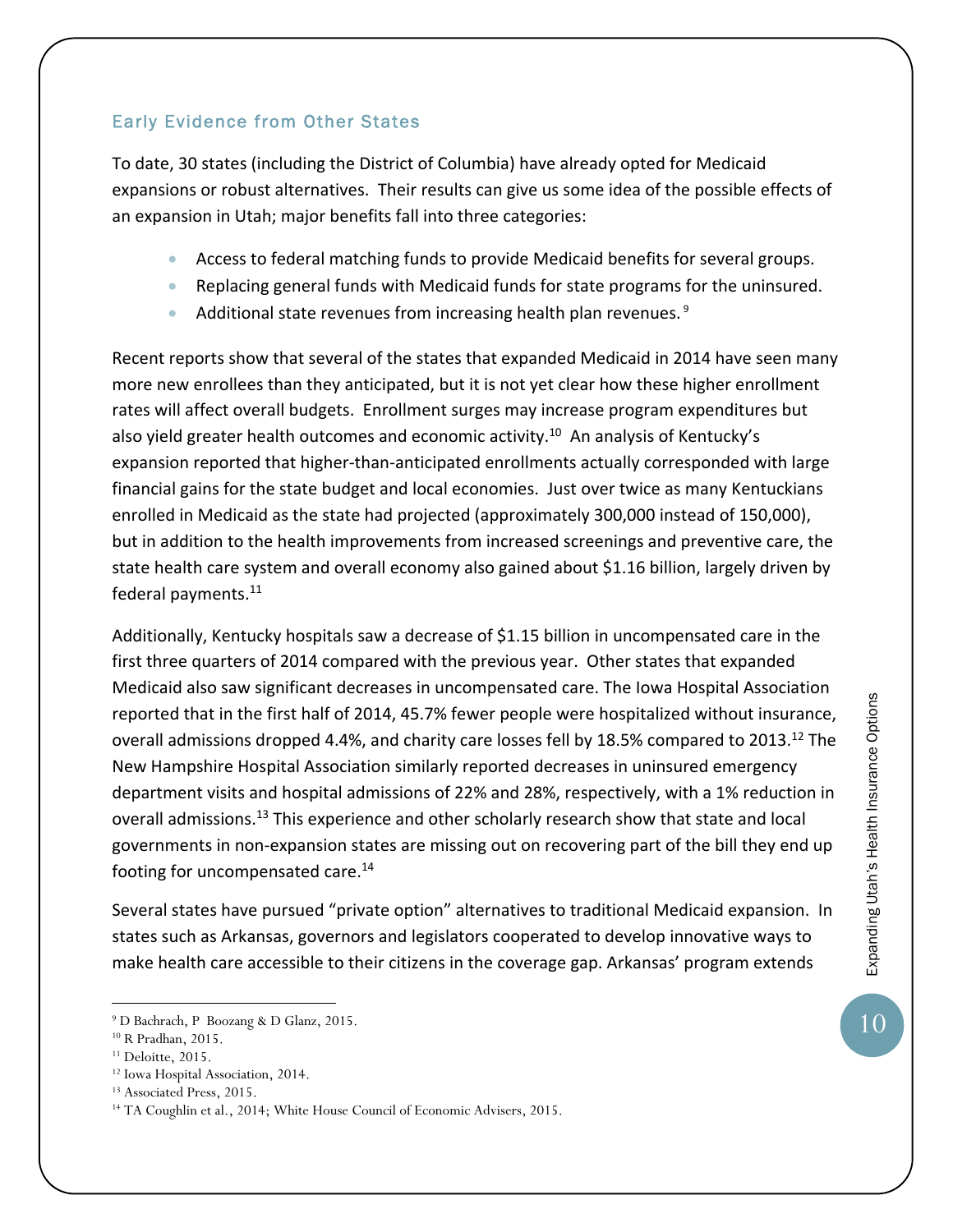private health coverage to the poor by purchasing insurance on the health exchange with federal funds.<sup>15</sup> The thinking behind the plan is that private insurers will manage patients' health with greater efficiency and less cost than state Medicaid systems, hospitals and doctors will see higher reimbursement rates, and insurance companies receive more business. Iowa, New Hampshire, and other states have enacted similar plans that, like *Healthy Utah*, close the coverage gap by making some new populations eligible for Medicaid and covering others with private insurance purchased from the health exchange.

#### What about Non-Expansion States?

Eighteen of twenty‐two non‐expansion states in 2014, including Utah, saw increases in Medicaid enrollment as previously‐eligible adults signed up during the nationwide media focus on the ACA.<sup>16</sup> Because of these "woodwork" enrollees, non-expansion states realized many of the costs and none of the benefits of Medicaid expansion, outside of the benefits of having more citizens insured.

# 3. BENEFIT ANALYSIS

Critics of public programs are quick to point out their costs, but public health spending also brings several types of benefits to the state. These benefits can be large, and they play a crucial role in the health and well‐being of the state's citizens.

Benefits from the *Healthy Utah* plan and the *Utah Cares* plan are varied and differ significantly. We examine here the various categories of benefits and how they stack up across the two plans.

#### The Fiscal Benefit: Returning Tax Dollars to the State

*Direct Economic Benefits* 

Recent actuarial estimates suggest that *Healthy Utah* will bring more than \$500 million in federal money to the state on an annual basis. This is a small proportion (much less than 1%) of Utah's economy, which has an output approaching \$150 billion annually, but the total still amounts to roughly \$1,000 for each Utah family each year.

15 M Williams, 2015. 16 A Boothe & C Ryan, 2014.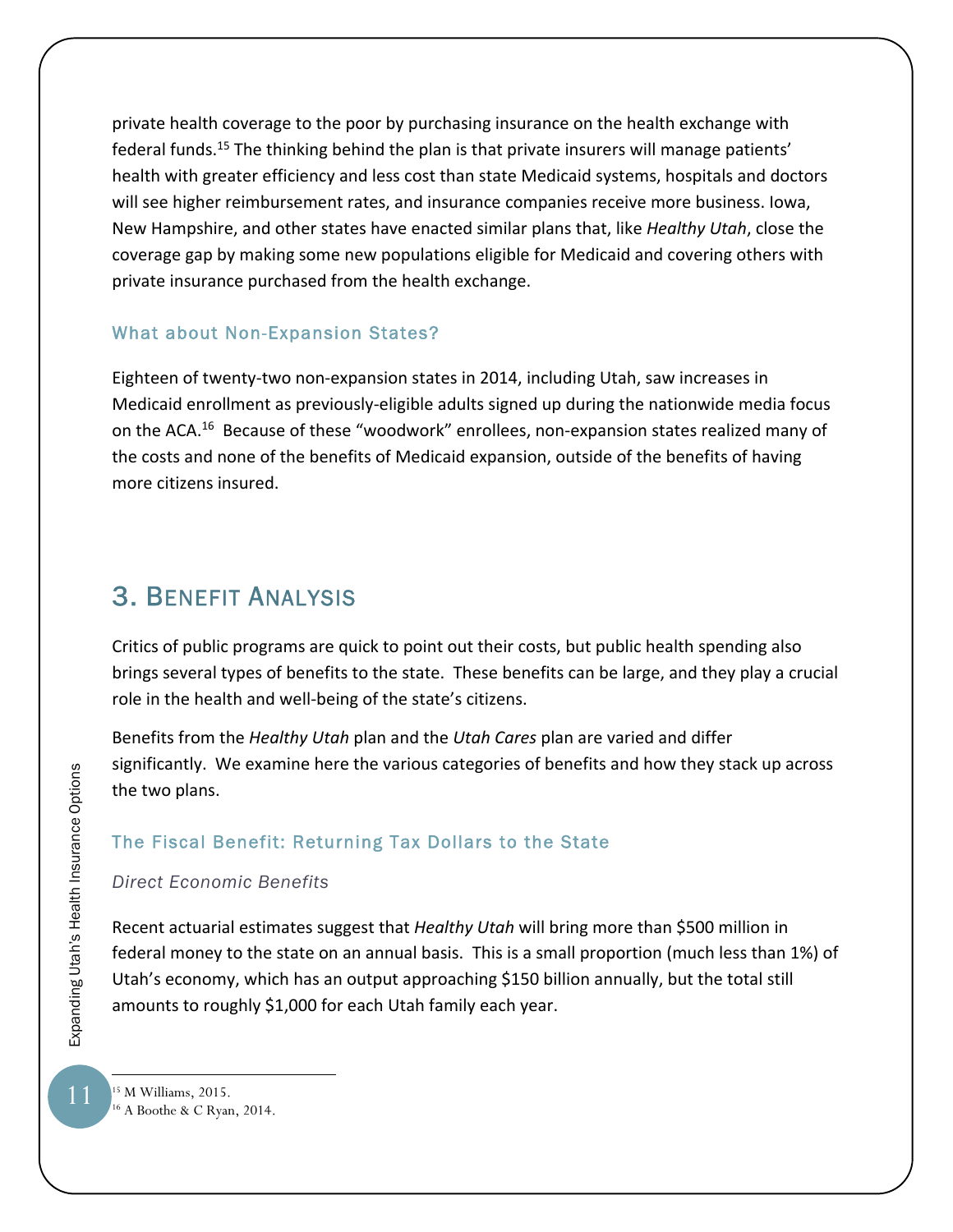Obviously this money is not "free," so where does it come from? It comes from taxes that Utahns and other Americans are currently paying to fund the implementation of the ACA. *The most important economic fact about the Healthy Utah plan is that it returns hard‐earned dollars to Utah taxpayers.* Polls show that Obamacare is very unpopular in Utah and a lot of other states. But that does not prevent the federal government from collecting taxes to fund it. This taxation is already happening, and tax collections are flowing from Utah to Washington, DC.

For the past year and half, tens of billions of federal dollars have been flowing back to states like California, New York, Illinois, and neighbors such as Colorado and Arizona through Medicaid expansion, but Utah has not received its due because it has failed to pass and implement a plan to use those funds. Though hundreds of millions of dollars have already been lost by the state through inaction, the *Healthy Utah* plan would allow the state to receive its full share of the federal dollars available in the future.

#### *Economic Stimulus*

When taxes are implemented in an economy, the economic burden of those taxes is greater than the amount of the tax. Economists refer to this as deadweight loss or the marginal excess tax burden. For example, if the tax bill of citizens goes up by \$500 million, an additional amount is lost through further economic contraction due to the way taxation distorts markets. The amount is highly uncertain, but \$200 million is a reasonable estimate. Thus, the total economic effect of government taxation is, in this example, \$700 million (government accounting reports usually ignore the economic inefficiency caused by taxation).

When government spends money, a different but related process happens in reverse. Spending by government causes some additional spending through what is called a spending multiplier. The amount of this stimulus is hard to determine and controversial among economists. And when government spends in markets that are otherwise working well, spending by government can "crowd out" some spending in the private market, limiting further the effect of the multiplier.

On balance, however, when tax dollars are returned to Utah, the economic benefit exceeds the amount of the spending. Even a very small multiplier will generate hundreds of million annually. Multipliers are also stronger when the economy is depressed. Thus in economically distressed regions or during economic downturns, the stimulus effect grows.

Some analysts have estimated that implementing the *Healthy Utah* Plan will support over 3,000 new healthcare sector jobs and could lead to billions in newly generated economic impact. Research by experts in other states have indicated large economic benefits due to the Medicaid expansion. In Kentucky, Deloitte estimated that the expansion created 12,000 jobs during the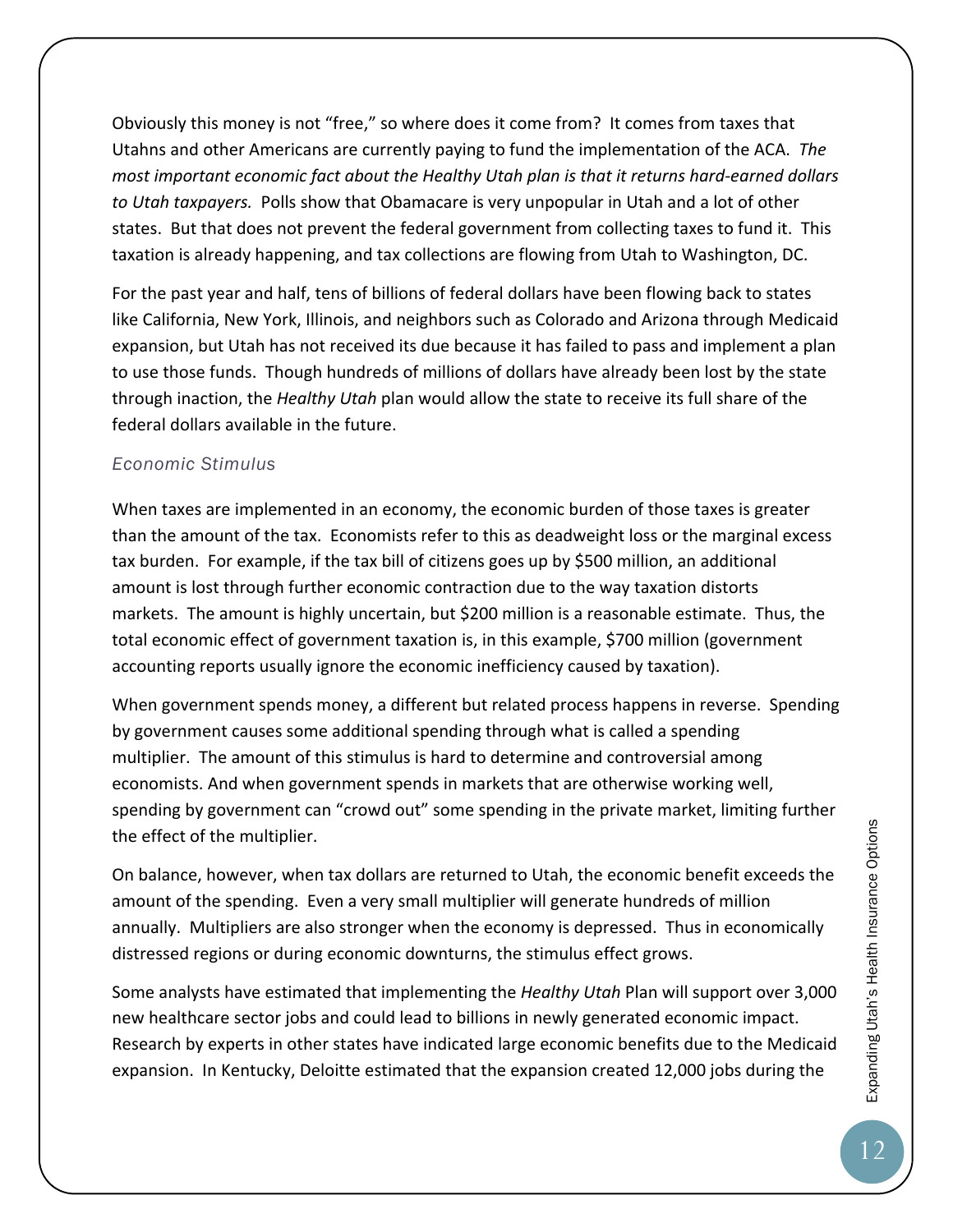2014 fiscal year, along with \$1.16 billion in new revenues going to the health care providers of the state.<sup>17</sup>

Whereas the *Healthy Utah* option brings the full measure of federal dollars back to the state (over \$300 million), the *Utah Cares* option would bring a much smaller amount, around \$82 million annually beginning in fiscal year 2016.18 (Under *Utah Cares*, low‐income families with incomes 100‐138% of FPL can still gain insurance subsidies from the federal government, but those subsidies occur whether or not the state adopts *Utah Cares*.) These new federal dollars work much the same way the federal dollars work under *Healthy Utah,* though they are channeled through the Medicaid program and the PCN program, not the private insurance market. Moreover, each dollar that the state spends through *Utah Cares* will cost 30 cents to Utah taxpayers (plus an additional deadweight loss associated with taxation to pay for that expense).

It is crucial to note that this economic analysis does *not* assume that Obamacare itself is fiscally beneficial to the state or the nation. The overall effects to the state of the ACA may be positive or negative, but this analysis does not address that question because it is already the law of the land.

#### *Uncompensated Care*

As noted above, states around the country that expanded Medicaid are seeing significant reductions in uncompensated care costs. The Utah health care industry's support for *Healthy Utah* suggests that our providers here anticipate a similar benefit. A Public Consulting Group (PCG) report estimated a benefit to the state's industry of over \$800 million over the time period studied.19

*Utah Cares* would have a much smaller impact on uncompensated care. The industry would benefit from new Medicaid patients, though because of Medicaid reimbursement rates, providers much prefer treating patients on private insurance. But hospitals would face little benefit beyond the new Medicaid patients because the PCN does not cover specialty medicine or hospital care.

Utah has a rich tradition of charity care that will not go away with the addition of either the *Healthy Utah* or *Utah Cares* plan. Utah will still have many thousands of uninsured people, some of whom will rely on charitable services. Reducing the amount of uncompensated care

13

<sup>&</sup>lt;sup>17</sup> Deloitte, 2015.

<sup>&</sup>lt;sup>18</sup> Utah Office of Legislative Research and General Counsel, 2015.<br><sup>19</sup> Public Consulting Group, 2013.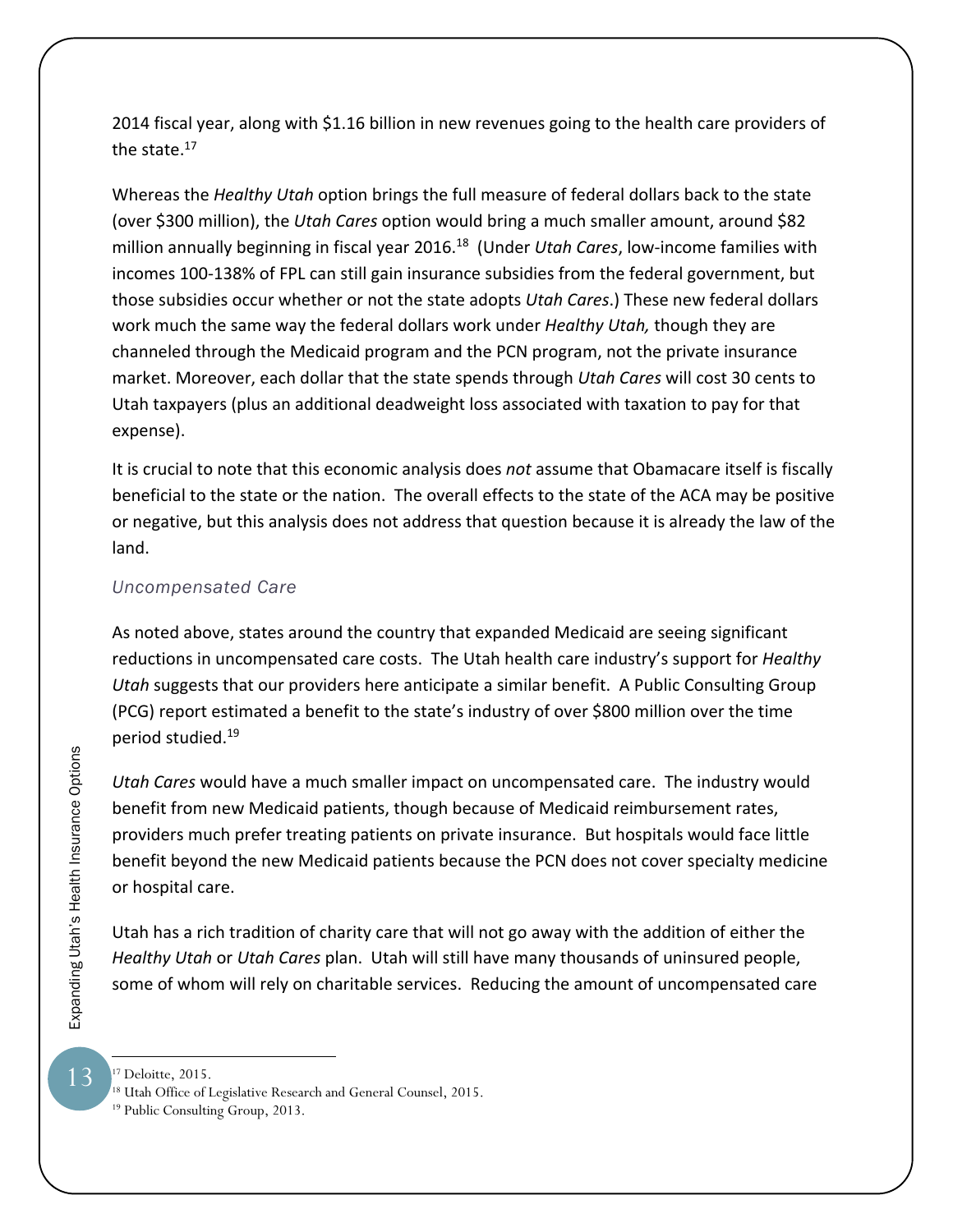that results from treating uninsured patients also gives the industry flexibility to provide more charitable services to the community.

#### *Additional State and Local Revenues*

For lawmakers concerned with balancing the state budget, *Healthy Utah* has an additional advantage: some of those federal dollars and the resulting economic stimulus will end up as taxable income to state residents and spent on goods and services that are subject to sales taxes. Thus the state (as well as counties and municipalities) will, thereby, increase revenues.

The amount of revenue depends on the size of the economic expansion. Based on analysis found in the 2013 PCG report, we estimate that tax revenues over the initial two‐year period would be \$14 million. These revenues, by themselves, would finance a significant portion of the estimated state costs of the *Healthy Utah* plan. A larger stimulus that some analysts estimate would result in even greater state revenues.

The *Utah Cares* option would also bring in federal money that would generate some taxes. Note, however, that the state would have to use tax revenue to finance the 30% portion of the program.

| <b>Policy Option</b>             | <b>Consequences for Utahns</b>                                                                                                                                                                                                                          | <b>Budgetary Impact</b>                                                                                                                                                                                                                                                               |
|----------------------------------|---------------------------------------------------------------------------------------------------------------------------------------------------------------------------------------------------------------------------------------------------------|---------------------------------------------------------------------------------------------------------------------------------------------------------------------------------------------------------------------------------------------------------------------------------------|
| Option 1:<br>Do Nothing          | Health care industry continues to<br>absorb costs of uncompensated<br>care and pass them on to<br>consumers.                                                                                                                                            | Minimal health care options for<br>the poor continue to put strain<br>on budgets, particularly at county<br>level.                                                                                                                                                                    |
| Option 2:<br><b>Utah Cares</b>   | Access to primary care spreads.<br><b>Expansion of Medicaid helps</b><br>poorest of the poor. Creates work<br>disincentive for poorest adults<br>through eligibility limits.                                                                            | State pays 30% of all costs. \$32<br>million in immediate annual costs<br>plus significant woodwork costs.                                                                                                                                                                            |
| Option 3:<br><b>Healthy Utah</b> | Over \$500 million annually in direct<br>benefits to the poor. Significant<br>benefits to insurance and health<br>care industries. Stimulus effects are<br>highest in economically depressed<br>areas. Encourages work and creates<br>no disincentives. | Short term costs include only the<br>woodwork effect. Long-term<br>costs grow gradually if state<br>continues program, but program<br>costs are significantly offset<br>(perhaps even exceeded) by<br>increased revenues and<br>decreased burden on other social<br>service programs. |

# *Benefit Category: Direct Fiscal Effects*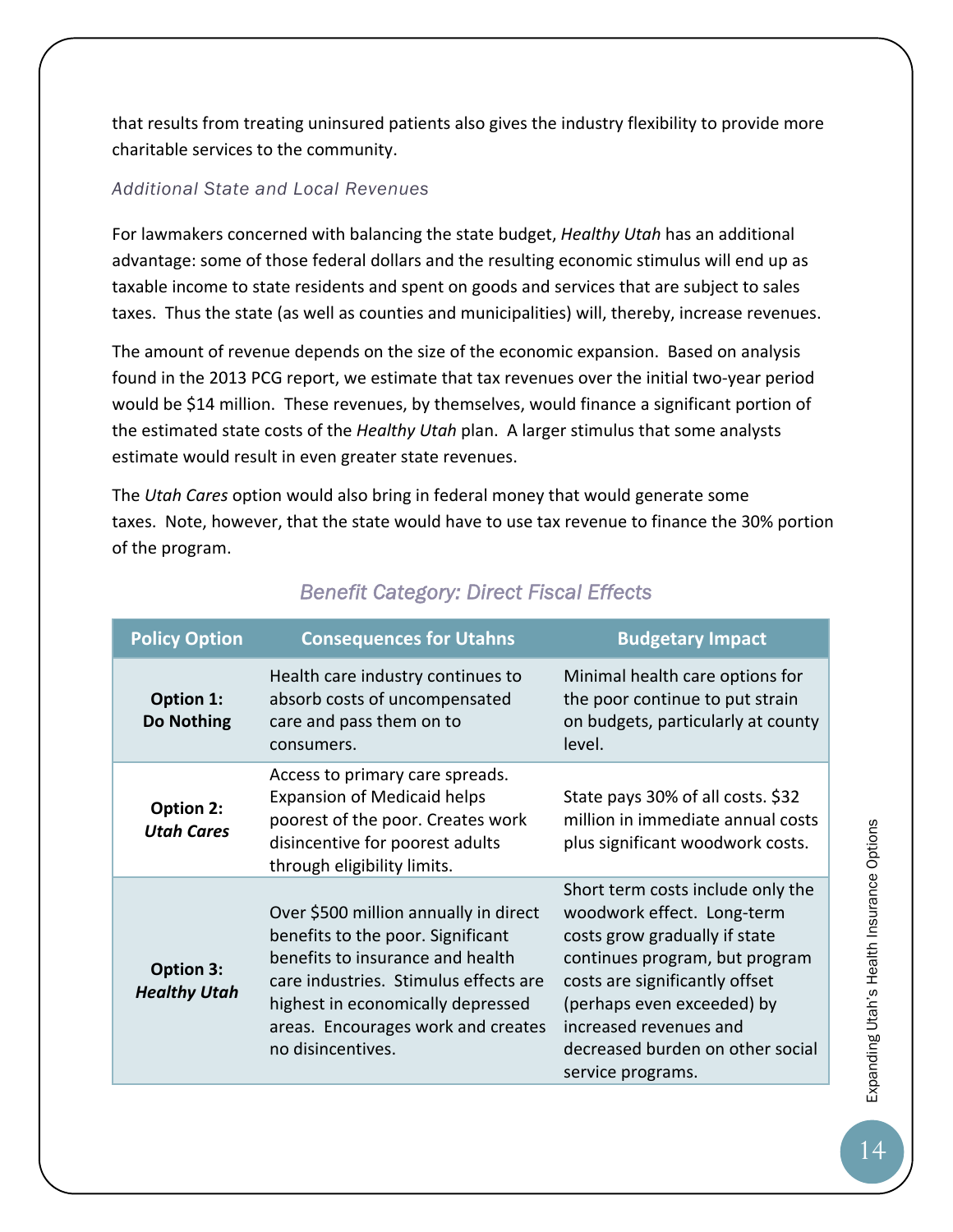#### The Economic and Social Value of Insurance

#### *Value of Insurance for the Poor*

The most important benefit from the *Healthy Utah* plan is simple: *it provides access to health insurance to tens of thousands of uninsured Utahns.* A good chunk of those benefits are captured by the hundreds of millions in program expenditures, but the value of insurance in a society far exceeds what it costs.

Polling indicates that Utahns across the political spectrum want to ensure that the poor have access to health insurance, and research shows that they see government as an important tool to meet that goal.<sup>20</sup> The ACA reforms and Supreme Court decisions have left approximately 66,000 people in the coverage gap where they have no access to Medicaid or to subsidies.

How much is insurance worth? The primary measuring stick in economic analysis for something's value is the amount that people are willing to pay (WTP) for it in the market. But in economics, *willingness* to pay is a function of *ability* to pay. Thus the WTP metric has serious problems in assessing societal economic value in this case.

Previous research has tried to determine how much the poor would be willing to pay out of their limited income for a comprehensive health insurance plan if they had access to it. The answer was about  $$2,000.<sup>21</sup>$  A new working paper by the lead researchers on the Oregon Health Insurance Experiment found that the poor would be willing to pay between 20‐40% of the cost of coverage to have Medicaid. The remaining costs of the program are attributable to transfers to those who provide care, including uncompensated care by hospitals and providers, extended family members, and churches and other charitable organizations.<sup>22</sup>

It is a mistake, however, to assume that low willingness to pay means low economic value to society. The research suggests that if given the choice between a cash benefit of, say, \$2,500 and a Medicaid policy, most low-income people would take the cash—even though the dollar cost of Medicaid is nearly twice the amount of the cash. However, this is not because insurance is not valuable, but because additional income for the poor is so valuable.<sup>23</sup>

The annual cost per enrollee of providing insurance under *Healthy Utah* is, according to Milliman, \$4,833 in 2016. This expenditure is what is captured in the "direct" costs discussed above. But the typical Utahn's value from insurance far exceeds that amount. The average person pays (either directly or indirectly through an employer plan) over \$5,000 per year. More

Expanding Utah's Health Insurance Options

<sup>20</sup> Notalys, 2014b, *The Healthy Utah Poll: Initial Findings* 

<sup>21</sup> AK Krueger & I Kuziemko, 2013.

<sup>&</sup>lt;sup>22</sup> A Finkelstein, N Hendren & EFP Luttmer, 2015, The Value of Medicaid: Interpreting Results from the Health Insurance Experiment.

<sup>&</sup>lt;sup>23</sup> In economic terms, at low levels of income, the marginal utility of income is very high.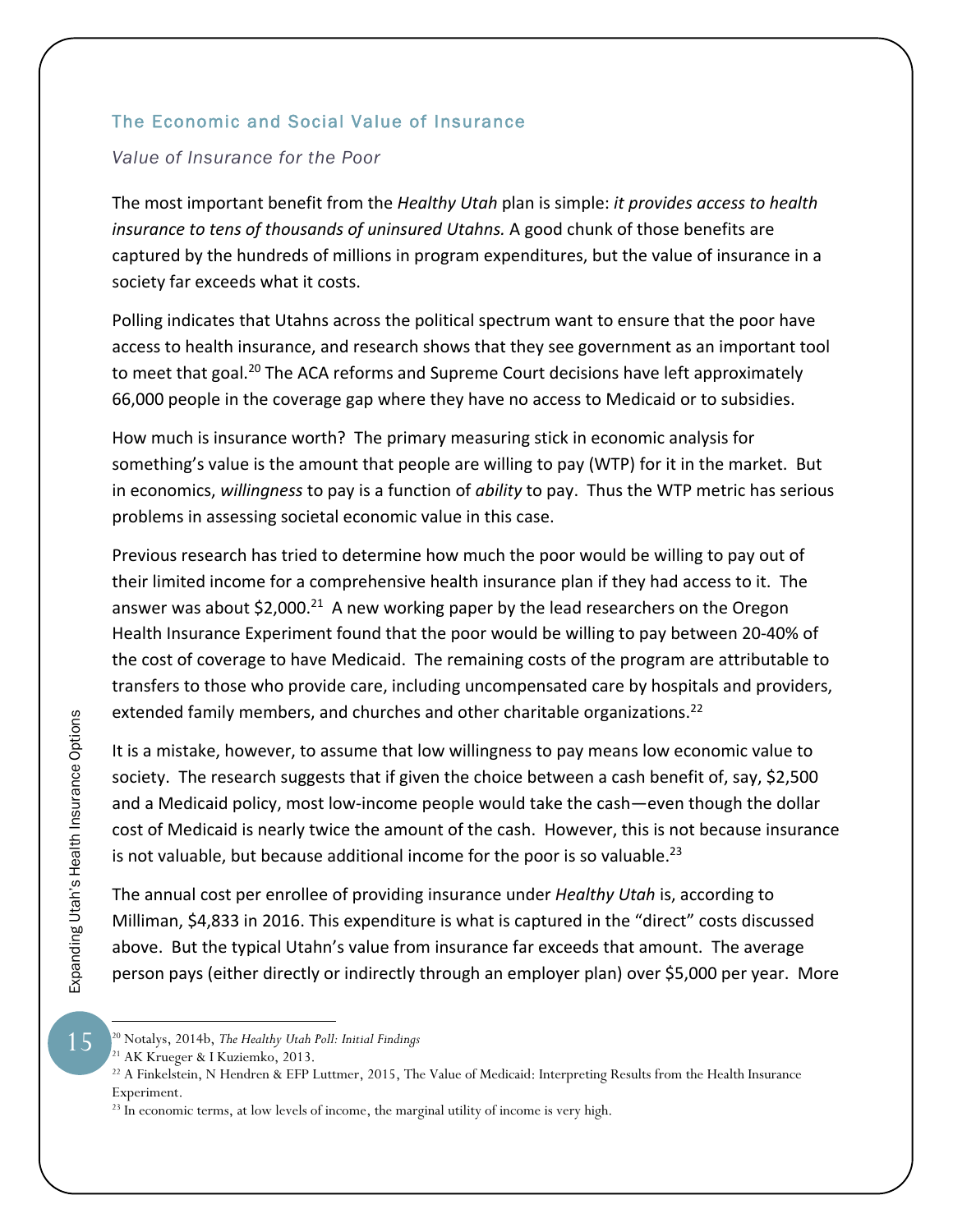importantly, a good many people would be willing to spend (and, indeed, often do spend) much, much more than that to gain the economic security that insurance provides.

The Oregon health insurance study has shown that the short term health benefits of Medicaid coverage (in terms of outcomes such as hypertension or diabetes) are quite small.<sup>24</sup> We would likely find similar effects for people on private insurance. Evidence does show that health insurance save lives and promotes health, $^{25}$  but the primary purpose is economic security—the ability to avoid catastrophic costs that can cripple the present and future lives of our fellow citizens and their families.

If federal regulations allowed it, a plan that had higher individual premiums and higher co‐pays, requiring more "skin in the game" for the poor, would be superior on economic efficiency grounds (though perhaps not on fairness grounds). But mandated federal benefits do not allow that option. The *Healthy Utah* plan will be used to buy insurance on the private market, but that amount (which varies across people) is much less than average Utahns would be willing to pay for insurance if they had to.

So what is the state being asked to pay for the ability to extend insurance benefits to the poor under *Healthy Utah*? Initially, the state pays nothing, since the federal government picks up the full cost. Over time the state contribution rises to as high as 10% if the state decides to keep the program for several years. With today's prices that means about \$400 per enrollee.

#### *The Problem of Overspending*

One complication with determining the value of health insurance is that insurance can contribute to the problem of wasteful care. We have known since the RAND Health Insurance Experience 20 years ago that as the out‐of‐pocket costs for health care go down, people consume more of it.<sup>26</sup> These incentives contribute to a lot of waste in health care spending. A recent study found that about 30% of total health care spending is wasteful when it comes to promoting health.27

When people obtain health insurance, evidence shows that their utilization of health care will go up. Some of that increased utilization will not be cost‐effective (just as some of the health care spending from other people with insurance is wasteful). Utah's Medicaid program has recently undergone reforms that are reducing wasteful spending by creating better incentives for patients and providers.<sup>28</sup> Private health insurance companies are engaging in similar

 $\overline{a}$ 

16

<sup>&</sup>lt;sup>24</sup> K Baicker, et al., 2013, Effects of Medicaid on Clinical Outcomes.<br><sup>25</sup> BD Sommers, K Baicker & AM Epstein, 2012; BD Sommers, SK Long & K Baicker, 2014.

<sup>26</sup> JP Newhouse, 1996.

<sup>27</sup> Institute of Medicine, 2013.

<sup>28</sup> D Liljenquist, 2014; Executive Appropriations Committee meeting report, 2015.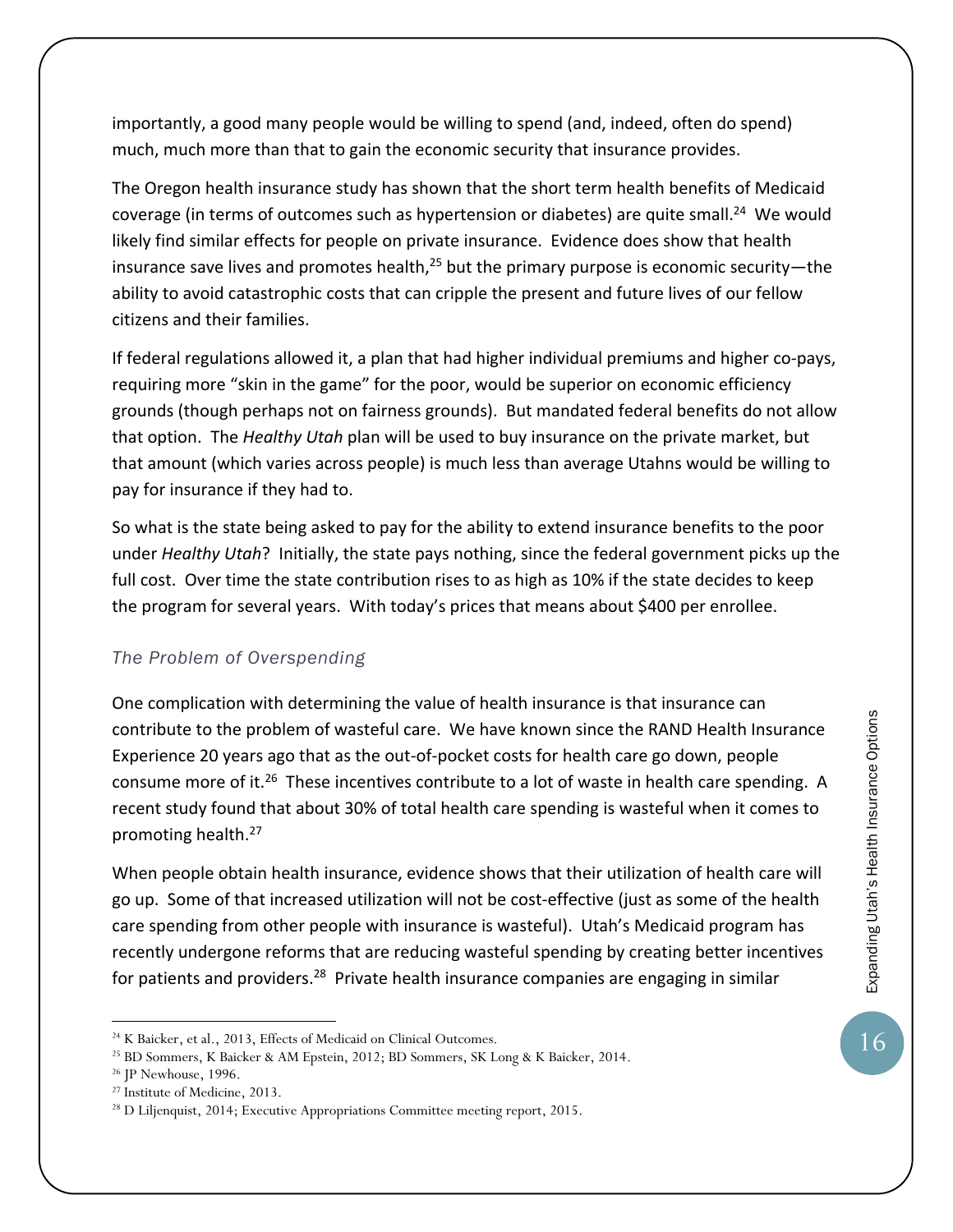efforts. Nonetheless, the overall benefits of insurance needs to be discounted somewhat to account for these inefficiencies in how we deliver care.

A big part of the value of insurance, however, is that when faced with potentially life‐ threatening events, people value the ability to spend those extra dollars that are not cost‐ effective. In such situations, individuals tend to be very risk‐averse. The measures of waste and overspending look at the *average* effectiveness of care. The peace of mind that comes from being able to take that extra measure of care has economic value that explains both the high cost of insurance and the willingness of people to pay for it. Health insurance expansion extends the same piece of mind to low‐income citizens.

#### *Other Economic and Social Benefits*

The value of insurance extends far beyond the covered individuals. When people have insurance, greater economic security is realized by immediate and extended family members as well. Economic strain among low income people results in worse health, stressed and broken families, and economic hardship for adults and children. Trying to put a dollar value on such a benefit would be very hard to do, but such benefits may be very significant—perhaps approaching the value to the insured individuals.

| <b>Policy Option</b>                    | <b>Consequences for Utahns</b>                                                                                                                                                                                              | <b>Budgetary Impact</b>                                                                                                   |
|-----------------------------------------|-----------------------------------------------------------------------------------------------------------------------------------------------------------------------------------------------------------------------------|---------------------------------------------------------------------------------------------------------------------------|
| Option 1:<br>Do Nothing                 | Uninsured Utahns continue to face<br>severe economic stress. Health care<br>is fragmented. Broken families and<br>social problems such as crime and<br>substance abuse continue.                                            | Poor physical and mental health<br>care leads to long term<br>consequences for counties and<br>states.                    |
| Option 2:<br><b>Utah Cares</b>          | Some insurance is provided with full<br>benefits through Medicaid. PCN<br>provides modest assistance but is<br>not an insurance program and does<br>not, therefore, bring the economic<br>and social benefits of insurance. | Better primary care helps families<br>and modestly reduces long term<br>impacts on counties and states.                   |
| <b>Option 3:</b><br><b>Healthy Utah</b> | All the benefits of insurance are<br>realized by covered persons, their<br>families and communities.                                                                                                                        | Full insurance promotes the<br>entire range of economic and<br>social benefits that result from<br>access to health care. |

# *Benefit Category: Value of Insurance*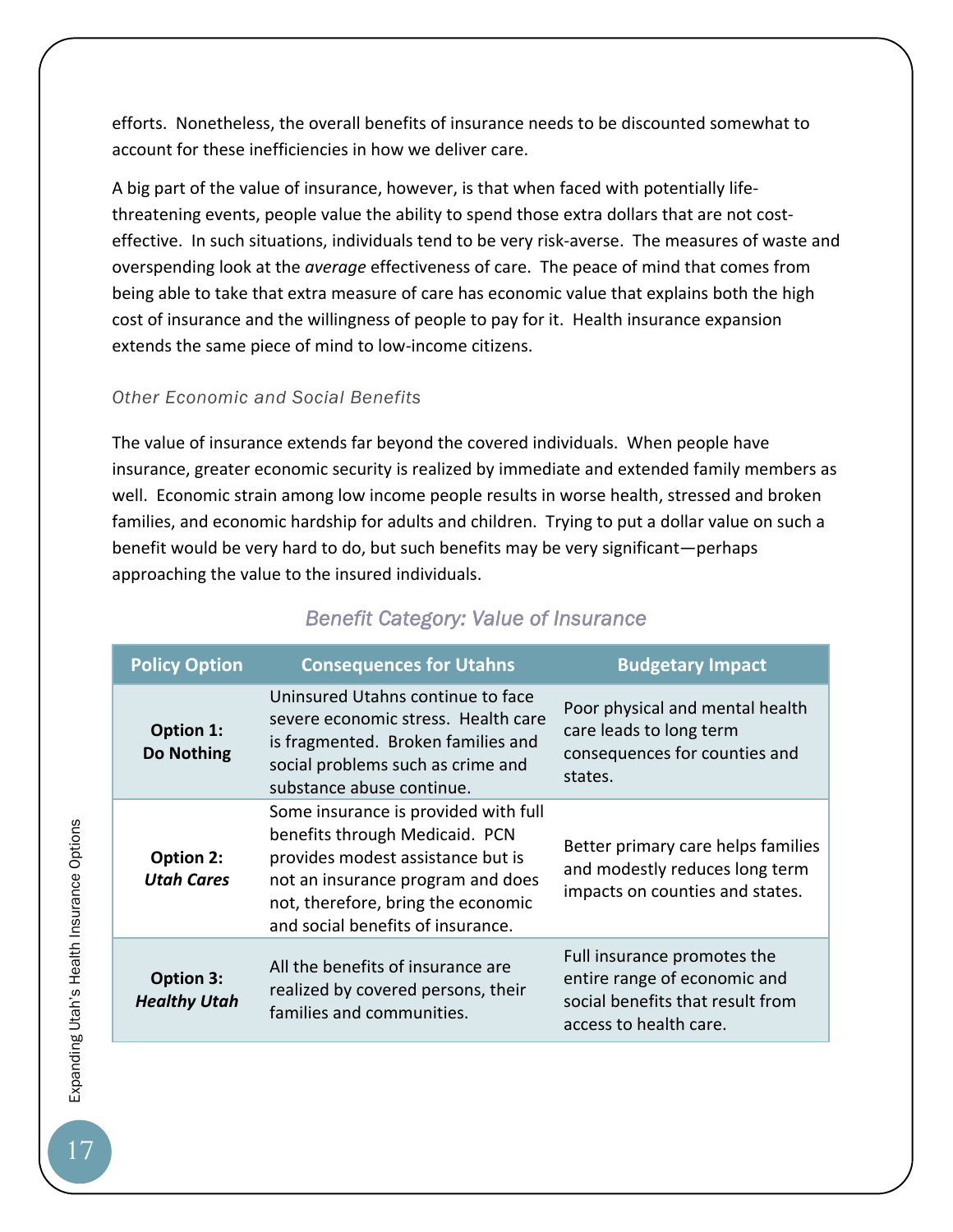A variety of social services are affected by insurance access as well. County governments have supported *Healthy Utah* because of the strain that the uninsured put on their services and budgets; they bear a large portion of the mental health and criminal justice expenditures associated with people who have incomplete and intermittent access to health insurance.

### 4. Risk Analysis

Any effort to expand the reach of health insurance to include more needy individuals faces uncertainties that policy makers must be mindful of. The rapidly changing landscape for health care and insurance imposes a number of risks that need to be considered carefully by decision makers.

The wide range of uncertain variables related to health insurance expansion can be daunting. In this section we divide the various risks into categories that can be carefully examined, and we evaluate the competing policy alternatives with respect to each type of risk. The questions to be addressed include what level of confidence we have that current projections are solid and, more importantly, what the consequences would be if things were to go badly in the future? In other words, can we reap the benefits of insurance expansion and at the same time manage the risks we face?

#### Economic Downturns

In the past decade the world endured the greatest economic downturn since the Great Depression. Economic output contracted, unemployment soared, home foreclosures increased, and bankruptcies abounded. The impact of a major macroeconomic event also has a large impact on government finances.

The state of Utah must balance its budget annually, so economic downturns can force difficult choices as tax revenues fall and the cost of welfare programs increase. For instance, at the end of FY 2008 (June), there were 164,229 persons enrolled in the state Medicaid program. Two years later at the end of FY 2010, enrollment had increased to 221,954. *This is an increase of 35% in just two years.*

There was no expansion of Medicaid eligibility driving this increase. The rapid increase was due primarily to economic contraction. During this time, Utah's unemployment rate increased from 3.3% to 7.9%. At the same time, state tax revenues were contracting. The federal government can borrow to pay its portion of the Medicaid cost, but that option is not available to the state.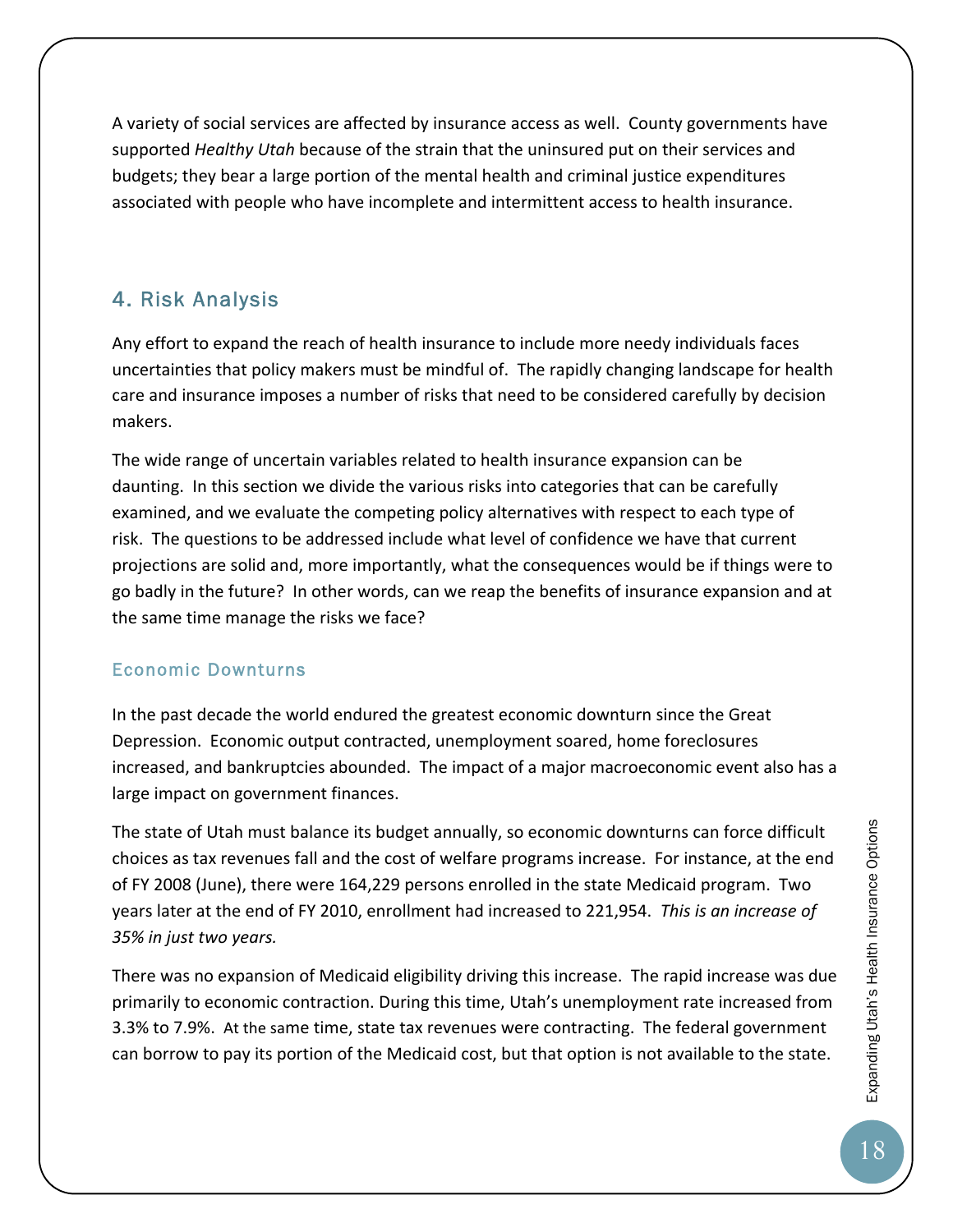Economic downturns have devastating consequences for families who lose their jobs. And job losses in a recession are particularly damaging on the health insurance front because they tend to be concentrated among those people who are most likely to fall into the coverage gap if they lose their job. In the "Do Nothing" case, citizens will experience the same hardships that they have faced during past recessions, only now health care costs are even more expensive and harder to manage without insurance than they were in the past.

The *Utah Cares* option allows people who enroll in the program to obtain access to primary care providers. This can be helpful, though for temporary loss of insurance, primary care is the least important type of coverage. Primary care is important over the long term, but what people most need during a temporary downturn is coverage for catastrophic health care costs.

Enrollment increases under *Utah Cares* can only be financed with federal funds at the 70% match rate that is used in traditional Medicaid. Thus the budgetary cost disadvantage of *Utah Cares* grows even more in the event of a downturn. The *Utah Cares* proposal authorizes that enrollments in the program can be trimmed if costs rise. Thus, under *Utah Cares,* the state would have to either find more money or cut back on eligibility and put Utahns back into the coverage gap.

| <b>Policy Option</b>             | <b>Consequences for Utahns</b>                                                                                                                               | <b>Budgetary Impact</b>                                                                                                                                  |
|----------------------------------|--------------------------------------------------------------------------------------------------------------------------------------------------------------|----------------------------------------------------------------------------------------------------------------------------------------------------------|
| Option 1:<br>Do Nothing          | Newly uninsured fall into the<br>coverage gap and cannot obtain<br>insurance.                                                                                | Existing Medicaid program faces<br>increased costs and lower revenues.<br>No protection for ineligible Utahns.                                           |
| Option 2:<br><b>Utah Cares</b>   | Many newly uninsured lose<br>access to all care except primary<br>care. Cost overruns reduce<br>coverage levels, putting people<br>back in the coverage gap. | Enrollment limits do not cover<br>increased need unless state allocates<br>more funds.                                                                   |
| Option 3:<br><b>Healthy Utah</b> | People who lose jobs still have<br>access to private insurance.                                                                                              | Enrollment increases provide more<br>coverage for needy individuals, but<br>costs do not rise significantly<br>because of the enhanced federal<br>match. |

### *Risk Category: Economic Downturns*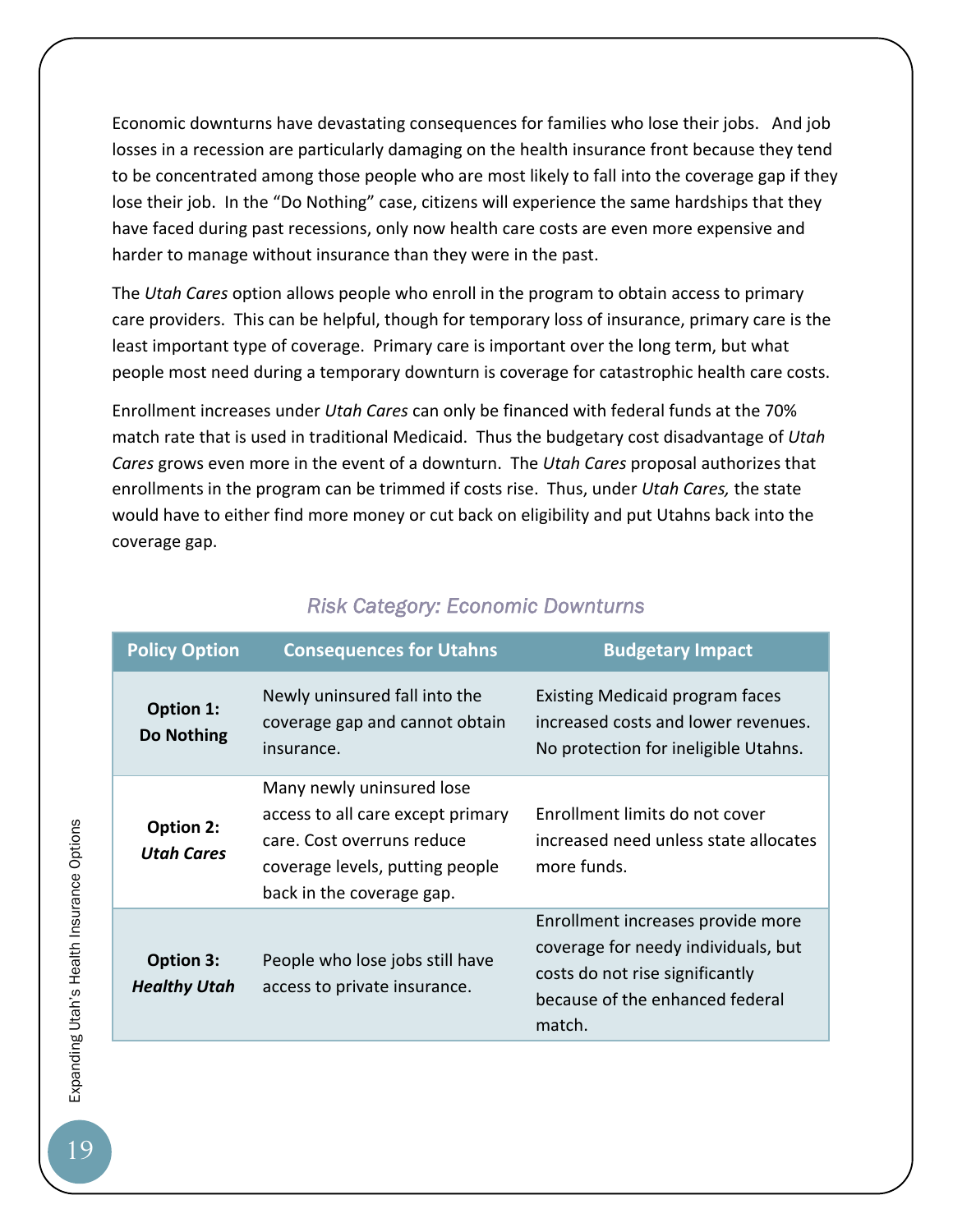History suggests that in the coming years we are very unlikely to experience a recession as large as the recent one, but economic contraction is a regular occurrence in our economy. Far‐ sighted decision makers will weigh the eventuality of the next recession in their calculations.

#### Program Cost Overruns Due to Mandated Federal Benefits

Insurance plans offered under *Healthy Utah* will be tightly regulated and must offer benefits that are commensurate with traditional Medicaid benefits. CMS has been offering some limited flexibility to states on issues such as premiums and co‐pays, but the state has little flexibility in terms of benefits.

One of the big unanswered questions about premium assistance programs is whether they can provide Medicaid‐style benefits at the same cost. CMS requires that programs receiving waivers are budget neutral. The fundamental accounting problem with these programs is that private insurance pays higher reimbursement rates to providers than Medicaid does. Indeed, one of the central problems with traditional Medicaid is that reimbursement rates are so low that many providers resist treating Medicaid patients.

Therefore, can *Healthy Utah* offer a program with mandated benefits and higher reimbursement rates at the same cost as Medicaid expansion, which has lower reimbursement rates? Under *Healthy Utah*, there will be small premiums for those in the 100‐138% range, but these will be limited to 2% of income, which mirrors what they'd pay on the marketplace and which constitutes only a small portion of the overall cost of insurance.

Reasonable arguments for how this might be possible rely on the fact that individuals and providers will make better decisions regarding health care utilization when they are using private insurance rather than they would under Medicaid, thereby lowering costs. If their health improves and their health utilization is more efficient (relative to participation in Medicaid), program costs will fall.

Will this theory work in practice? A very important piece of evidence comes from the state of Arkansas, which has a "Private Option" program that is very similar in design to *Healthy Utah*. In the first few months of the Arkansas experience, costs per enrollee were increasing sharply. But within a few months, they levelled off. Since then the costs have been under the budget neutrality cap and have been gradually declining. The cumulative cost of the program will be budget neutral by Fall 2015.

The experience of Arkansas is still very new and very controversial. At the federal level, there is a dispute about how to measure budget neutrality. A 2014 report by the Government Accountability Office (GAO) claimed that the Arkansas program actually exceeded budget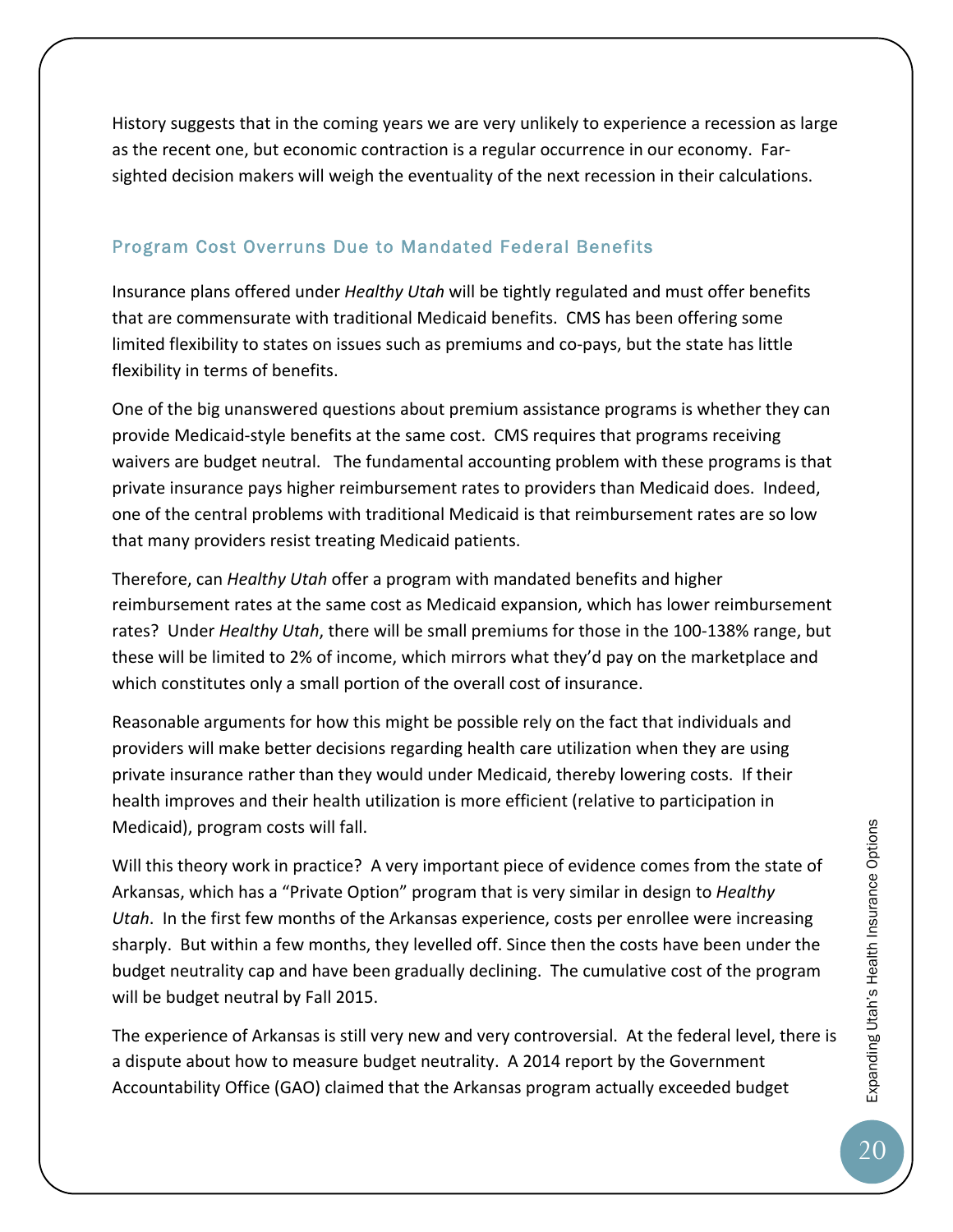neutrality by \$758 million (a cost overrun of 24%) over the first three years.<sup>29</sup> The Department of Health and Human Services (HHS) disputes this claim.

But regardless of which federal agency is right on this issue, those potential overruns are born by the federal government, not the state. The same will be the case for the *Healthy Utah* plan. The agreement with CMS will cover 100% of the *actual* program costs through the end of 2016. Thus in the short term, the federal government is bearing the risk for this program. Utahns only pay for these cost overruns to the extent that they share the burdens that all US taxpayers face from federal budget outlays.

In the longer term, Utah's percentage of the costs will increase and, therefore, the state budget will have to absorb some of the impact of excess costs. It is also possible that the federal government will move to change the terms of the agreement with the state. In either case, the state can quickly remove itself and cancel participation in the program. This makes long term risks of cost overruns very manageable for the state.

The *Utah Cares* program may also face cost overruns. The difference is that funds for that program would only be matched at a 70% rate by the federal government. Thus the impact of cost overruns for *Utah Cares* is actually higher than *Healthy Utah*. But because *Utah Cares* is more limited in scope, this risk is constrained by the limited budget of the *Utah Cares* program. The long term risk for *Utah Cares* is essentially the same as the short term risk.

| <b>Policy Option</b>                    | <b>Consequences for Utahns</b>                                                                           | <b>Budgetary Impact</b>                                                                                          |  |
|-----------------------------------------|----------------------------------------------------------------------------------------------------------|------------------------------------------------------------------------------------------------------------------|--|
| Option 1:<br>Do Nothing                 | $N/A$ .                                                                                                  | $N/A$ .                                                                                                          |  |
| <b>Option 2:</b><br><b>Utah Cares</b>   | Coverage is potentially scaled<br>back due to cost overruns, putting<br>Utahns back in the coverage gap. | 70% of excess costs paid by federal<br>government; 30% of excess costs<br>paid by state.                         |  |
| <b>Option 3:</b><br><b>Healthy Utah</b> | Overruns lead to even greater<br>federal funds in the state, which<br>has widespread benefits.           | No short run effect. Federal<br>government bears risk; budget<br>impact rises over time if program<br>continues. |  |

### *Risk Category: Program Cost Overruns*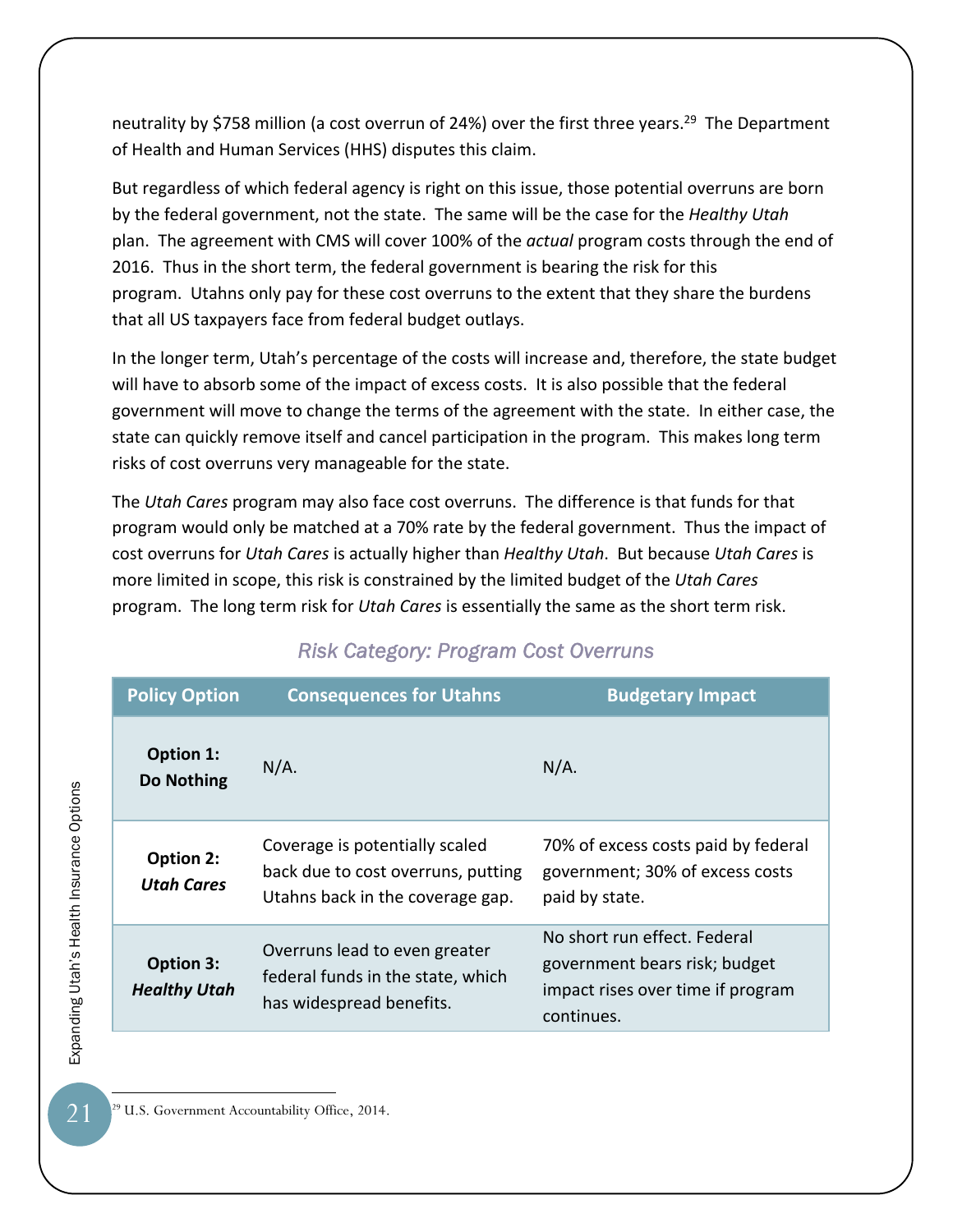*Healthy Utah*'s primary feature is the use of federal funds for low‐income Utahns to purchase insurance from the private market. Insurance rates are regulated by the state, but they are subject to strong market pressures. *Therefore, one risk facing the Healthy Utah option is a sudden and unanticipated increase in the total cost of insurance*.

How likely is this risk, and what would be the impact on the state if it occurs?

Recent news reports have highlighted that in some areas of the country, insurance companies are requesting significant increases for the rates they are charging for individual policies in health exchanges. New reports indicate the same is happening in Utah, with several requested increases of 10% or more.<sup>30</sup>

These proposed increases, however, will not necessarily translate into higher rates under *Healthy Utah*. The primary reason is that, as a group, those qualifying for insurance under the *Healthy Utah* plan are healthier than average. People with unusually high health care needs for instance, pregnant women, the disabled, and the elderly—often have access to insurance through other mechanisms such as Medicare or Medicaid.

People in the coverage gap are non‐elderly, non‐pregnant, non‐disabled adults. As such, the insurance risks for providing insurance to this group are lower than for the adult population on average.

Furthermore, Utah has an advantage that many states do not have: a very healthy population. Recent health rankings named Utahns the 5th healthiest in America because of their healthy behavior patterns. Utah has the lowest rate of smoking and tobacco use, obesity and diabetes rates that are both among the lowest in the nation, and a low rate of preventable hospitalizations.31 Thus the premium risks to the *Healthy Utah* program are held in check by the health of the population.

Of course *Healthy Utah* will also be required to match the benefit packages available under traditional Medicaid. Thus insurance companies cannot keep premiums down by offering lower benefits and high deductibles. This will put upward pressure on rates.

Another important data point from the Arkansas experience is that incoming premiums for 2016 in Arkansas are less than 5% above their 2015 levels. Utah is different in many ways from Arkansas, but its experience still provides evidence that premiums are likely to be manageable. This is especially true when considering the trend in Utah's private health insurance premiums in the past, the overall health of the population, and Utah's low per‐capita

<sup>30</sup> L Radnofsky, 2015; ML Price, 2015.

<sup>&</sup>lt;sup>31</sup> United Health Foundation, 2015.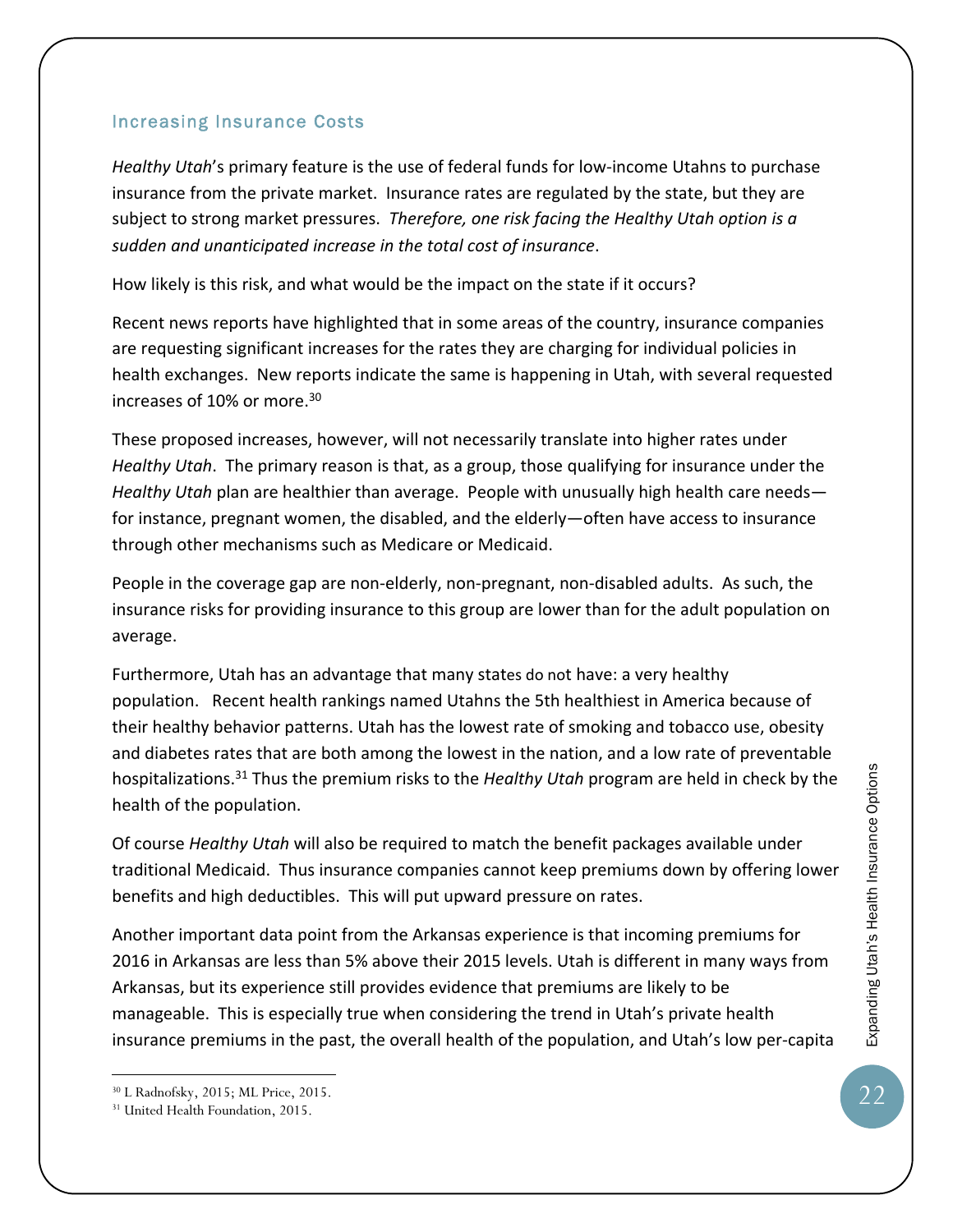health care costs. These factors point to modest premium increases in the future under *Healthy Utah*.

Most importantly, the agreement between the federal government and Utah allocates the risk of higher costs to the federal government, which agrees to pay their full share of the actual program costs, even if premiums turn out to be higher than projected.

Because it does not offer private health insurance, there is no premium risk for the *Utah Cares* option. A program that does not offer insurance does not have to worry about the price of insurance going up.

| <b>Policy Option</b>             | <b>Consequences for Utahns</b>                                                                 | <b>Budgetary Impact</b>                                                        |  |
|----------------------------------|------------------------------------------------------------------------------------------------|--------------------------------------------------------------------------------|--|
| Option 1:<br>Do Nothing          | Rising insurance costs cause more<br>people to lose insurance, especially<br>the working poor. | $N/A$ .                                                                        |  |
| Option 2:<br><b>Utah Cares</b>   | Same as Do Nothing option.                                                                     | N/A (program does not provide<br>insurance other than Medicaid).               |  |
| Option 3:<br><b>Healthy Utah</b> | Covered individuals shielded from<br>cost increases.                                           | No short run effect. Budget<br>impact rises over time if program<br>continues. |  |

# *Risk Category: Cost of Insurance*

# Rising Health Care Costs

In the period between 2000 and 2007, inflation‐adjusted health care expenditures in the US increased at an annual rate of almost 4%.<sup>32</sup> Over the past several decades, there have been several years where expenditures have grown between 6‐8%. Thus the historical record indicates that health care costs can spike relatively rapidly, even in a single year.

When health care costs rise rapidly, insurers often face unanticipated losses which they seek to recoup through higher rates. Negotiated rates will protect the state budget from spikes in costs, but only for a very short time.

 $\overline{a}$ 32 White House Council of Economic Advisers, 2013.

Expanding Utah's Health Insurance Options<br>
CO Expanding Utah's Health Insurance Options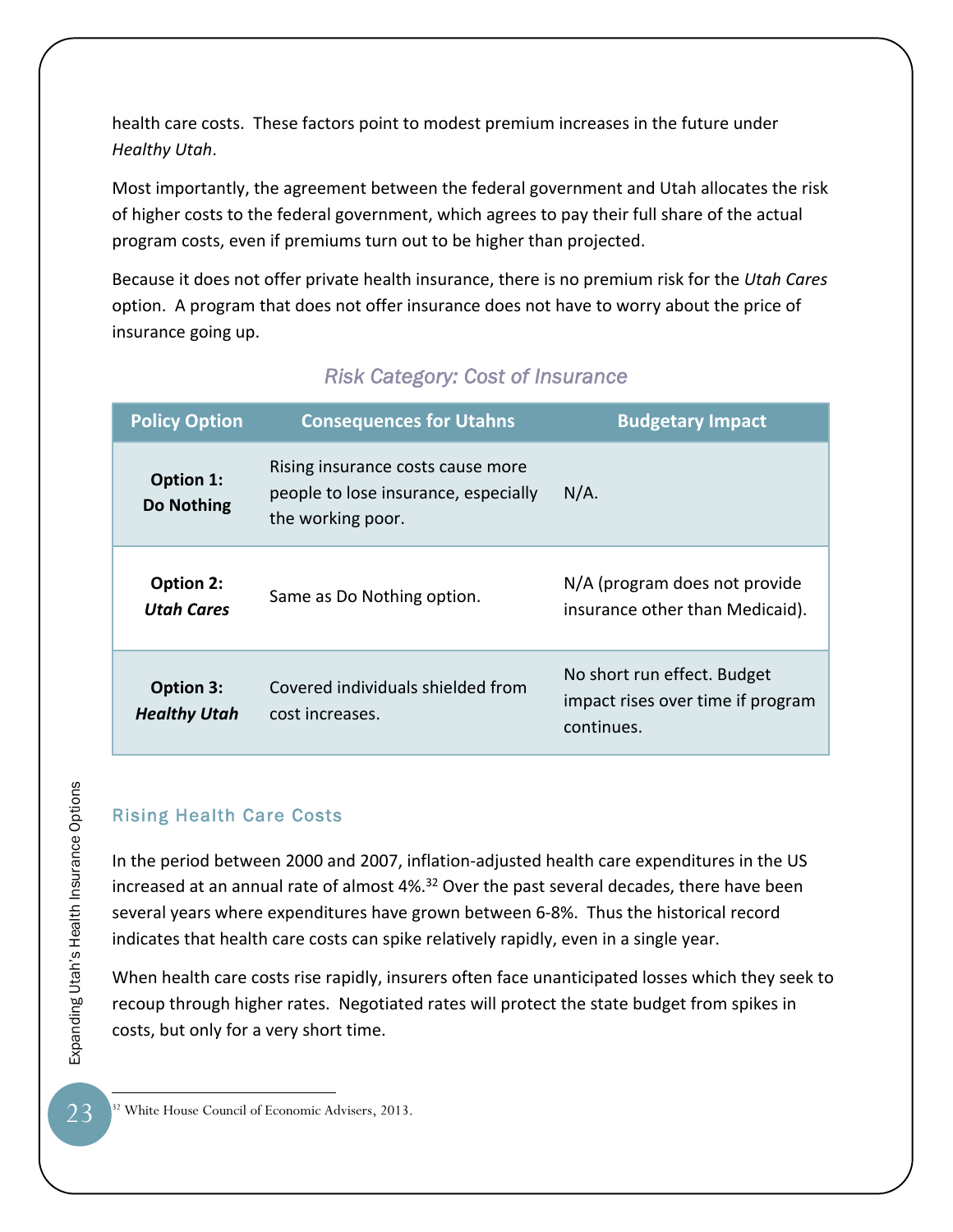Individuals who are uninsured or face co‐pays and high deductibles feel the cost of rising health care immediately. Individuals with more generous insurance benefits are shielded from rising costs in the short run.

Are health care costs going to rise in the near future? The good news is that in recent years, the growth in costs has slowed significantly—in other words, the US cost curve appears to be bending downward (the reason why this is occurring is a hotly debated topic among economists). In 2007‐2010, the annual growth rate in expenditures slowed to 1.8% and from 2010-2013 it slowed further to 1.3%. Since 2007, medical inflation (the Consumer Price Index (CPI) for medical care) has been at 3.5%. This is slightly higher than inflation in general, but much lower than our historical record. From 1965‐2010, medical inflation averaged 6.3% in the US.

This slowdown in health care cost growth is good news all around, including in public programs. Nationally, per enrollee costs for Medicare and Medicaid have been flat or actually declining. If the recent pattern holds, the cost associated with both *Healthy Utah* and *Utah Cares* will hold steady.

| <b>Policy Option</b>                    | <b>Consequences for Utahns</b>                                                                                                                    | <b>Budgetary Impact</b>                                                        |
|-----------------------------------------|---------------------------------------------------------------------------------------------------------------------------------------------------|--------------------------------------------------------------------------------|
| Option 1:<br>Do Nothing                 | Rising costs increase economic<br>burdens on the uninsured.                                                                                       | Rising costs have wide impact on<br>the budget.                                |
| <b>Option 2:</b><br><b>Utah Cares</b>   | Some primary care covered; other<br>services are put further out of reach<br>of the poor on the program. Rising<br>costs lead to enrollment cuts. | 30% of excess costs paid by state.                                             |
| <b>Option 3:</b><br><b>Healthy Utah</b> | Covered individuals shielded from<br>cost increases.                                                                                              | No short run effect. Budget<br>impact rises over time if program<br>continues. |

# *Risk Category: Rising Health Care Costs*

However, just as the economy can experience a downturn rapidly and with little warning, health care prices could potentially rise--quickly and without much warning. If this happens, rising costs will put upward pressure on premiums (see above). Under the *Healthy Utah* pilot program, enrollees are shielded from these cost increases. Under *Utah Cares*, those seeking to gain health services beyond basic primary care will face higher costs unless they are part of the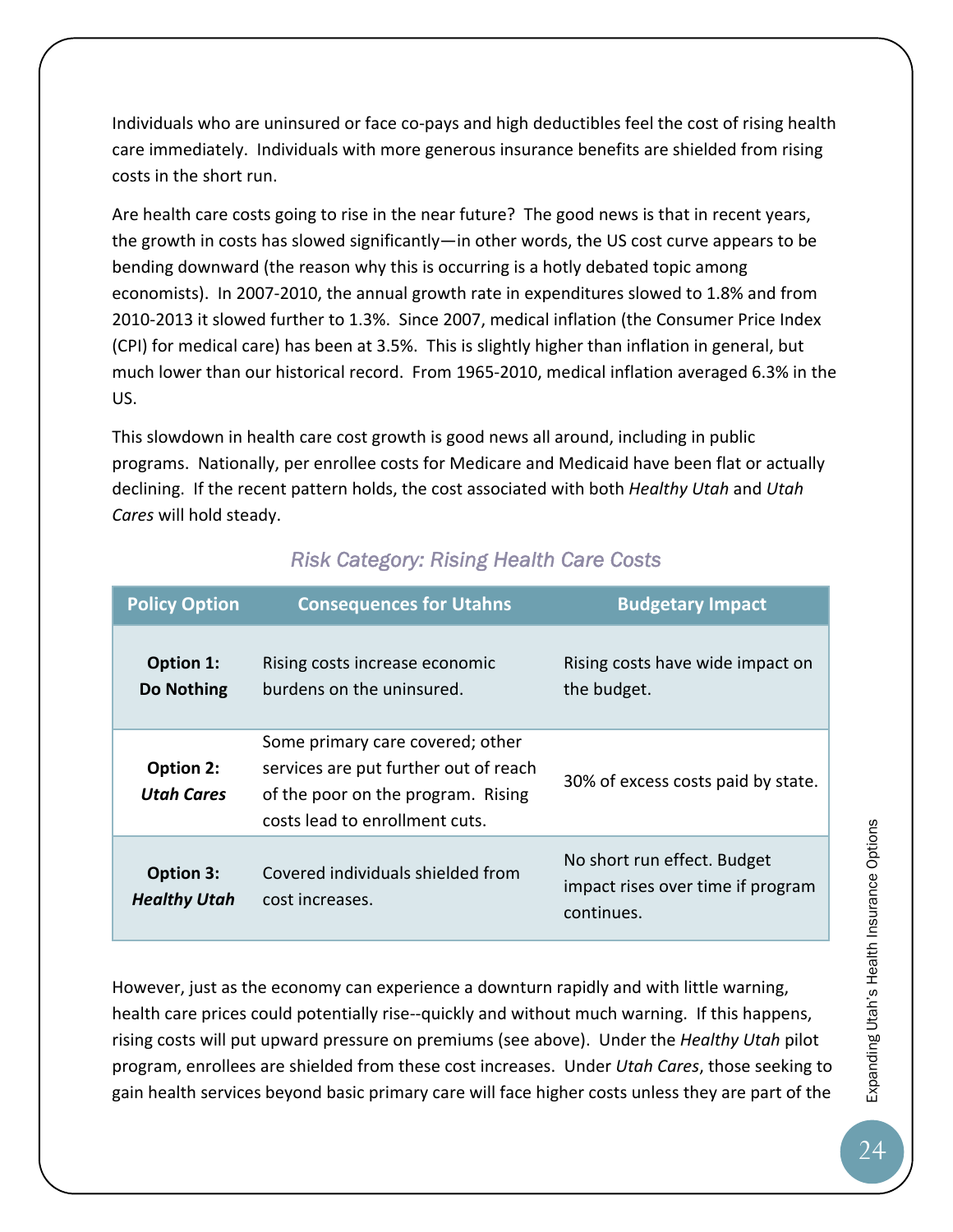new enrollees in Medicaid. If the state does nothing, all low‐income residents will face an additional burden of increased health care costs.

#### Errors in Enrollment Projections

Predicting enrollment in new government programs is a very difficult enterprise. Insurance expansions under the ACA are no different. Recent news articles have highlighted the large mistakes some states have made with respect to forecasting enrollments in their Medicaid expansion. For example, one‐half year into the Medicaid expansion period in mid‐2014, Kentucky had nearly 311,000 new people in Medicaid, which was more than double than the state's forecasts. By the end of 2014, Illinois had enrolled more than 2.7 times the projected number of persons.<sup>33</sup>

It is tempting to see these reports and think that enrollment projections for *Healthy Utah* could be off by a similar ratio and that the results of such an error will be disastrous.

Could the projections for Utah be way off the mark? It is possible. Two professional actuarial consulting groups, PCG and Milliman, have done independent analyses for Utah and come up with similar enrollment forecasts.<sup>34</sup> These estimates rely on assumptions about how many eligible people will actually enroll for the program. Those assumptions could be off considerably, just as other states have made large errors in projecting enrollment.

The key variable in these projections is the percent of eligible people who actually enroll. Census data is used to predict the number of eligible people, but it is very hard to forecast enrollment. The recent Milliman estimates assume a rate of just under 50% when averaged across different groups. This is about the same uptake rate assumed by Illinois in their projections for their Medicaid expansions, despite multiple warnings from other analyses that predicted much higher uptake. The actual uptake rate was much higher than 50%.

It is quite possible that the enrollment projections for Utah are off. Total program costs could swell significantly if this occurs. But in the agreement Utah will make with CMS under *Healthy Utah*, these enrollment overruns will be covered by the federal government and compensation will be based on actual costs, not projected costs. Thus, there is a measure of protection in the short run.

A higher than anticipated enrollment brings more money into the state and reflects that the need for insurance was even greater than anticipated. These are good things. But as the

25

<sup>33</sup> R Pradhan, 2015.

<sup>34</sup> Public Consulting Group, 2013; BJ Diederich, AS Wright & LF Kartchner, 2014.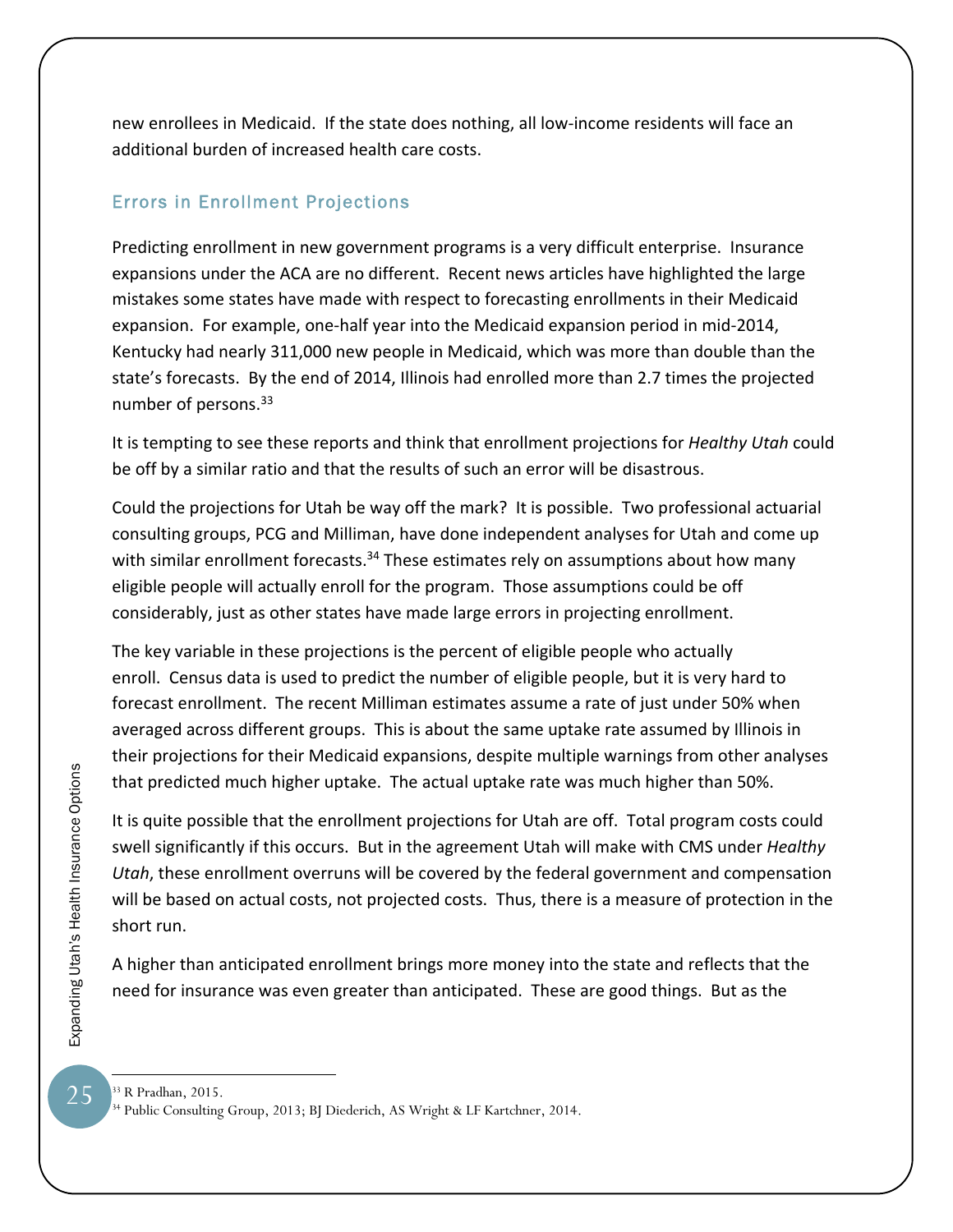federal match declines, the state budget has to pick up these higher costs if the state continues the *Healthy Utah* program beyond its pilot phase.

Higher than anticipated enrollment would require the state to make a choice concerning whether or not the higher benefits were worth the higher costs. If the state citizens do not want to bear these higher costs, the state could withdraw from the program.

It is also possible that enrollment projections for *Utah Cares* will exceed the actual numbers. As is the case with *Healthy Utah*, these higher than expected enrollments have benefits—both to enrollees and to the state. Because the cost is capped, higher than anticipated enrollments in a given period would require that the state either expand the program or cut people from it.

| <b>Policy Option</b>             | <b>Consequences for Utahns</b>                                                                      | <b>Budgetary Impact</b>                                                                                                           |  |
|----------------------------------|-----------------------------------------------------------------------------------------------------|-----------------------------------------------------------------------------------------------------------------------------------|--|
| Option 1:<br>Do Nothing          | Indicates greater need than<br>anticipated.                                                         | $N/A$ .                                                                                                                           |  |
| Option 2:<br><b>Utah Cares</b>   | In short run, more people received<br>benefits, but enrollments are then<br>cut to keep costs down. | Immediate cost impact is<br>considerable and proportional to<br>the size of the estimation error<br>(30% of unanticipated costs). |  |
| Option 3:<br><b>Healthy Utah</b> | More people receive benefits of<br>plan.                                                            | No short run effect. Budget<br>impact rises over time if program<br>continues (eventually 10% of<br>unanticipated costs).         |  |

# *Risk Category: Errors in Enrollment Projections*

#### Woodwork Effects

If the state adopts *Healthy Utah*, some of those seeking coverage will be found to be eligible for traditional Medicaid and will therefore be put in that program. The same holds true for the *Utah Cares* program. Because the state bears 30% of the Medicaid cost for individuals who are already eligible for Medicaid, both programs are subject to these "woodwork" effects, named for those new enrollees who "come out of the woodwork" to enroll in programs that they were already eligible for.

How should we treat those who take advantage of a program that they are currently eligible for but either do not know it or choose not to participate? (Utah spends very minimal resources to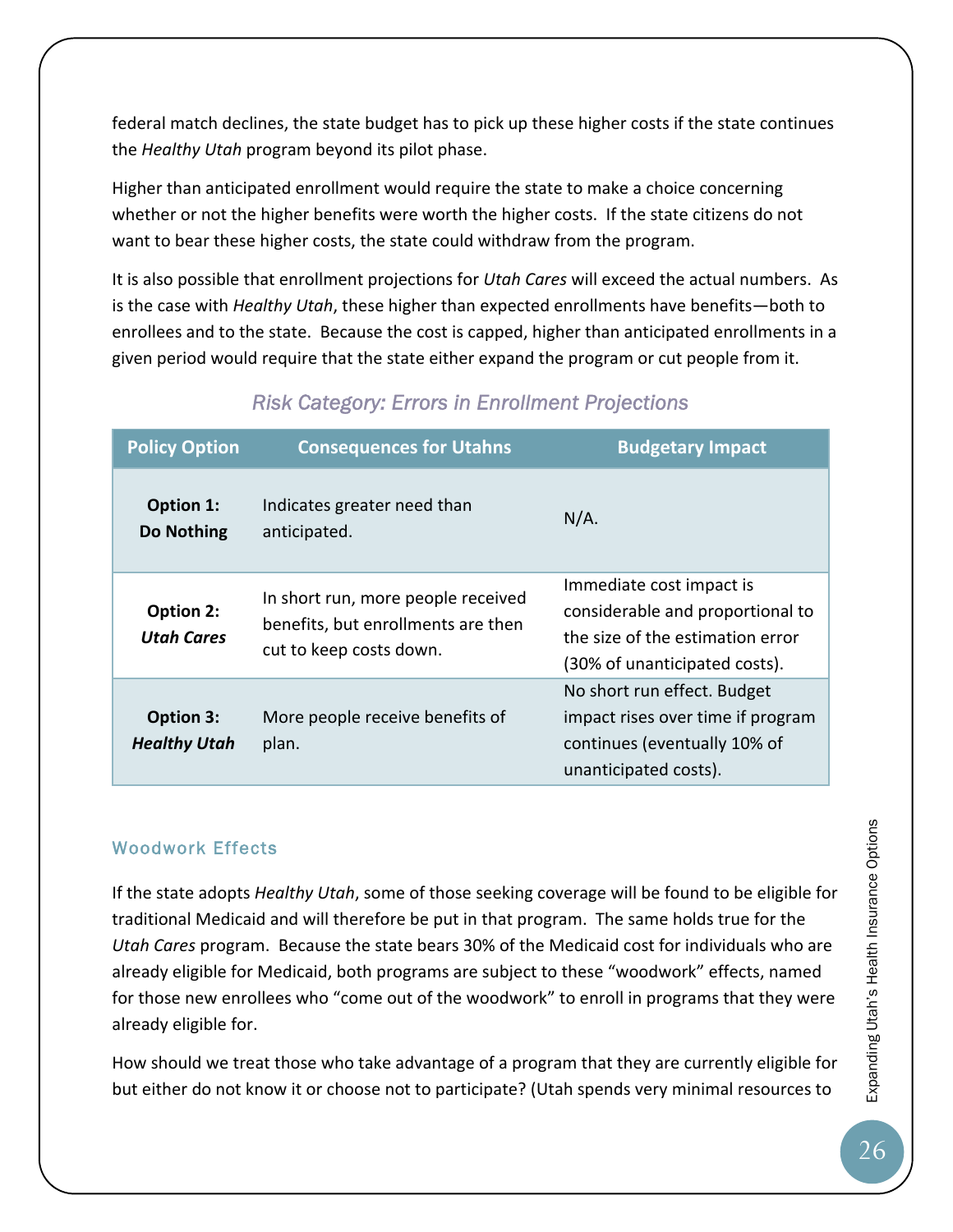do outreach for new enrollees, in contrast to many other states which actively conduct public outreach campaigns.)

On the benefit side, new enrollees receive significant value from health insurance that they are currently not receiving. The new enrollees would also bring additional federal dollars into the state economy and the health care industry would benefit by having to provide less uncompensated care.

On the cost side, the state has to pay for 30% of the costs of these enrollees. According to the recent Milliman study, the annual costs to the state due to woodwork effects from *Healthy Utah* will rise to almost \$28 million annually.<sup>35</sup> These costs are permanent and will not go away if Utah withdraws from *Healthy Utah*.

It is also possible that these projections are lower than what would actually happen because of the same type of projection error discussed above. It is not impossible that they could rise to \$50 million or more annually if the current projections are far off base. Because of historically low participation rates in Medicaid and CHIP, Utah has a higher percentage of unenrolled persons who might come into the program because of the woodwork effect.

| <b>Policy Option</b>             | <b>Consequences for Utahns</b>                                                                                                      | <b>Budgetary Impact</b>                                                                                                                                          |
|----------------------------------|-------------------------------------------------------------------------------------------------------------------------------------|------------------------------------------------------------------------------------------------------------------------------------------------------------------|
| Option 1:<br><b>Do Nothing</b>   | $N/A$ .                                                                                                                             | $N/A$ .                                                                                                                                                          |
| Option 2:<br><b>Utah Cares</b>   | Access to both primary care and<br>Medicaid increases.                                                                              | Unknown, but permanent. Lower<br>projected woodwork costs than<br>Healthy Utah.                                                                                  |
| Option 3:<br><b>Healthy Utah</b> | Woodwork enrollees covered<br>under Medicaid, which is less<br>preferred than private insurance.<br>Overall insured rate increases. | Both short term and permanent<br>costs, estimated to rise to \$28<br>million annually by 2018.<br>Woodwork effect is permanent but<br>likely declines over time. |

# *Risk Category: Woodwork Effects*

The *Utah Cares* program will also generate a permanent woodwork effect. Because the number of applicants is likely to be much higher for *Healthy Utah* than *Utah Cares*, the

Expanding Utah's Health Insurance Options<br>
>> Expanding Utah's Health Insurance Options

27

 $\overline{a}$ 35 BJ Diederich, AS Wright & LF Kartchner. 2014.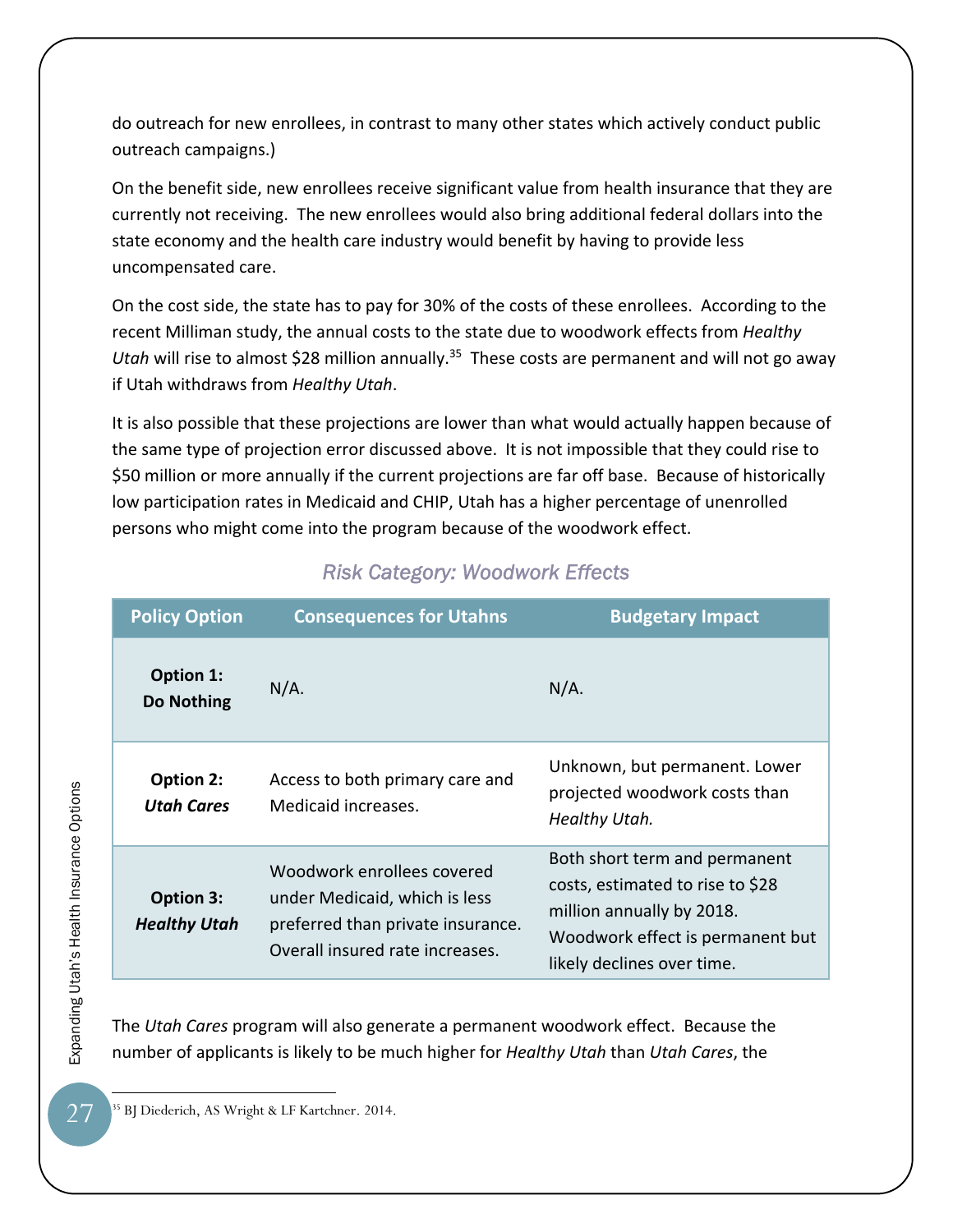magnitude of the *Utah Cares* woodwork costs will be smaller, though no actuarial estimates have been made of this effect to our knowledge.

For both programs, the woodwork effect represents uninsured people moving to insurance programs (Medicaid and CHIP) *for which they were already eligible by state law.* The budget must account for this result, but it does not represent an expansion of Medicaid eligibility.

#### Other Risks

#### *Health System Strain*

As the results of expansion programs in other states show, increased health care coverage leads to greater access to health care services. In addition to a higher number of visits to primary care physicians, this could also result in increasing use of other health services as newly‐insured patients receive care they had previously foregone. However, some research indicates that this initial surge may be temporary.

For example, in the first 18 months of the Oregon experiment in 2009, new Medicaid patients used the emergency department 40% more often than the control group.<sup>36</sup> However, the latest update reported a 21% decrease in emergency department visits from 2011 to 2014.<sup>37</sup> A review of other studies of emergency room use concluded that the gradual decrease after an initial spike, combined with higher reimbursement rates that are higher for Medicaid patients than self‐pay patients, would reduce the potential initial strain on emergency departments associated with an increase in Medicaid.<sup>38</sup> As previously mentioned, both charity care cases and overall hospital admissions decreased in Iowa and New Hampshire after their plans went into effect, so it appears the strain to the healthcare system would come largely in primary care.

One recent estimate suggests Utahns would make 184,000 additional physician visits annually under some type of Medicaid expansion.<sup>39</sup> These estimates, as well as the capacity of the state's health care system to handle these increases, are uncertain. What is certain is that it is more efficient and less costly to help patients through preventive primary care than to treat them for major health disasters later. Inaction will not save the state from the inevitable strains of aging Utahns and a growing population that does not receive recommended preventive care. Additionally, the success of Utah's Accountable Care Organizations (ACO) reform points to the

 $\overline{a}$ 

28

<sup>36</sup> SL Taubman, et al., 2014.

<sup>37</sup> Oregon Health Authority, 2015.

<sup>38</sup> LN Medford-Davis, et al., 2015.

<sup>39</sup> White House Council of Economic Advisers, 2015, 19.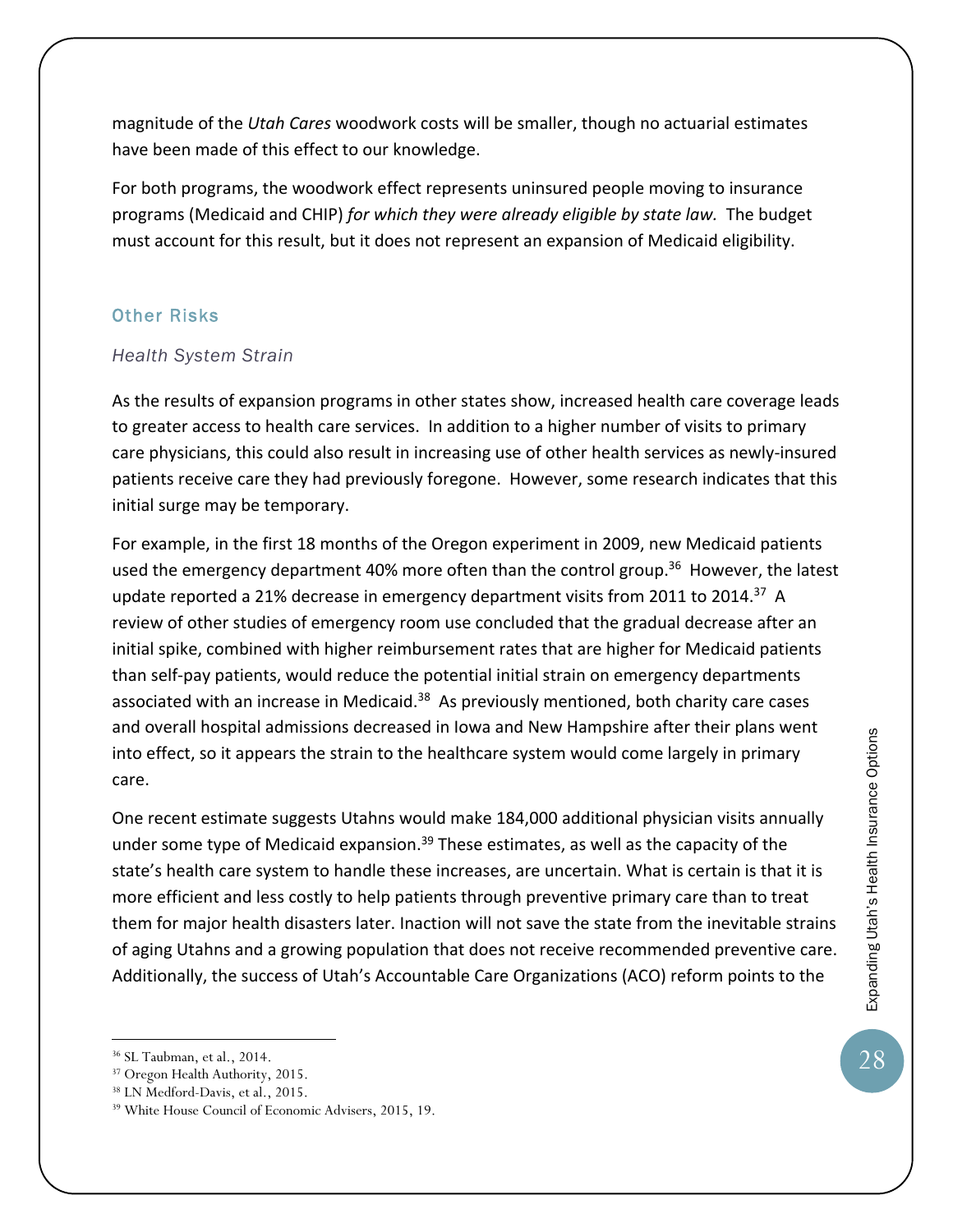capacity of the state health care system to address new challenges by adapting and improving delivery of health services.

#### *Potential Crowd-out of Employer Plans*

Under *Healthy Utah*, the first option for working participants is for the state to assist in the purchase of employer‐sponsored plans as long as they are affordable and provide sufficient benefits. Some have argued that employers will see this as an opportunity to stop offering such plans.

There are compelling reasons why few employers will choose such an option.

- Employers face strong tax incentives for offering insurance.
- Insurers prefer the large group plans that they sell to employers rather than bearing the risks in the individual market, thus insurers will try to make the employer‐ sponsored plans more desirable.
- Employers use insurance as a means of competing for employees.
- Employers see the benefits of having a healthy workforce who enjoy their health plans.
- Many employers will face fines under the ACA if they fail to offer insurance.

Of course these employer‐side incentives are largely irrelevant for many of the potential enrollees under *Healthy Utah*. This is because many of those plans are too expensive for the working poor to afford. And from a budgetary perspective, it makes no difference to the state whether the plan they purchase is an employer-sponsored plan or an individual plan, as long as the prices are comparable.

What *Healthy Utah* does is put millions of dollars into the private insurance market. Many employers would like to offer health insurance but they cannot afford to offer plans that their employees can afford. As *Healthy Utah* makes those plans more affordable, it is possible that some employers will actually be *more* likely to offer a plan that they would not have otherwise.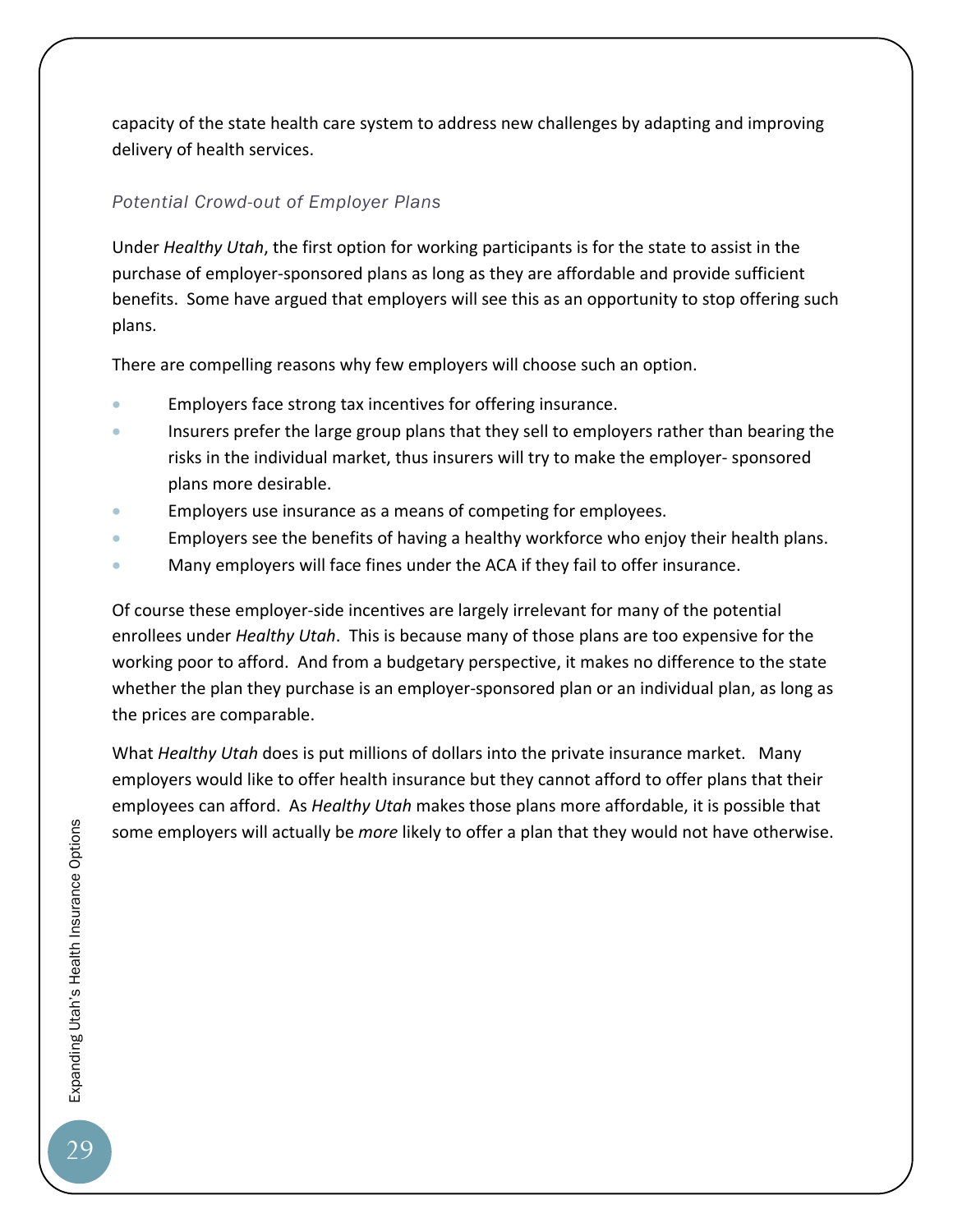# 5. WEIGHING BENEFITS, COSTS AND RISKS

#### Qualitative Summary

In this section, we bring together the major features of the different plans for comparison. To do so, we identify the three alternatives' primary benefits, costs, and risks from the preceding sections. These features are assembled in the table below.

While different perspectives may emphasize different benefits, costs, and risks, the largest one or two items in each category are included in the table. The primary benefit of both the *Utah Cares* plan and the *Healthy Utah* plan is that more individuals will be covered by health insurance, with *Healthy Utah* more amply covering catastrophic and specialty care. Because *Healthy Utah* covers more people than *Utah Cares*, from a pure health perspective, this is reason enough to adopt *Healthy Utah*. As noted above, covering more people with health insurance will improve health outcomes and economic security.

Health is not the only priority in public policy. Legislators and other government decision‐ makers must also consider the cost of these programs. *Utah Cares* is an expansion of existing Medicaid and PCN programs, and follows the same funding structure as those programs: 70% from the federal government and 30% from state government. Thus, one benefit is that the federal government will subsidize 70% of the proposed expansion, whose overall cost is over \$100 million. And similarly, a primary cost is that the state government will pay 30% of the proposed *Utah Cares* expansion, estimated to be about \$32 million by the legislature's fiscal analyst.<sup>40</sup>

In contrast, *Healthy Utah* brings over \$500 million annually from the federal government. For the first year, the state government pays nothing for the expansion, but will eventually pay 10% if the state chooses to extend the program. As noted above, the funding for the program will be collected from taxes nationally, including Utah, whether Utah participates or not in receiving the benefits.

There is also the option to adopt neither program, which is what Utah has done for the past year and a half as other states have expanded their coverage. The benefits and costs of doing nothing have already been discussed extensively elsewhere: for example, a coverage gap among those not able to afford insurance, and inefficient health care provided through emergency rooms (and funded through increased premiums to those who have insurance).

<sup>40</sup> Utah Office of Legislative Research and General Counsel, 2015.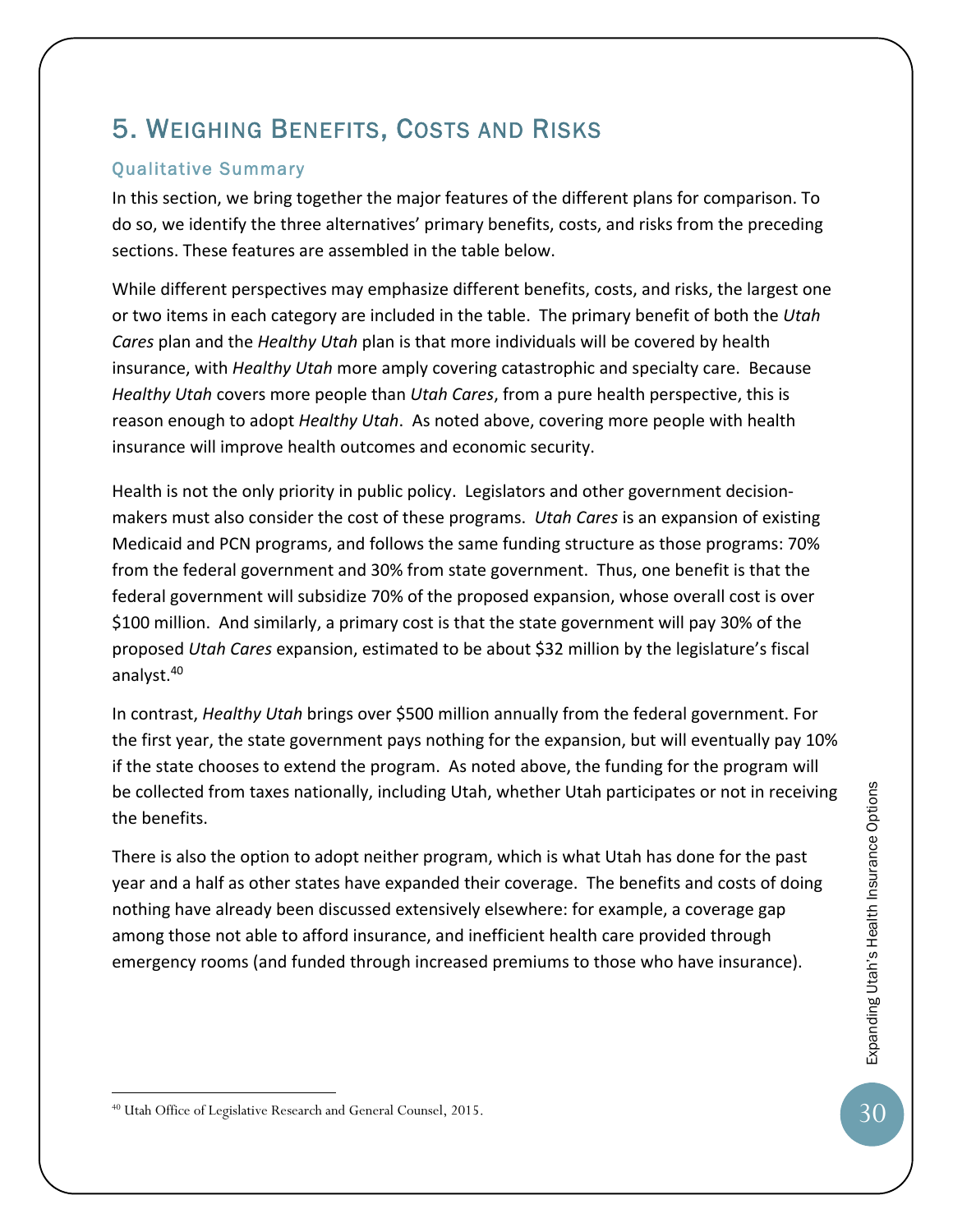# *Overall Benefits, Costs, and Risks*

| <b>Plan</b>         | <b>Primary Benefits</b>                                                                                                                                                                                                                                                                             | <b>Primary Costs</b>                                                                                              | <b>Primary Risks</b>                                                                                                                                                   |
|---------------------|-----------------------------------------------------------------------------------------------------------------------------------------------------------------------------------------------------------------------------------------------------------------------------------------------------|-------------------------------------------------------------------------------------------------------------------|------------------------------------------------------------------------------------------------------------------------------------------------------------------------|
| Do Nothing          | Fewer federal<br>entanglements.                                                                                                                                                                                                                                                                     | Coverage gap and<br>its associated<br>problems persist<br>for families and the<br>state.                          | Economic downturn,<br>increasing insurance<br>and health care costs<br>exacerbate problems<br>with the current<br>system.                                              |
| <b>Utah Cares</b>   | 18,000 more persons have<br>Medicaid.<br>35,000 more have primary<br>care access through PCN<br>More than \$80 million<br>annually from Washington;<br>Those in the exchange<br>continue receiving<br>subsidies.<br>Long-run cost avoidance,<br>which also reduces<br>coverage.                     | \$33 million<br>annually from state<br>budget.<br>Cost increases<br>could lead to<br>scaling back of<br>benefits. | Costs can rise in the<br>short run.<br>Permanent (but<br>declining) woodwork<br>effects.<br>Overruns can lead to<br>sharp curtailment in<br>number of<br>participants. |
| <b>Healthy Utah</b> | Coverage gap is eliminated<br>through private insurance.<br>More than \$500 million<br>annually from DC.<br>Economy and health care<br>industry see large benefits.<br>State and county revenues<br>increase.<br>Families strengthened<br>through economic stability<br>provided by full insurance. | Initially, \$0.<br>Costs rise over long<br>term, but capped<br>at 10% annually.                                   | Permanent (but<br>declining) woodwork<br>effects.<br>Long term costs<br>persist, but are<br>manageable.                                                                |

**Note: The benefits and costs of each plan are relative to each other.**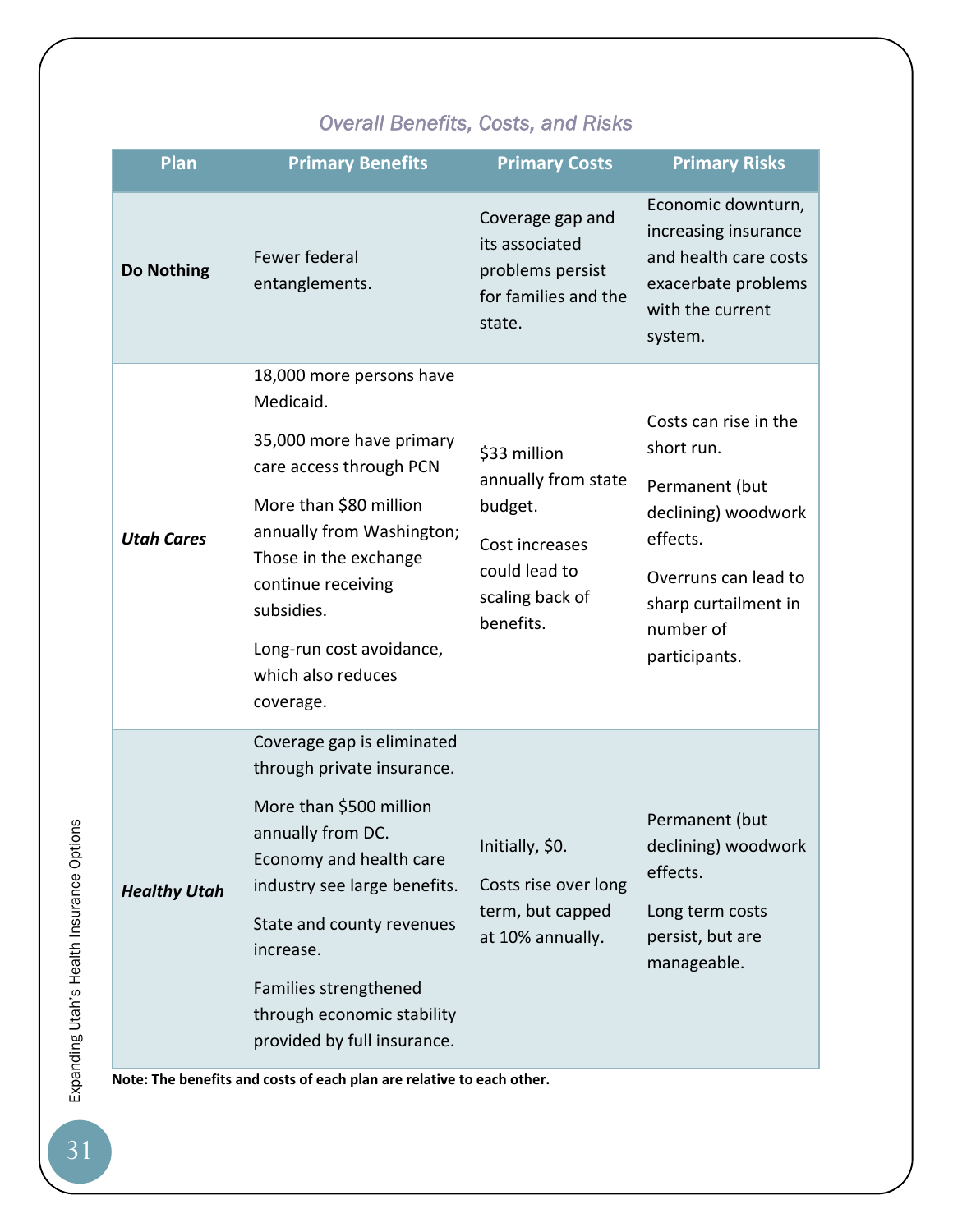#### Quantitative Projections

The tables above describe the benefits and risks of different options in largely qualitative terms. Here we use projections based on existing actuarial work to provide a quantitative summary of costs and benefits for both programs.

For both *Healthy Utah* and *Utah Cares*, *only expenditures for those under 100% FPL are used in the calculations*. *Healthy Utah* covers people up to 138% FPL, but those persons are currently eligible for highly subsidized insurance on healthcare.gov. Similarly, the people in the 100‐ 138% FPL range continue to receive subsidies whether or not *Utah Cares* is adopted. Thus people in this income category may switch their insurer, but neither program is assumed to generate new direct benefits for persons in the 100‐138% category.

The method for projecting each category of costs and benefits is described below. Except where otherwise noted, enrollment and cost figures are based upon the values estimated in December, 2014 by Milliman.

*Direct Economic Benefit (new federal expenditures)*: This is the amount of new money coming into the state from federal sources. Program expenditures benefit recipients and the health care industry. Even spending that is "wasteful" in terms of medical need still has an economic benefit (of course spending the money more effectively would further increase the benefit).

The direct benefits calculated here, however, do not include any additional health or insurance values that might be attributable to providing low‐income persons with insurance. In an analysis that valued the health and lives of beneficiaries *to the same degree as average citizens* would have large additional benefits because the average Utahn would be willing to spend considerably more for insurance benefits than the cost of Medicaid.

*Economic Stimulus*: The analysis of Medicaid expansion options completed by PCG in 2013 included an estimate of additional economic activity due to the inflow of federal funds. They used a highly respected software package (IMPLAN) to estimate the effect of federal spending that is based on widely used regional input‐output models in economics.

Economic multipliers can be controversial and the full extent of the multiplier only occurs in practice if the economy faces no resource constraints and can costlessly expand to accommodate the new spending in a way that does not raise prices and crowd out other spending in the market. We thus treated the PCG multiplier estimates as a high‐end estimate of economic stimulus.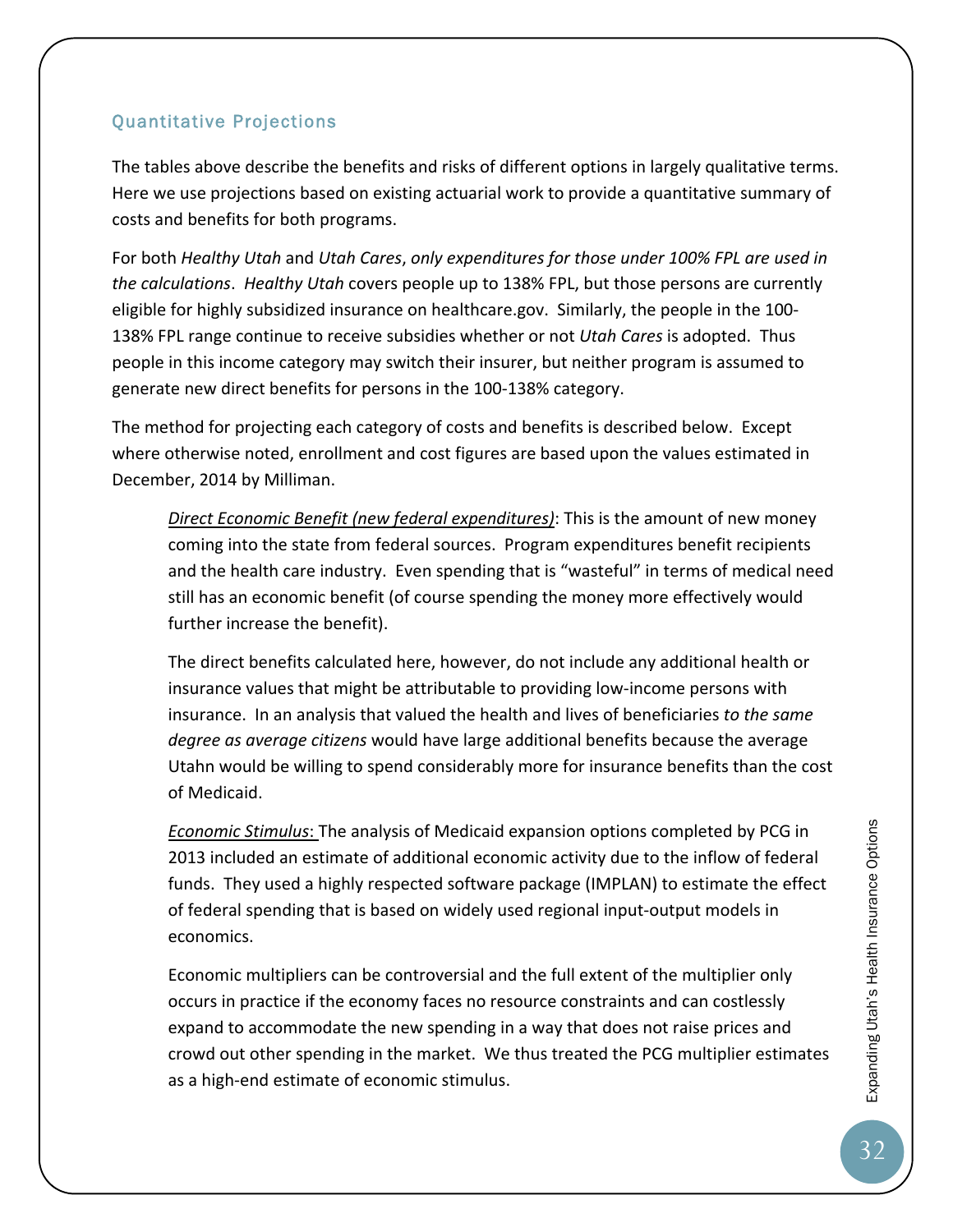To arrive at a low‐end value, we took the pessimistic assumption that the most expansion that could occur is a portion of the lost economic inefficiency that results from the taxes used to finance the federal expenditures in the first place. A common value for the tax burden of federal programs funded through income tax is 40%.<sup>41</sup> To be conservative, we assumed that only half that value could be regained through government spending, thus arriving at a low‐end value of 20% of expenditure. The number reported here is the midpoint between those two values.

Using this method, our estimate of the economic stimulus over the two‐year period is \$353 million, with \$113 million as a low end value and \$594 million as the high-end value. We also calculated an economic stimulus for the *Utah Cares* program of \$103 million using the same multiplier estimate applied to the lower new expenditures associated with the *Utah Cares* program.

Economic stimulus is also associated with increased tax values. Using the same percentages found in the PCG analysis, we calculate the revenues gained by the state due to taxing the increased economic activity.

County‐Level Savings: The PCG analysis also provided estimates for benefits to counties and county budgets. These amounts are included in the direct benefits rather than the state costs since they are separate from the state budget.

*Cost of Woodwork Effects:* The Milliman estimates for woodwork are used and adjusted to cover the 2‐year pilot period for *Healthy Utah*. For *Healthy Utah*, the full woodwork effect is used, but the cost for *Healthy Utah* is scaled to incorporate that only those under 100% FPL are eligible to apply for the program. The scaling factor is proportional to the total percent of enrollment in *Healthy Utah* that comes from the 0‐100% group (65.8%).

*Marginal Excess Tax Burden:* When state taxes are used to fund a program, it is appropriate subtract from the economic stimulus a portion that is lost due to the economic inefficiency of taxation, sometimes called the "marginal excess tax burden." A common value used in studies where program expenditures come predominantly from sales taxes is 25%.42 Thus amount of the stimulus was reduced by multiplying .25 times the amount of state taxes used to fund the program. For *Healthy Utah* this amounts to a small amount since only 5% of expenditures in the first half of 2017 are financed through state taxes. For *Utah Cares*, 30% of all expenditures are funded through taxes.

 $\overline{a}$ 

33

<sup>&</sup>lt;sup>41</sup> Bohanon, Howoritz & McClure (2014) survey a large number of studies and the median estimate (including compliance costs) is .4. Slemrod (2005) suggests a similar value.

<sup>&</sup>lt;sup>42</sup> AE Boardman, DH Greenberg, AR Vining & DL Weimer, 2006, Cost-Benefit Analysis: Concepts and Practice, 3<sup>rd</sup> Edition.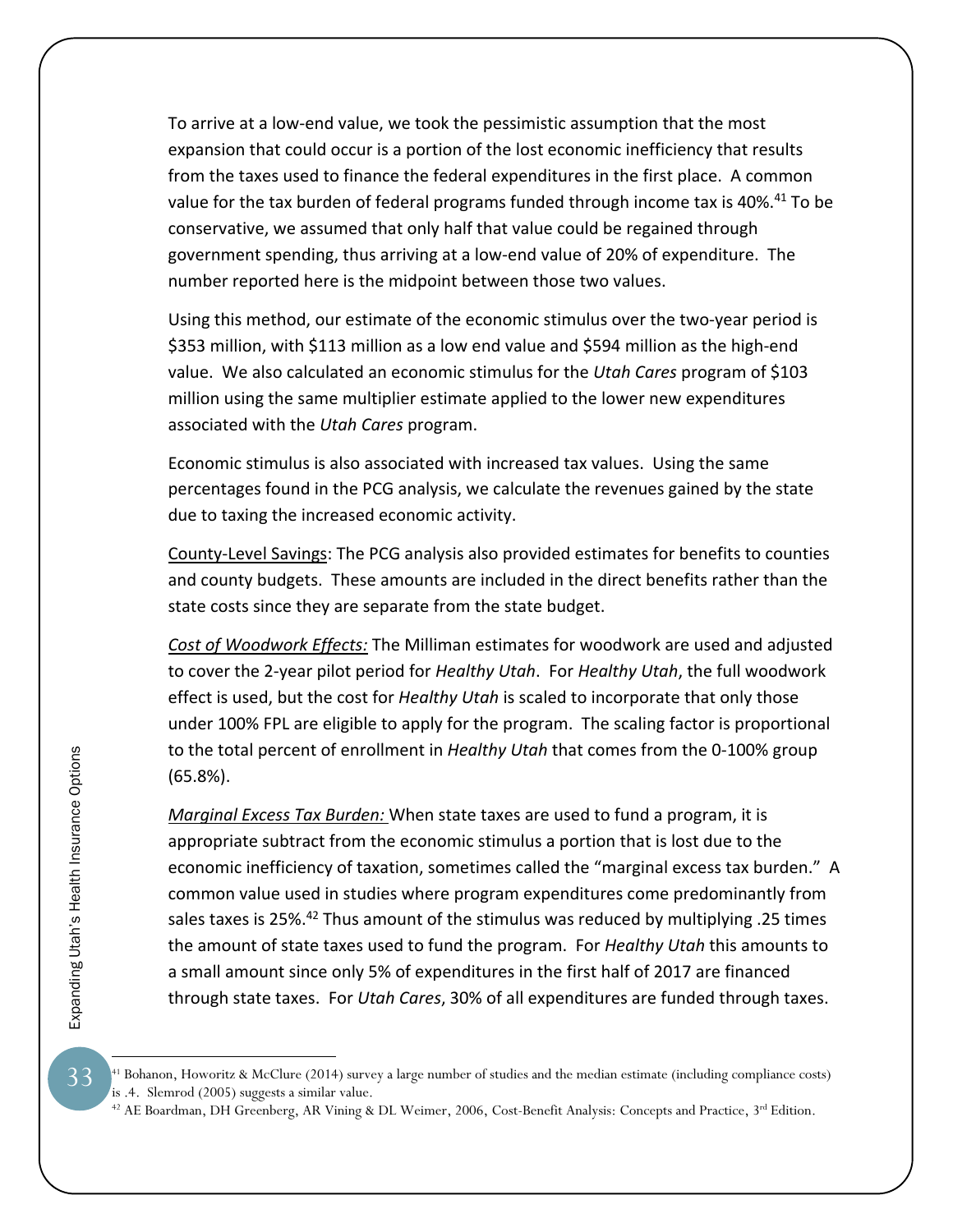Tax burdens are calculated both for taxes used to fund the program plus taxes resulting from funding the woodwork effect.

The table below summarizes costs and benefits for both the *Healthy Utah* and *Utah Cares* plans.

| <b>Benefits &amp; Costs</b>                                              | <b>Healthy Utah</b> | <b>Utah Cares</b> |  |
|--------------------------------------------------------------------------|---------------------|-------------------|--|
| <b>Benefits</b>                                                          |                     |                   |  |
| Direct Benefit (Program Expenditures)                                    | \$565,608,686       | \$229,292,100     |  |
| Economic Stimulus (net of new taxes)                                     | \$339,733,724       | \$137,724,650     |  |
| Marginal Excess Tax Burden                                               | \$<br>(6, 188, 199) | \$ (25,831,132)   |  |
| County-Level Benefits                                                    | \$<br>12,480,674    | \$.<br>3,646,713  |  |
| Total:                                                                   | \$911,634,885       | \$344,832,331     |  |
| <b>Costs to State</b>                                                    |                     |                   |  |
| <b>State Expenditures</b>                                                | \$<br>11,857,744    | \$.<br>64,027,600 |  |
| Woodwork Effects (state portion)                                         | \$<br>39,551,761    | \$.<br>25,838,324 |  |
| <b>Taxes on Stimulus</b>                                                 | \$ (13,971,350)     | \$<br>(5,663,846) |  |
| Total:                                                                   | \$.<br>37,438,155   | \$<br>84,202,078  |  |
| <b>Net Benefit</b>                                                       | \$874,196,730       | \$260,630,253     |  |
| Return on Investment (benefit/dollar)                                    | 24.4                | 4.1               |  |
| > Both projects are evaluated on the two-year period 7/1/2015-6/30/2017  |                     |                   |  |
| > Healthy Utah costs and benefits are only for those in 0-100% FPL group |                     |                   |  |

### *Cost-Benefit Analysis*

#### Sensitivity Analysis

A variety of alternate projection scenarios can be generated that will alter the results across the cost and benefit categories in the table above. However, the differences between the two programs are so stark that no credible alternative scenario (such as the low‐end stimulus estimate discussed above) undermines the conclusion that *Healthy Utah* provides greater benefits at lower costs than does *Utah Cares* and much greater than the status quo of doing nothing.

To illustrate, the table below gives the net benefits (benefits‐costs) for both programs under the hi-end and low-end scenarios for economic stimulus. Recall that the hi-end stimulus is actually derived from the PCG analysis midpoint estimates for stimulus, meaning that some analysts would put the high end of benefits much higher than shown below.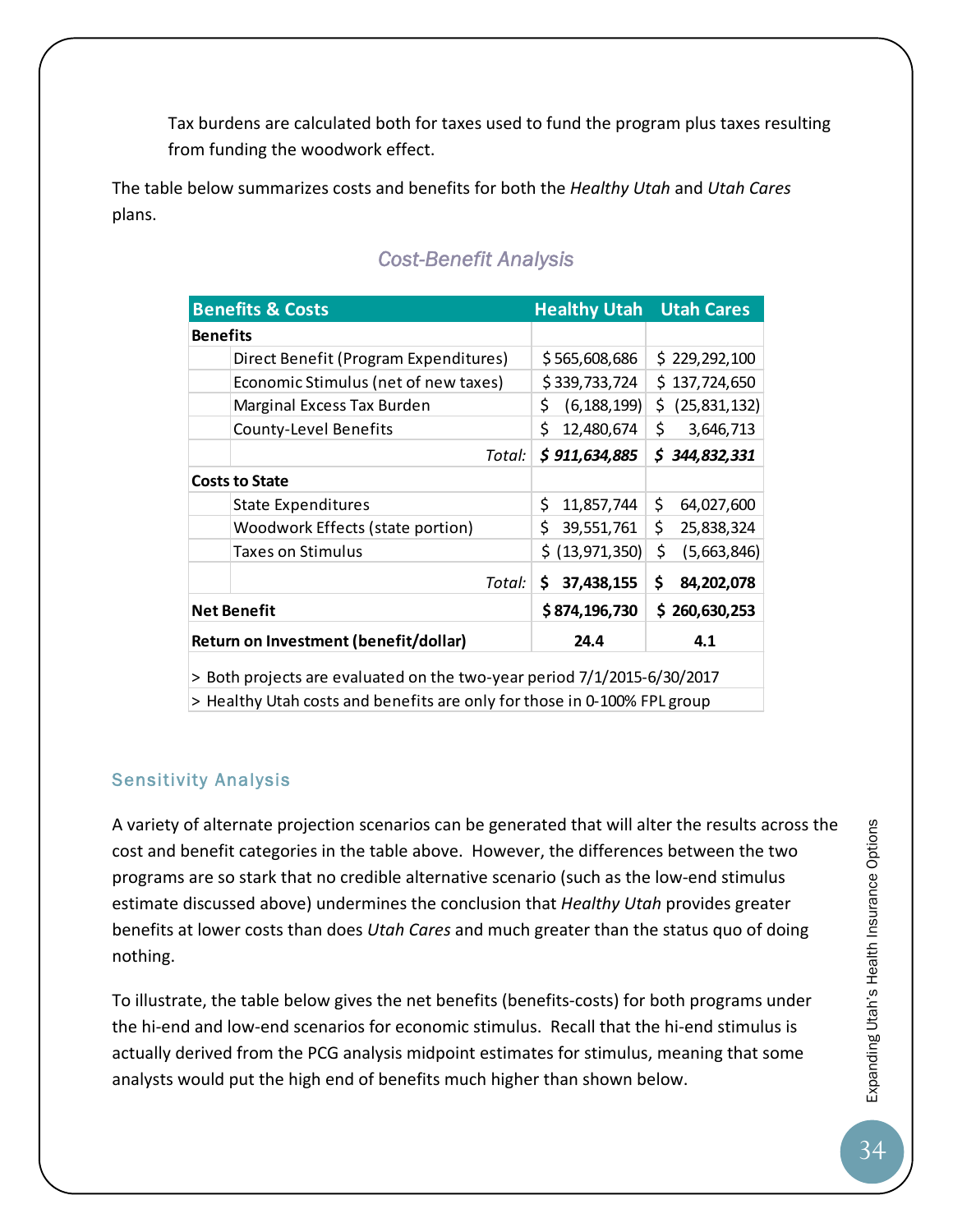#### *Sensitivity Analysis of Net Benefits*

| Net Benefit            | <b>Healthy Utah</b>                         | <b>Utah Cares</b> |
|------------------------|---------------------------------------------|-------------------|
| With Low-End Stimulus  | $$633,613,394$ $$$                          | 163.100.176       |
| With High-End Stimulus | $\frac{1}{2}$ \$1,114,780,040 $\frac{1}{2}$ | 358,160,319       |

In general, even though there is considerable uncertainty about factors such as economic multipliers, the basic conclusions hold under a wide range of alternative scenarios.

Finally, given the difficult, imprecise nature of making projections, it is useful to think about what a worst-case scenario (a catastrophic situation where everything goes wrong). Suppose, for instance, that health care markets are extremely rigid and any influx of federal spending crowds out significant spending in the private market (in this case, new patients and additional care result in pushing out care from existing patients).<sup>43</sup> In this case, it is possible to actually have a negative stimulus, meaning that the new spending pushes out a lot of existing healthcare spending that would happen otherwise and there are no positive multiplier effects in the economy. In this scenario, one‐third of the federal spending is crowded out of the market. Assume, as well, that the woodwork costs to the state are *twice* their estimated value and that that one‐third of the direct benefits from expenditures are actually wasted and contribute no value to anyone in the state.

What would happen in this highly pessimistic scenario? Our simulation shows that in this case the net benefits to the state under *Healthy Utah* are still \$167 million and that the total benefits (\$265 million) are still 2.7 times the costs (\$98 million) to the state. In other words, the worst‐case is still a good deal for Utah.

*Utah Cares* does not fare as well under this pessimistic scenario: total benefits are \$98 million but total state costs are \$118 billion. Thus there would be a small net cost to the state under Utah Cares in the worst‐case scenario.

<sup>&</sup>lt;sup>43</sup> Some commentators have profoundly misunderstood the economics of crowding-out and have assumed that the existence of crowding-out implies that Healthy Utah would actually harm the economy (See Moody, 2014, for an example). Such a mistake is founded in ignoring that the federal taxes to fund Healthy Utah are sunk costs and not relevant for the analysis of deciding whether or not to undertake the program. Even if there is extreme crowding-out resulting in net benefits being much lower than the amount of federal spending on the program, the net benefits are still *positive*. There is simply no credible economic theory (or empirical evidence) under which the crowding-out is so severe that the program actually does harm to the economy.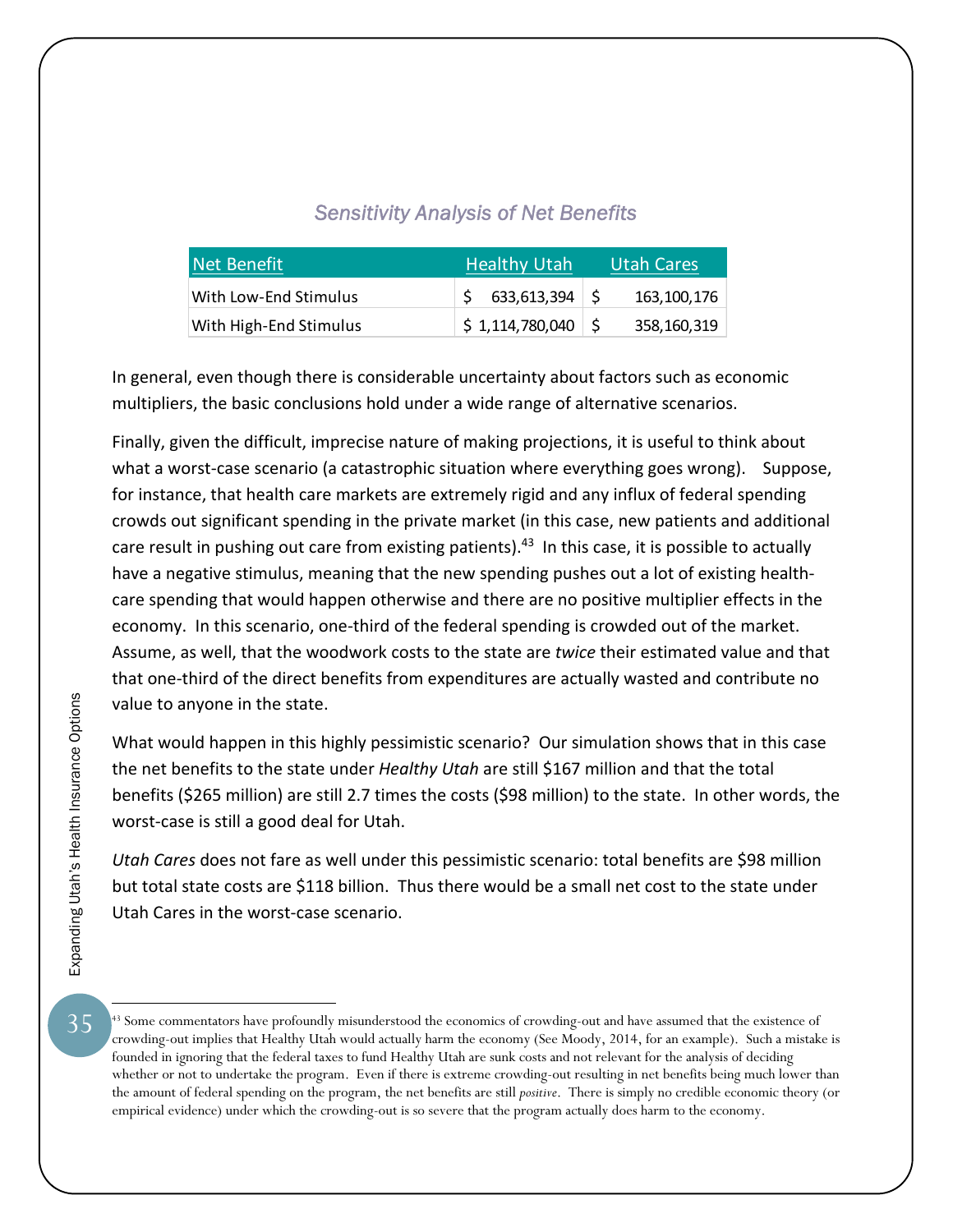# 6. CONCLUSIONS

At the heart of both the *Healthy Utah* and *Utah Cares* plans is a desire to do something about the desperate economic situation of those in the coverage gap—people (most of whom work), who make too little to qualify for federal subsidies but do not qualify for traditional Medicaid.

Ample evidence exists that Utahns, including members of both political parties, want to do something to improve the health and economic security for those who have fallen into the coverage gap. Polling evidence indicates that even those identifying as "strongly conservative" in the state see the government playing a role in providing health care for the poor. $44$ 

Besides benefits and costs, policy makers and analysts must also consider that the future is uncertain, and weigh the risks of different plans. The primary risk to both plans is that the cost will be higher than expected, whether because of increased demand (higher enrollment because of economic downturns or mis‐estimation of enrollment), or increased supply costs (health care or insurance costs).

*Utah Cares* mitigates this risk by allowing the program to contract (or expand) the population covered according to program cost and the state budget. Of course, such an adjustment would also reduce the benefit of the program by pulling back coverage and having more people fall into the gap (in addition to those not covered by *Utah Cares* in the first place).

*Healthy Utah* mitigates risk by shifting almost the entire funding burden to the federal government. If enrollment or costs increase, then the federal government pays for 100% of the costs through the end of 2015 and 95% in 2017. *Healthy Utah* allows the state to manage risks, especially the risk of more people not being able to find insurance coverage.

Aside from these risk issues, the net benefits of *Healthy Utah* are far more advantageous than the *Utah Cares* program, though both generate significant benefits for the state. Still, *Healthy Utah* generates far greater benefits at a much lower cost. Our quantitative projections suggest that over the next two years, *Healthy Utah* has an economic rate of return six times that of *Utah Cares*.

In sum, concerns about economic risks and failed projects are not a rational reason to reject the *Healthy Utah* option. Even in a cost‐benefit analysis that gives no weight to the well‐being of the poor, the simple economics of *Healthy Utah* make sense for the state to undertake. But

<sup>44</sup> Notalys, 2014b.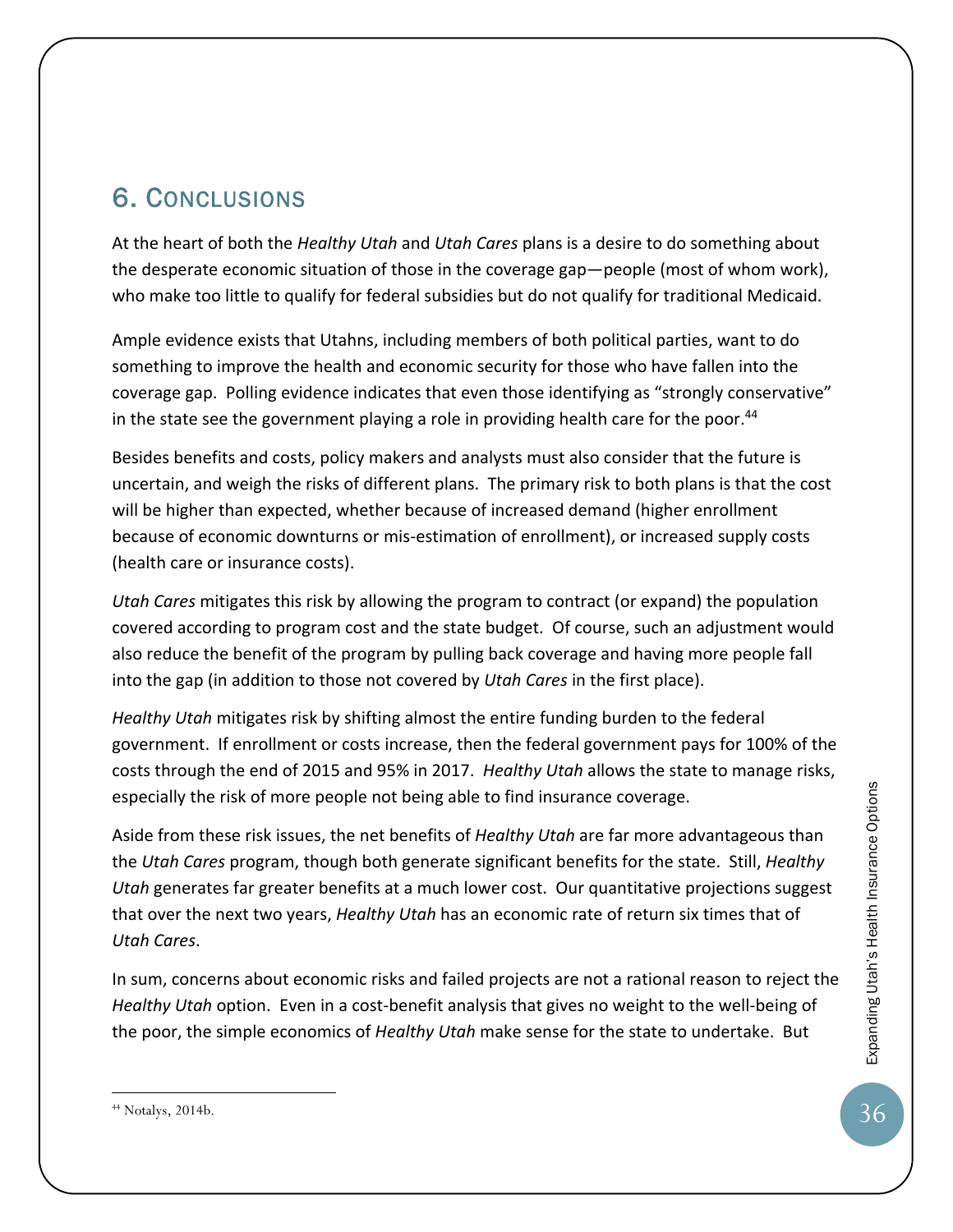when a concern for the plight of the uninsured is factored into that analysis, the benefits of the *Healthy Utah* plan are overwhelming.

## **BIBLIOGRAPHY**

Associated Press. 2015. New Hampshire hospitals say Medicaid expansion is working. *Washington Times (online edition).* May 24, 2015.

Bachrach, D, P Boozang & D Glanz. 2015. *States Expanding Medicaid See Significant Budget Savings and Revenue Gains.* State Health Reform Assistance Network. April 2015.

Baicker, K. et al. 2013. *The Impact of Medicaid on Labor Force Activity and Program Participation: Evidence from the Oregon Health Insurance Experiment*. National Bureau of Economic Research. Working Paper 19547.

Baicker K, et al. 2013. The Oregon Experiment—Effects of Medicaid on Clinical Outcomes. *New England Journal of Medicine* 368:1713‐1722.

Blahous C. 2013. *The Affordable Care Act's Optional Medicaid Expansion: Considerations Facing State Governments.* Mercatus Center at George Mason University.

Boardman, AE, DH Greenberg, AR Vining, & DL Weimer. 2011. Cost-Benefit Analysis: Concepts and Practice. Upper Saddle River, NJ: Prentice Hall.

Bohanon, CE, JB Horowtiz & JE McClure. 2014. Saying Too Little, Too Late: Public Finance Textbooks and the Excess Burdens of Taxation. *Economic Journal Watch* 11:277‐296.

Boothe, A & C Ryan. 2014. "The Woodwork Effect: Costing Non‐Expansion States Up to \$700 Million in 2014." American Action Forum. April 9, 2014. http://americanactionforum.org/insights/the‐woodwork‐ effect-costing-non-expansion-states-up-to-700-million-in-2014.

Coughlin, TA, Holahan, J, Caswell, K & McGrath, M. 2014. *Uncompensated Care for Uninsured in 2013: A Detailed Examination.* The Kaiser Commission on Medicaid and the Uninsured.

Dague, L, T DeLeire & L Leininger. 2014. *The Effect of Public Insurance Coverage for Childless Adults on Labor Supply*. National Bureau of Economic Research. Working Paper 20111.

Deloitte Development, LLC. 2015. *The Commonwealth of Kentucky Report on Medicaid Expansion in 2014.* February.

Diederich, BJ, AS Wright, & LF Kartchner. 2014. *Healthy Utah Financial Analysis.* Milliman Client Report for Department of Health – State of Utah.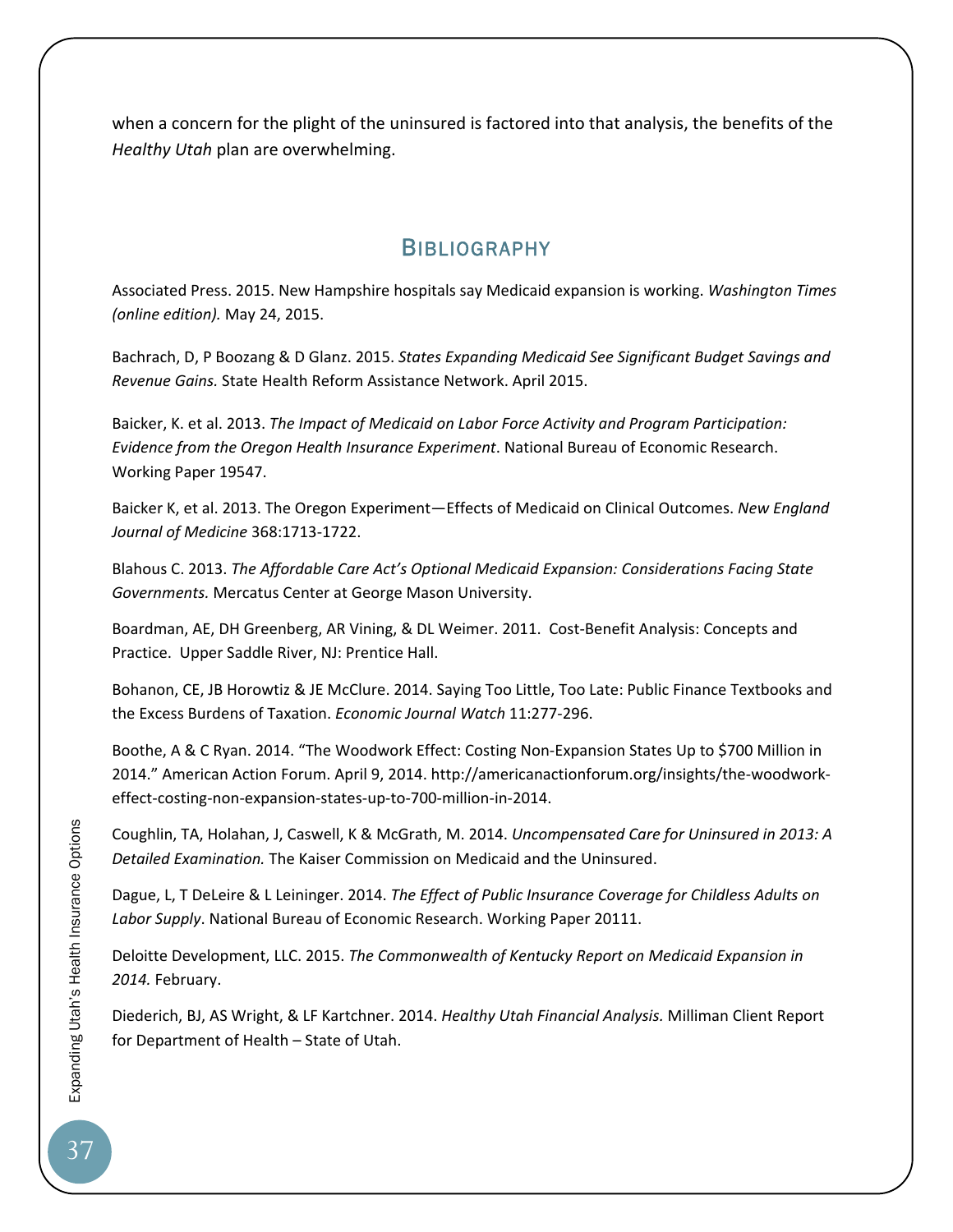Finkelstein, A, H Hendren, & EFP Luttmer. 2015. The Value of Medicaid: Interpreting Results from the Oregon Health Insurance Experiment. Unpublished Working Paper, Massachusetts Institute of Technology.

Garthwaite, C, T Gross & MJ Notowidigdo. 2013. *Public Insurance, Labor Supply, and Employment Lock.* National Bureau of Economic Research. Working Paper 19220.

Gruber, J & Simon, K. 2008. Crowd‐out 10 years later: Have recent public insurance expansions crowded out private health insurance? *Journal of Health Economics* 27:201‐217.

"Impact of ACOs on Medicaid Costs." 2015. Report to the Executive Appropriations Committee meeting. May 19, 2015.

Iowa Hospital Association. 2014. Medicaid Expansion an Iowa Success Story. November 13, 2014.

The Kaiser Commission on Medicaid and the Uninsured. 2014. *The Utah Health Care Landscape.* September 10, 2014.

The Kaiser Commission on Medicaid and the Uninsured. 2015. *Medicaid Expansion, Health Coverage, and Spending: An Update for the 21 States that have not Expanded Eligibility.* April 2015.

Krueger, AK & I Kuziemko. 2013. The Demand for Health Insurance among Uninsured Americans: Results of a Survey Experiment and Implications for Policy. *Journal of Health Economics* 32:780‐793.

Leavitt Partners & Notalys. 2013. *Utah State Innovation Model: Financial Analysis.* Consulting report prepared for the Utah Department of Health.

Liljenquest, D. 2014. Obamacare employer incentives could drive up Medicaid expansion costs. *Deseret News (online edition),* June 26, 2014.

Liljenquist, D. 2014. Utah's Medicaid reform has been a quiet success. *Deseret News (online edition)*, April 10, 2014.

Lo, N, Roby, DH, Padilla, J, Chen, Xiao, Salce, EN, Pourat, N, and GF Kominski. 2014. *Increased Service Use Following Medicaid Expansion is Mostly Temporary: Evidence from California's Low Income Health Program.* UCLA Center for Health Policy Research.

Medford‐Davis, LN, et al. 2015. The Patient Protection and Affordable Care Act's Effect on Emergency Medicine: A Synthesis of the Data. *Annals of Emergency Medicine*.

Moody, JS. 2014. *Negative Impact of Medicaid Expansion on Utah's Families and Private Sector*. Federalism in Action. (http://www.federalisminaction.com/resources/studies/study‐3/)

Newhouse, JP. 1996. *Free for All: Lessons from the RAND Health Insurance Experiment.* Harvard University Press.

Notalys. 2014a. *Utah Medicaid Gap Analysis.* Consulting report.

Notalys. 2014b. *Healthy Utah Poll: Initial Findings.* Consulting report.